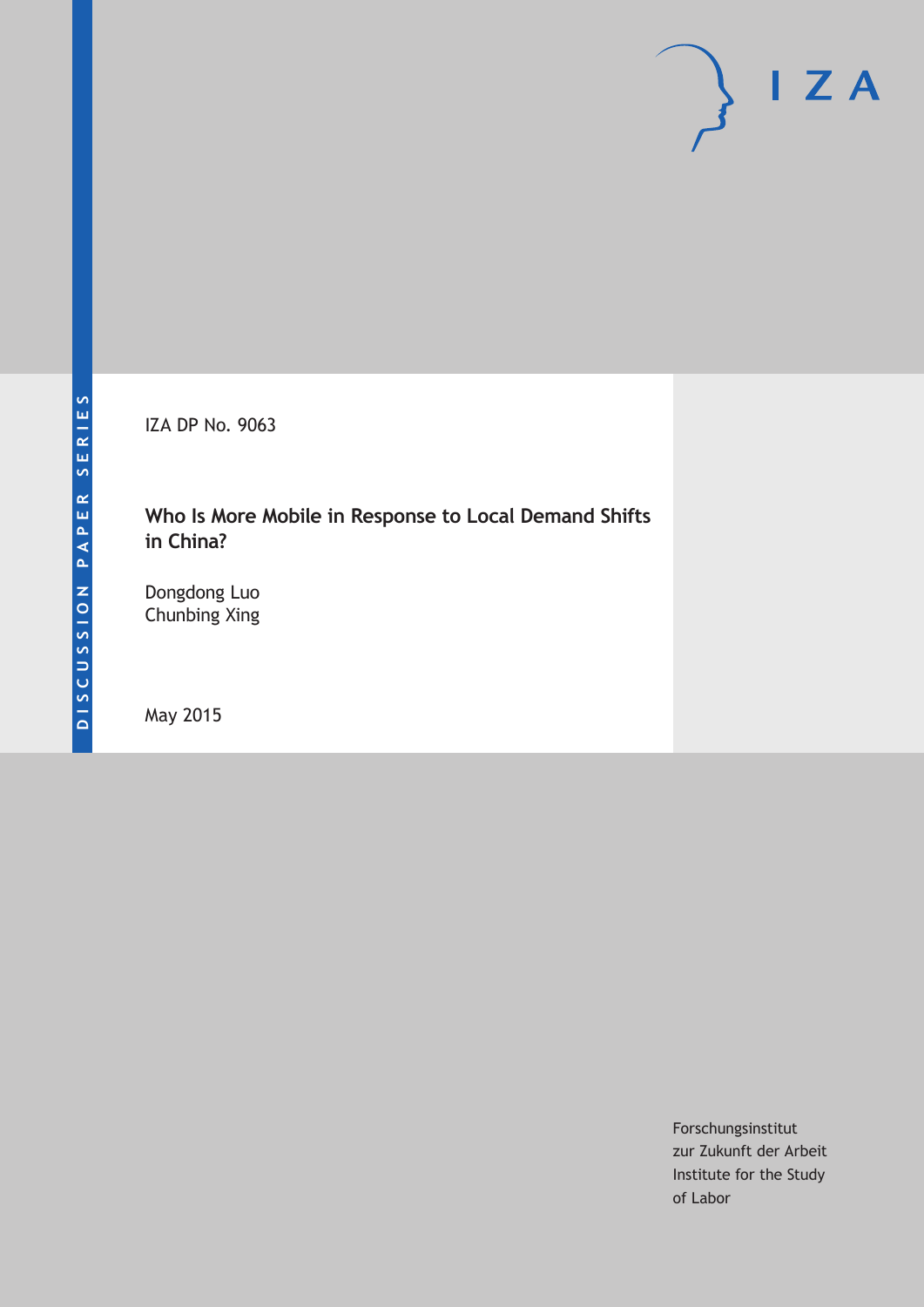# **Who Is More Mobile in Response to Local Demand Shifts in China?**

### **Dongdong Luo**

*Beijing Normal University*

### **Chunbing Xing**

*Beijing Normal University and IZA*

### Discussion Paper No. 9063 May 2015

IZA

P.O. Box 7240 53072 Bonn **Germany** 

Phone: +49-228-3894-0 Fax: +49-228-3894-180 E-mail: iza@iza.org

Any opinions expressed here are those of the author(s) and not those of IZA. Research published in this series may include views on policy, but the institute itself takes no institutional policy positions. The IZA research network is committed to the IZA Guiding Principles of Research Integrity.

The Institute for the Study of Labor (IZA) in Bonn is a local and virtual international research center and a place of communication between science, politics and business. IZA is an independent nonprofit organization supported by Deutsche Post Foundation. The center is associated with the University of Bonn and offers a stimulating research environment through its international network, workshops and conferences, data service, project support, research visits and doctoral program. IZA engages in (i) original and internationally competitive research in all fields of labor economics, (ii) development of policy concepts, and (iii) dissemination of research results and concepts to the interested public.

IZA Discussion Papers often represent preliminary work and are circulated to encourage discussion. Citation of such a paper should account for its provisional character. A revised version may be available directly from the author.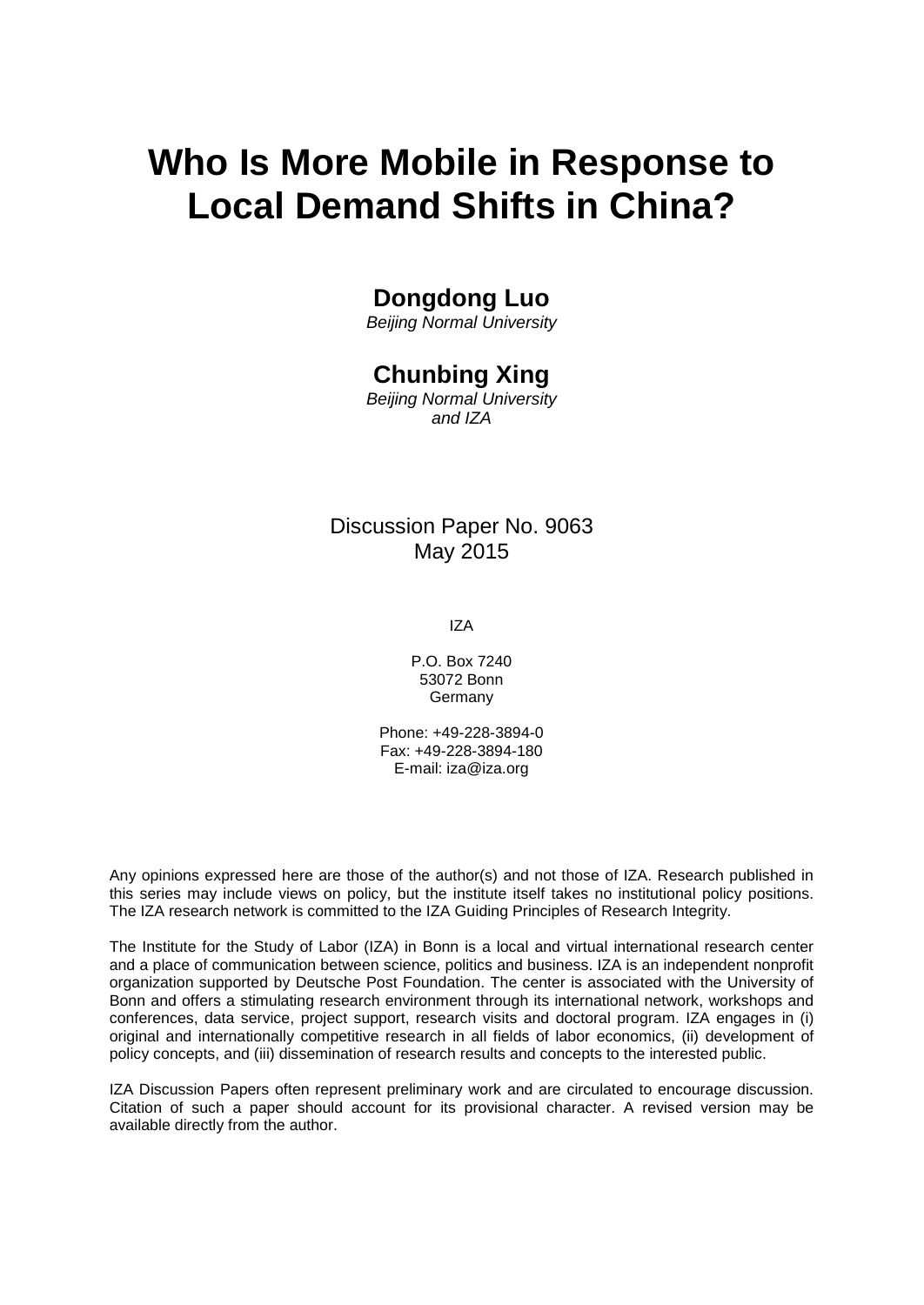IZA Discussion Paper No. 9063 May 2015

## **ABSTRACT**

### **Who Is More Mobile in Response to Local Demand Shifts in China?[\\*](#page-2-0)**

In this paper, we use two nationally representative datasets to examine the population adjustment of demographic groups in response to regional demand shifts between 2000 and 2005. Results from OLS regressions show that population changes of less educated groups are more associated with changes in total city working hours than population changes of educated groups. These findings explain increases in skill premia in coastal regions after China's entry into the WTO, but it does not mean that the former groups are more responsive to demand shocks, because changes in city working hours also reflect other forces such as supply shocks. Using an IV strategy, we find that educated workers are more responsive to demand shocks than those who are less educated. In addition, old subgroups are particularly inert in responding to demand shocks. Our results also suggest that China's household registration (Hukou) system prevents the mobility of urban residents more than it prevents the mobility of rural residents. We propose that Hukou reform should not only abolish the agricultural vs. non-agricultural division, but also change the decentralized (local vs. nonlocal) feature of the system.

JEL Classification: J23, R23

Keywords: local demand shift, population adjustment, Hukou

Corresponding author:

Chunbing Xing School of Economics and Business Administration Beijing Normal University No. 19 Xinjiekouwai Dajie Beijing, 100875 China E-mail: [xingchb@bnu.edu.cn](mailto:xingchb@bnu.edu.cn)

<span id="page-2-0"></span>We are grateful to Minghai Zhou, Shi Li, Chuliang Luo, Quheng Deng, and seminar participants at the University of Nottingham, Ningbo. We are also grateful to the National Natural Science Foundation of China (No. 71103019) and the Fundamental Research Funds for the Central Universities for their financial support.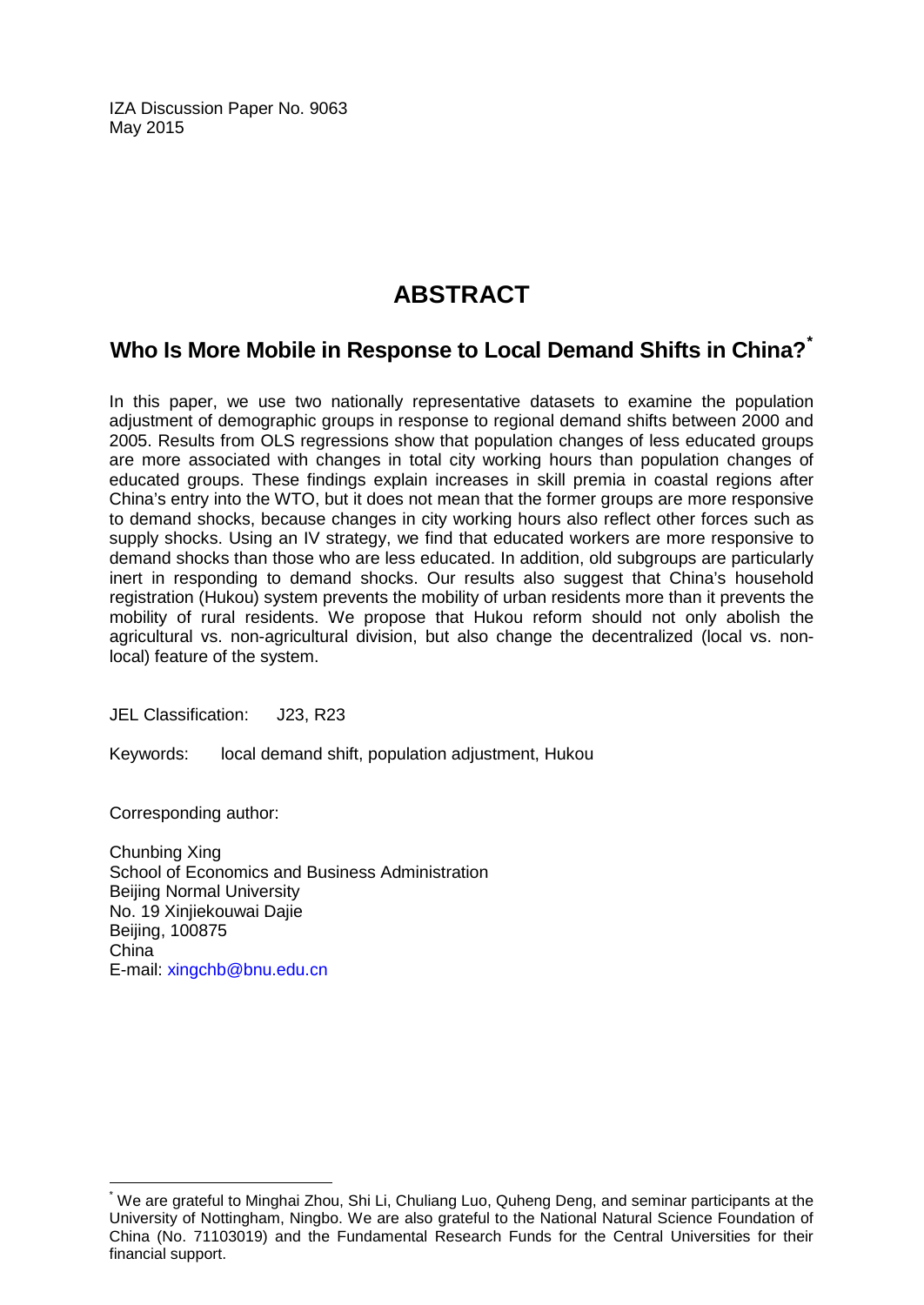#### **1. Introduction**

In 2007, the GDP per capita of China's richest province, Shanghai, was 10 times of that of the poorest province, Guizhou (National Bureau of Statistics, 2008). In addition, the urban-rural income ratio in China hovered above 3:1, among the highest in the world. These numbers reflect a striking regional imbalance during China's period of high economic growth in the last three decades. The labor market responds to local demand shifts in several ways,<sup>1</sup> one of which is migration. In 2012, over 160 million individuals from rural China migrated to richer areas for well-paid jobs. Meanwhile, many workers from within urban areas migrate to other cities for better employment opportunities (Jason, et al. 2014). The demographic characteristics of such a large number of migrants are not only important for us in understanding China's urbanization patterns, but are also crucial to explaining the economic performance of different regions and income inequality both within and between regions. In this paper, we ask the following questions: (1) Do workers of different education levels and ages respond to local demand shocks differently? If so, how do their responses differ? (2) Does China's Hukou system (see detailed discussion of the Hukou system in the background section) restrict the mobility of workers? If so, how?

The first question has been raised in public and academic discussions, but it is not well addressed. Take the differential responses of educated and less educated workers for example. Some argue that educated workers are more responsive to regional demand shifts than less educated workers, because the Hukou system treats them better, and they have lower migration costs and higher gains.<sup>[2](#page-3-0)</sup> On the other hand, given the large pool of rural workers and the much lower income levels in rural China, it is probable that the less educated rural workers are more responsive to demand shifts in coastal cities despite the fact that most are denied urban Hukou. The

<span id="page-3-1"></span><span id="page-3-0"></span><sup>&</sup>lt;sup>1</sup> Such as the adjustment in working hours, labor participation rates, unemployment rates, and population. <sup>2</sup> See Topel (1986) and Bound and Holzer (2000) for studies in the U.S context.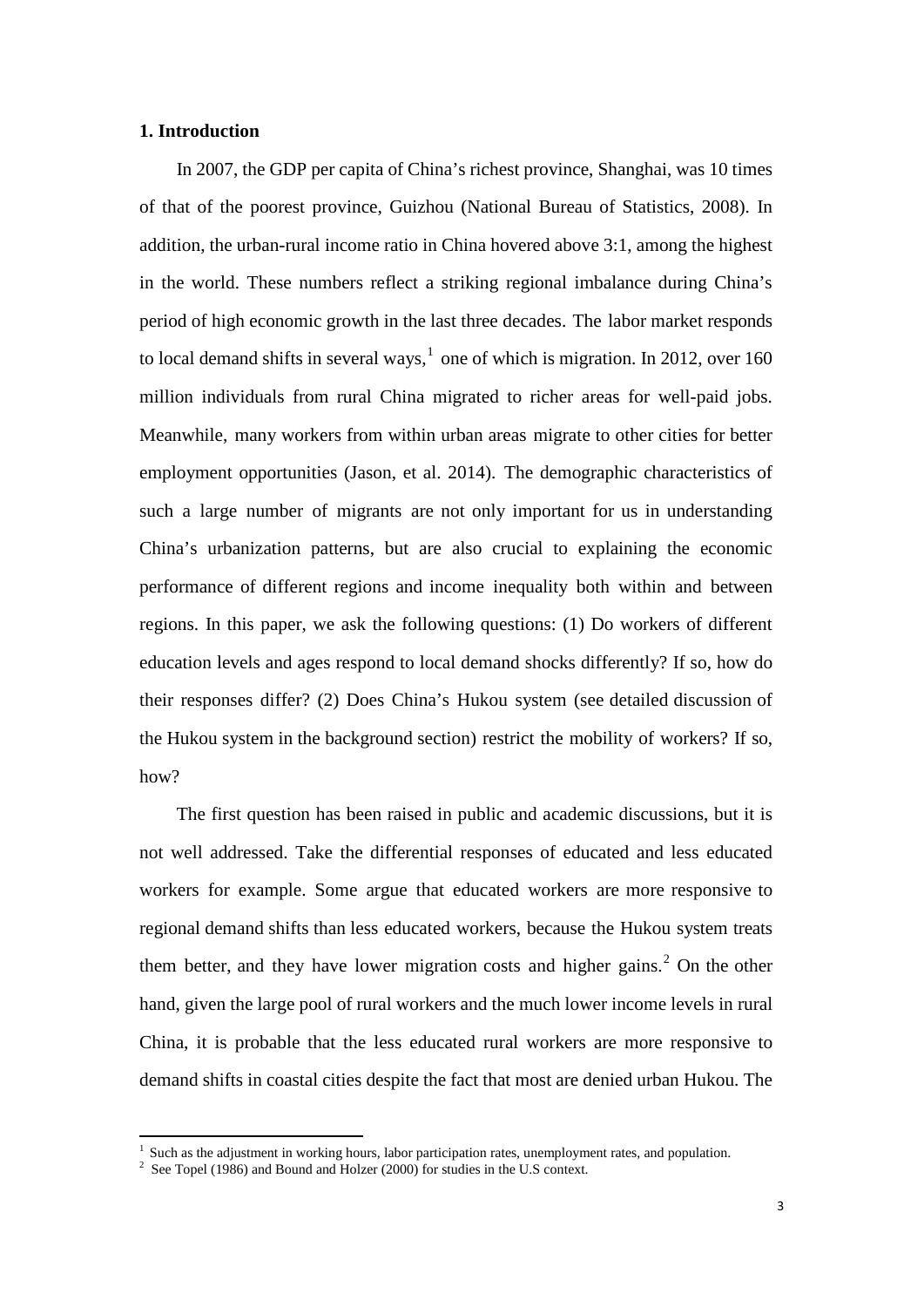latter hypothesis seems to be consistent with Whalley and Xing's (2014) finding that while the wages of skilled workers increased in coastal regions relative to hinterland China between 2002 and 2007, the regional wage gap for the unskilled decreased.<sup>[3](#page-3-1)</sup> As no consensus has been reached, systematic evidence and rigorous analysis are needed.

The responsive pattern for populations of different ages has been discussed less often, but it is of great importance for regional development. In addition, we raise a rarely discussed question in this paper: Does the Hukou system restrict the mobility of rural workers more than it does for urban workers? The literature usually stresses the role of China's Hukou system in restricting rural to urban migration, but seldom discusses its role in restricting the mobility of workers with urban Hukou. Finally, the labor force can respond to the increased demand for labor by working longer hours—a strategy that differs across demographic groups. Although Hukou is a major aspect of labor market adjustment, little research has been conducted on this relationship.

We use a random sample of the population census for 2000 and a one-fifths random draw from the 1 percent population survey for 2005 to investigate population adjustment to local demand shifts during this period. The period of 2000 to 2005 is crucial in China's economic growth. After China entered the World Trade Organization (WTO) in 2001, exports surged and trade activity was mainly concentrated in coastal regions. Between 2000 and 2005, the Chinese economy grew rapidly at an annual rate of 9 percent, equivalent to a 15-year growth with an annual growth rate of 3 percent. Thus, this period of regional unbalanced growth provides a good opportunity to answer the questions of this paper.

Following Bound and Holzer (2000), we measure adjustments for each demographic group with changes in population size, total hours worked, and average

<span id="page-4-0"></span><sup>&</sup>lt;sup>3</sup> However, this research uses the urban household survey, which does not include migrant workers. In addition, it does not consider demand shifts explicitly and conclusions from that research may suffer from an endogeneity problem.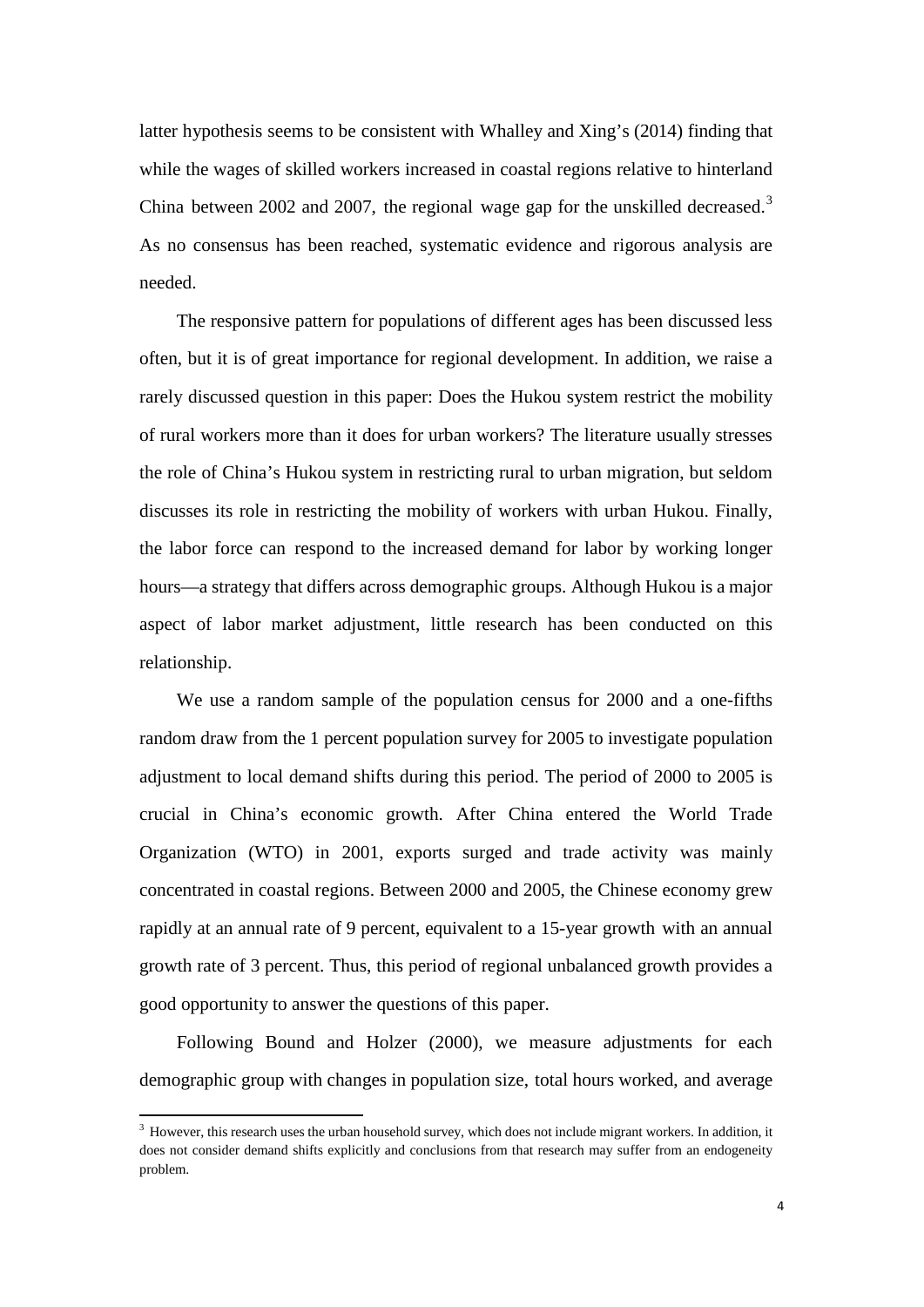working hours. As for local demand shifts that cannot be observed directly, we use growth in total local hours (total hours worked in one city) as a proxy. Results from OLS regressions show that changes in population of the less educated groups are associated with changes in total city working hours more than that of the educated groups. This explains the increases in the skill premia in coastal regions after China's entry into the WTO.

As changes in total hours worked also reflect supply effects, we generate an instrumental variable following Bartik (1991), which mainly reflects the influence of national demand forces in a specific locality. Using the IV strategy, we find that more educated workers are more responsive to demand shocks than the less educated. Old subgroups are particularly inert in responding to demand shocks. Our results also suggest that the decentralized Hukou system prevents the mobility of urban residents more than it does for rural residents. Finally, our results show that less educated workers are more likely to adjust to positive demand shifts by working more hours.

Our results suggest that although China's labor market is flexible in terms of population adjustment to labor demand shifts, the Hukou system still hinders mobility of workers. In particular, the Hukou system hinders the mobility of workers with urban Hukou to a larger extent than it does for those with rural Hukou.

This paper contributes to the literature in three ways. First, we are among the first to document and analyze population adjustment to regional demand shifts in the context of China. Existing research mainly focuses on the U.S. labor market (Bartik, 1991; Topel, 1986; Bound and Holzer, 2000; Blanchard and Katz, 1992). Second, this research amplifies understanding of the Hukou system. Existing research mainly focuses on the rural vs. urban dimension and its impact on rural-to-urban migration. In this paper, we emphasize the decentralized (local vs. non-local) feature of the Hukou system and its impact on the migration of residents with urban Hukou. Third, results presented in this paper help us explain the behavior of regional income gaps, which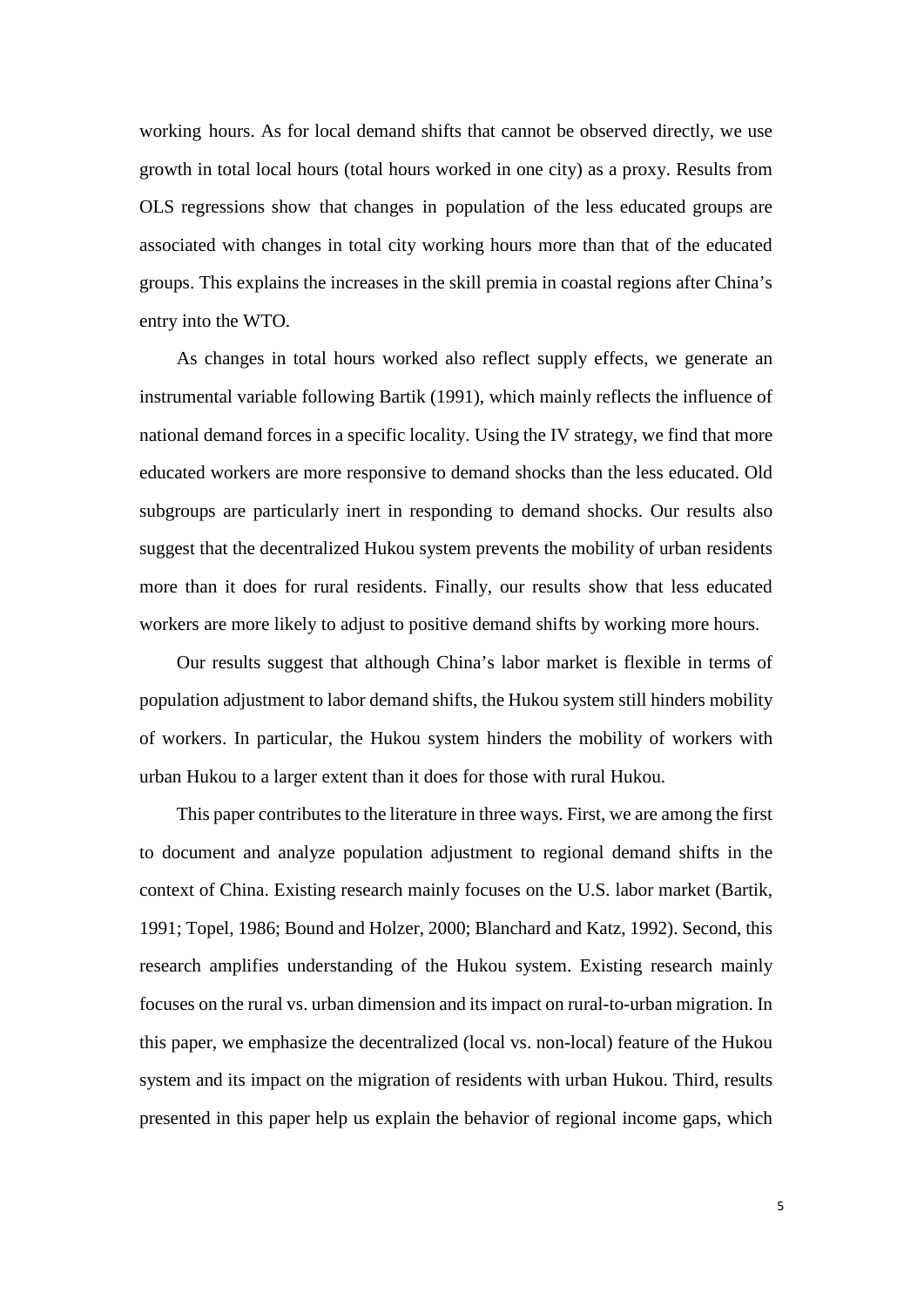has been studied extensively (Kanbur and Zhang, 2005; Lin et al., 2004). Few studies have considered demand factors and population adjustment explicitly.

The paper proceeds as follows. Part II presents background and literature on demand shifts and population adjustments. Part III describes our data, laying out some facts about regional changes between 2000 and 2005. We discuss our empirical method in detail and report estimates of the relative mobility of various demographic groups in Part IV. Skill bias and factors that may increase the migration cost of workers in urban China are discussed in Part V. Part VI presents our conclusion that more educated and young workers are more responsive to demand shocks than less educated and old workers and that the decentralized Hukou system prevents the mobility of urban residents more than it does for rural residents.

#### **II. Background and Literature Review**

In China's reform period, different regions experienced drastically different paths of economic growth, and the regional income gap (including the rural-urban income gap) became the major contributor to the sharply increased income inequality (Gustafsson et al., 2008; Chen et al., 1996). The fact that demand shifts are regionally concentrated plays an important role in shaping the regional gap.

First, economic growth is often associated with changes in economic structure. A national change will have different impacts on regions, as each region has a different economic structure historically. Another reason for regional unevenness is different exposure to trade activity. The policy of opening up was first implemented in the east and led to rapid growth of exports and FDI inflows. In 1995, the average share of exports in GDP in coastal provinces was 32 percent, while that of non-coastal provinces was below 7 percent.[4](#page-4-0) China experienced a sharp increase in trade activity

<span id="page-6-0"></span><sup>4</sup> Coastal provinces include Beijing, Fujian, Guangdong, Hainan, Hebei, Jiangsu, Liaoning, Shandong, Shanghai, Tianjin, and Zhejiang. Non-coastal provinces include Anhui, Gansu, Guangxi, Guizhou, Henan, Heilongjiang, Hubei, Hunan, Jilin, Jiangxi, Inner Mongolia, Ningxia, Qinghai, Shanxi, Shaanxi, Sichuan, Tibet, Xinjiang, Yunnan, and Chongqing. Export shares are first calculated for each province and then averaged for coastal and non-coastal regions. The shares for 2007 are calculated in the same way.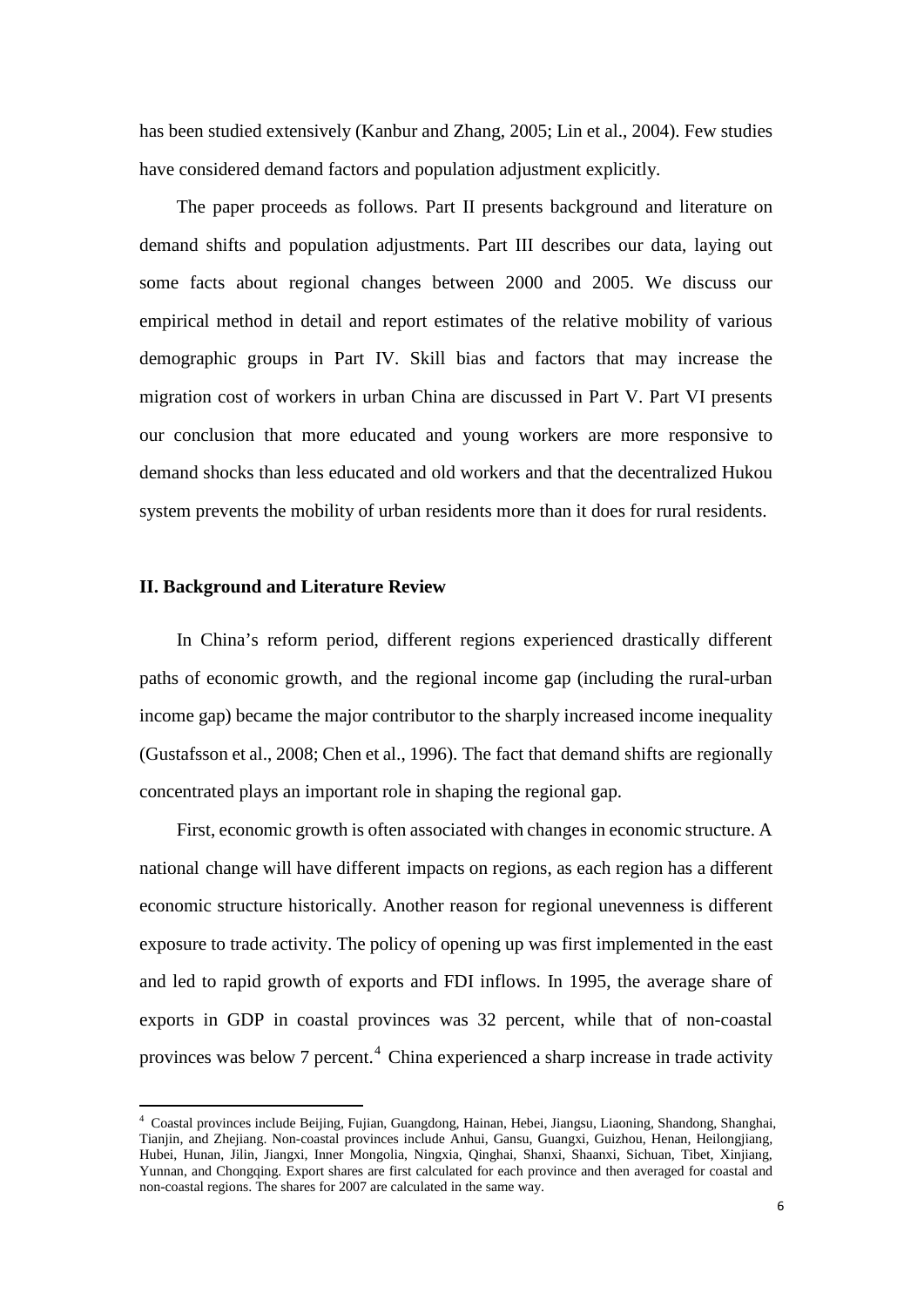in a relatively short period after its entry into the WTO (Wan et al., 2007; Branstetter and Lardy, 2006), and most of the increase was in coastal regions. By 2007, the average export share in GDP in coastal provinces had reached 45 percent, while that of non-coastal provinces was still below 8 percent. Along with rapid export growth, China's exports were becoming more sophisticated, with resources moving from agriculture and textiles into machinery, electronics, and assembly (Schott, 2006; Amiti and Freund, 2008; Wang and Wei, 2008).<sup>[5](#page-6-0)</sup>

These regional patterns reflect, in part, the policies of the Chinese government. In the earlier reform period, the central government offered not only preferential policies, but also more investment in coastal regions to encourage exports and attract FDI. The five Special Economic Zones  $(SEZs)^6$  $(SEZs)^6$ , for example, are all in coastal regions (Wang and Wei, 2008). In the late 1990s, because of the widening regional gap, preferential policies were more often designed for the central and western regions. Many other policies were also location-specific, such as policies for developing the Pudong New District in Shanghai, the Binhai New District in Tianjin, and the more recent strategy to revitalize the old industry base of the Northeast. These initiatives often involve preferential policies implemented by the local and central governments, such as lower income tax rates for foreign invested enterprises, fewer entry barriers into the finance and service sectors, more favorable treatment for land use permissions, and subsidies for industrial upgrading. All these policies tended to increase local demand for labor and encourage migration across regions.

<span id="page-7-1"></span>However, the Hukou system, which was originally designed to control rural to urban migration in the 1950s by registering household members in designated locations, still imposes high moving costs for migrants. One's Hukou status is categorized by both socio-economic eligibility (agricultural and non-agricultural

 $\overline{a}$ 

<sup>&</sup>lt;sup>5</sup> There have also been efforts to relate China's globalization process to inequality. See Zhang and Zhang (2003), Wei and Wu (2003), Wan et al. (2007), and Cai et al. (2009). Using aggregate data, these papers focus on the relationship between globalization and regional disparity.

<span id="page-7-0"></span><sup>6</sup> The five coastal cities are Shenzhen, Zhuhai, Shantou, Xiamen, and Hainan.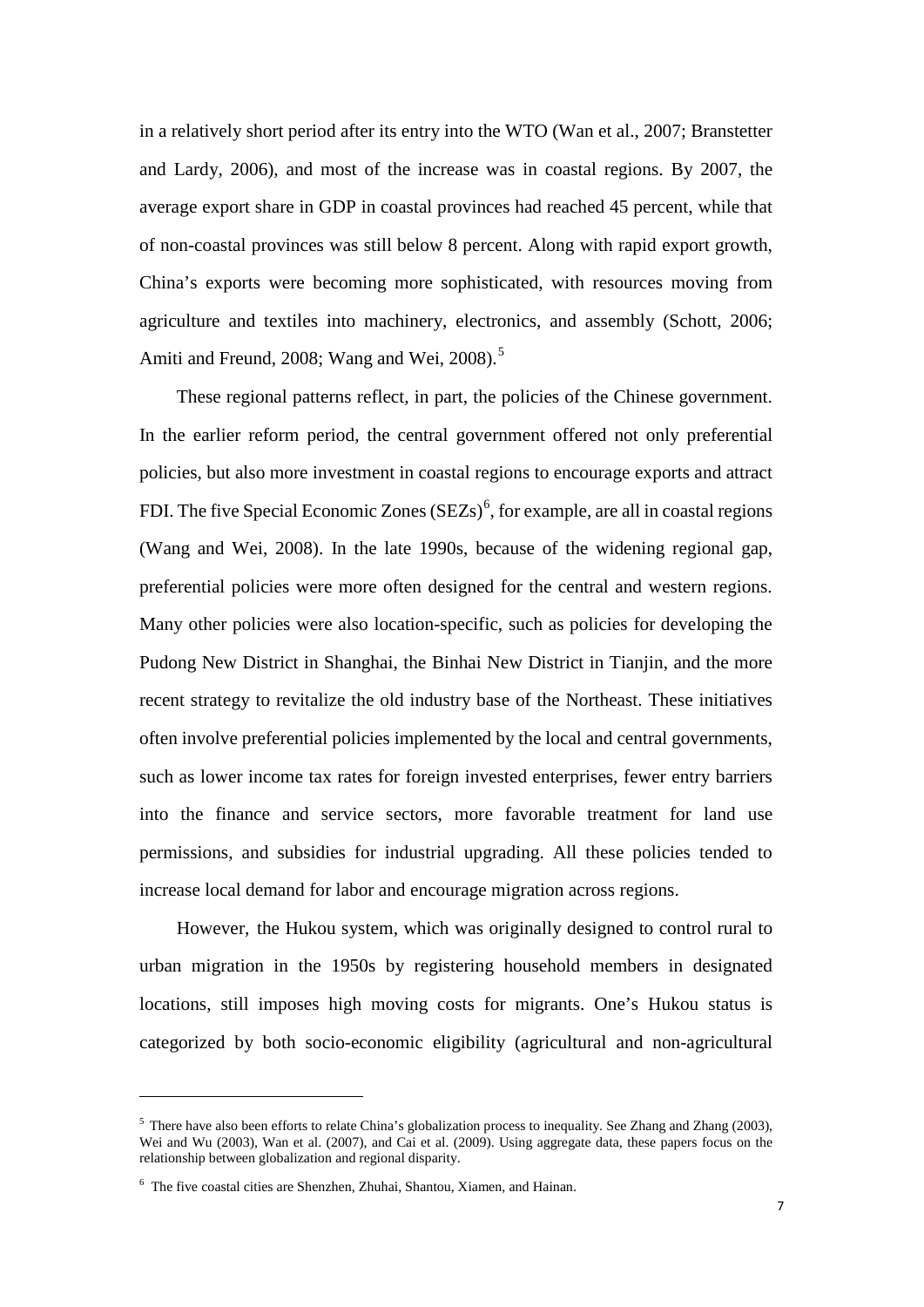Hukou) and registered residential location (local and non-local Hukou) (Chan and Buckingham, 2008).<sup>[7](#page-7-1)</sup> Hukou status in a registered location confers specific local benefits, including access to health care, free public education, legal housing, and access to jobs. To migrate permanently, one must change one's registration location.<sup>[8](#page-8-0)</sup> The government exerted tight controls over both the process and the number of such moves. Temporary migrants, who cannot change registration location, also needed official approval. To migrate without authorization, people were vulnerable to round-ups and deportation to their original province or village. Local citizenship benefits were inaccessible to temporary migrants.

Hukou policies have been becoming more flexible since the 1980s. A major change was the decentralization of Hukou management, with many local governments receiving full power to determine their own criteria and the number of new permanent Hukou registrations they would grant. It has become easier for workers and households to transfer their registrations to other locations (in particular, from small- to medium-sized cities), and temporary residence permits are being granted more often. Also, it became possible for some to migrate and get a job without a valid permit. But for temporary migrants, educated or less educated, local public services remain either inaccessible or expensive.

Compared to less educated workers, educated workers are more likely to secure local Hukou when they migrate. However, although educated workers are more likely to obtain urban local Hukou, the number of such changes is strictly controlled in large coastal cities. For educated workers who cannot secure a local Hukou, the opportunity

 $\overline{a}$ 

<sup>&</sup>lt;sup>7</sup> The first classification determines entitlement to state-subsidized food grain and other benefits. The second classification defines one's rights to participate in many activities in a specific locality. One's Hukou status is determined by birth, following his/her parents' status.

<span id="page-8-1"></span><span id="page-8-0"></span><sup>&</sup>lt;sup>8</sup> Due to significant differences in employment opportunities and welfare and benefit entitlements, there is a strong incentive for rural residents to change their Hukou registration from rural to urban. Prior to the late 1990s, such changes also required approval from the state to convert Hukou status from agricultural to non-agricultural. This change can only be made through certain channels and complicated procedures, and these channels generally favor individuals with more skills and/or special achievements. Going to college has been a major channel increasing the probability of a favorable Hukou status. Other channels that increase this probability include serving in the military, being recruited by SOEs or the government (Wu and Treiman, 2004; Fan, 2008), rural residents' lands being occupied by urban construction projects (Wong and Huen, 1998), and rural households purchasing urban housing (Deng and Gustafsson, 2006).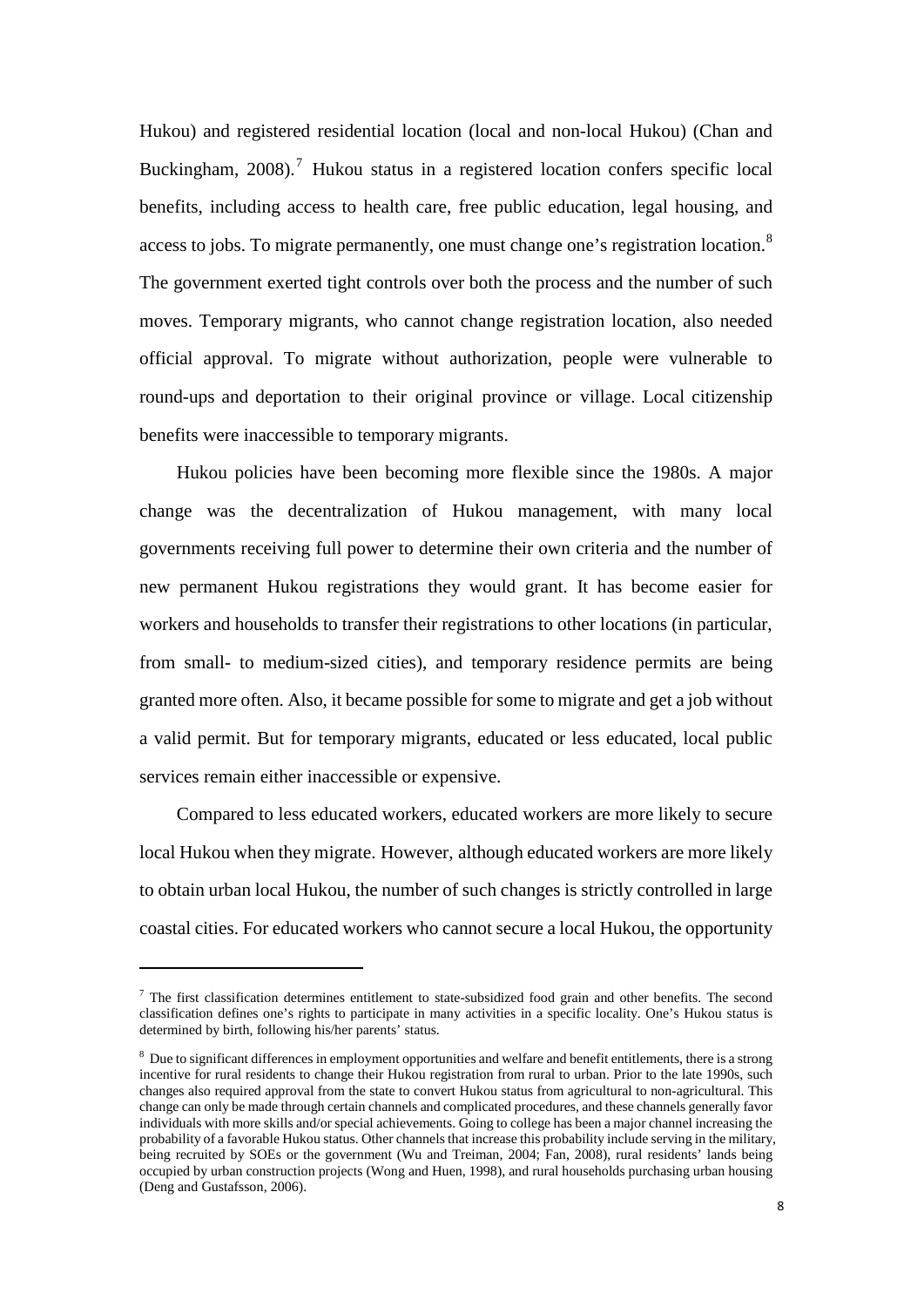costs of moving to better paid cities are probably high, because they need to give up decent and secure jobs either in rural non-farm sectors or in small- to medium-sized cities.<sup>[9](#page-8-1)</sup> In contrast, many less educated rural workers migrate for better paying jobs without obtaining local Hukou (note that the current Hukou system does not prevent such movements). They would have engaged in farming jobs with low incomes had they not migrated.<sup>[10](#page-9-0)</sup> Until now, there is little systematic evidence showing which type of workers is more restricted by the Hukou system.

Demand shifts and population adjustments have been studied mostly in the context of the U.S. labor market. Most studies show that the more educated workers have relatively high rates of population adjustment in response to demand shock. For instance, Topel (1986) studied the processes of wage and employment dynamics within local labor markets using a time series of cross-sectional files from the Current Population Surveys of 1977-1979. He found that a positive relative shock to local labor demand increases relative wages within a locale, and demand-generated wage differentials are significantly smaller among more educated workers and negligible among more experienced workers. Based on the Public Use Micro Samples of the Census of Population in 1980 and 1990, Bound and Holzer (2000) explored the effects of labor demand shifts and population adjustments across metropolitan areas on the employment and earnings of various demographic groups during the 1980s. They found that the effects of demand shifts on wage and employment were greatest among the least-experienced, the less-educated, and black workers, and less-educated workers and black workers showed fewer population adjustments in response to these demand shifts.

<span id="page-9-1"></span> $\overline{a}$ 

<sup>&</sup>lt;sup>9</sup> This is the case considering that non-coastal cities have a higher share of workers employed in State Owned Enterprises (SOEs).

<span id="page-9-0"></span><sup>&</sup>lt;sup>10</sup> In a related study, Zhao (1997) finds that in Sichuan province rural residents with relatively higher education levels (high school graduates) tend to find jobs in local non-farm sectors rather than in cities, mainly because of discrimination and higher living costs in urban areas (especially when compared to a decent, well-paid job and low living costs in rural areas). The pattern that low skilled rural labor force has higher migration rates is also observed in the U.S. around the period of two world wars and in the 1920s (Bound and Holzer, 2000).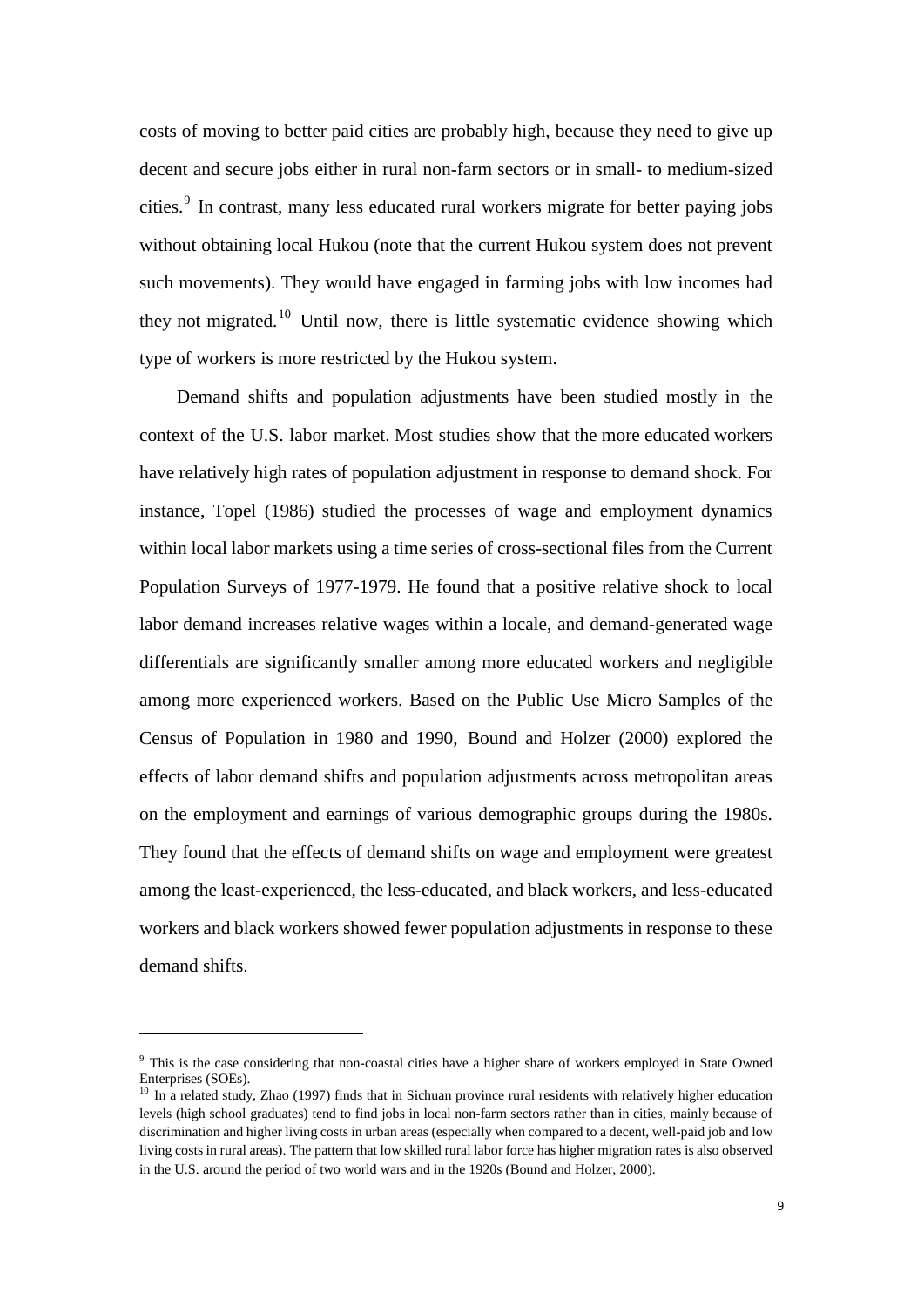#### **III. Data Description**

We use a random sample of the Census for 2000 and a one-fifths random draw from the 1 percent population survey for 2005 to estimate the differential population adjustments in response to local demand shifts between demographic groups during this period. Both databases cover 31 provinces (or municipalities) in China and contain 1,180,110 and 2,585,481 individuals, respectively, with rich information including gender, age, education level, Hukou status, industry, and working time. For consistency, we classify education levels into four categories: primary school or below, junior high school, senior high school, and college or above. Industries are reclassified into 19 broad categories according to those set out by the National Bureau of Statistics.<sup>[11](#page-9-1)</sup> The population survey of 2005 collected information on hours worked per week, whereas the 2000 census recorded days worked per week. We assume that people work eight hours per day and multiply days worked per week by eight to get weekly working hours for  $2000$ ,  $12$  For our analysis, we keep individuals aged 16 to  $54^{13}$  $54^{13}$  $54^{13}$  and exclude students, incapacitated persons, and retirees in both 2000 and 2005. Observations in Tibet are dropped, as there are few observations available. [Table 1](#page-26-0) provides summary statistics of the data.

As shown in [Table 1,](#page-26-0) the average age and education level of the labor force increased between 2000 and 2005. The average age increased from 34.67 in 2000 to 35.96 in 2005. The share of the population with a college diploma (or above) increased from 5.2 percent in 2000 to 8.4 percent in 2005, which reflects the expansion of college enrollment in China since 1999. The share of the workforce with urban Hukou increased from 22.3 percent in 2000 to 24.9 percent in 2005. It seems

<span id="page-10-0"></span><sup>&</sup>lt;sup>11</sup> Observations in the industry of foreign organization are dropped, because there are few observations. <sup>12</sup> This assumption is based on the fact that most subjects report their working hours as a multiple of eight or In the Census for 2005, more than 28 percent of individuals reported 40 hours worked in one week, and more than 23 percent reported 56 hours. Correspondingly, about 26 percent and 50 percent of workers chose 5 days and 7 days as their working days in one week. Hence, we tend to believe that people usually report their working hours per week by multiplying their working days by eight. Robustness checks show that our results are not sensitive to how we adjust the working time.

<span id="page-10-2"></span><span id="page-10-1"></span><sup>&</sup>lt;sup>13</sup> Although the age ranges of the labor force in China are 16-54 for females and 16-59 for males, we use the former range for both genders. The results do not change significantly when we use other age ranges.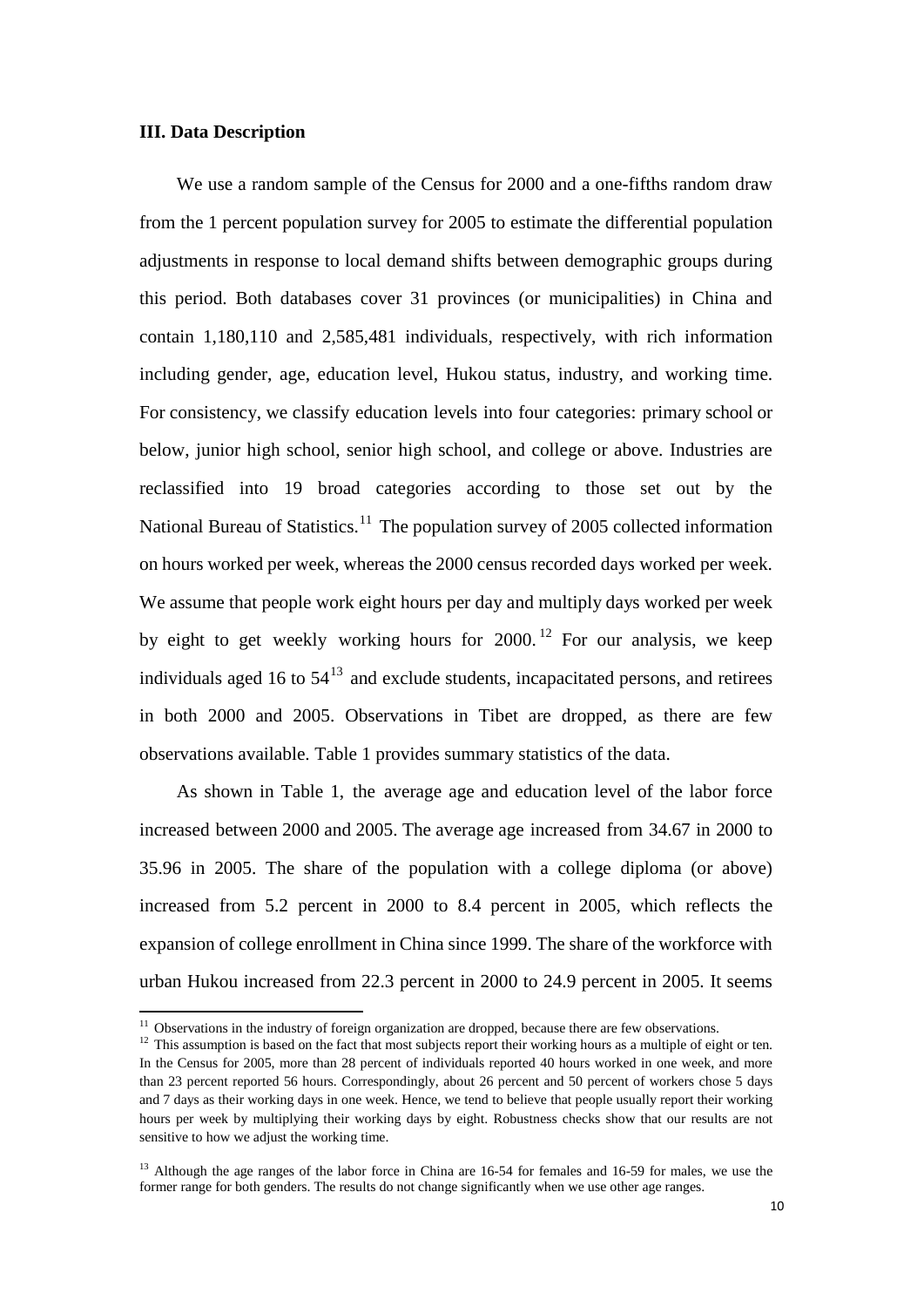that the urban Hukou quota fails to meet the demand of an increasing number of college graduates, let alone an even larger number of less educated migrant workers.

The data also indicates that China's economy experienced rapid and unbalanced growth from 2000 to 2005. Changes in the log of total working hours by industry are presented in [Figure 1.](#page-39-0) The IT (Information Transmission, Computer Services and Software) industry developed most quickly, increasing by more than 800 percent. The second fastest growing industry is household services (Services to Households and Other Services), followed by the real estate industry and the construction industry. On the contrary, the agricultural industry (Farming, Forestry, Animal Husbandry and Fishery) experienced declines in total working hours. The growth of China's economy was concentrated in the secondary and tertiary industries, which reflects industrial upgrading and China's emergence as the world's factory.

[Table 2](#page-28-0) provides growth in total hours worked and labor force population across provinces between 2000 and 2005. Total hours in coastal provinces, like Fujian, Guangdong, and Tianjin, increased at an annual rate of over 2 percent, while those in the southwest regions, such as Guizhou, Guangxi and Sichuan, decreased sharply. In addition, changes in total hours worked are strongly positively related to changes in labor force population, suggesting that the labor market responds to local demand shifts through migration.<sup>[14](#page-10-2)</sup>

Regional differences still exist when we look at industry development. [Figure 2](#page-40-0) provides growth in total working hours in the four fastest-growing industries across provinces. Growth in the IT industry is concentrated in coastal provinces, such as Liaoning, Shandong, Jiangsu, and Guangdong. As for the  $2<sup>nd</sup>$  fastest growing industry, domestic services, coastal provinces such as Hebei, Shandong, and Jiangsu, also outperformed hinterland China, as real estate and construction. The fact that coastal provinces grow more quickly than inland provinces reflects the regional imbalance in

<span id="page-11-0"></span><sup>&</sup>lt;sup>14</sup> As for other adjustments, such as labor participation rates and unemployment rates, both changed little in urban areas from 2000 to 2005 (see Appendix).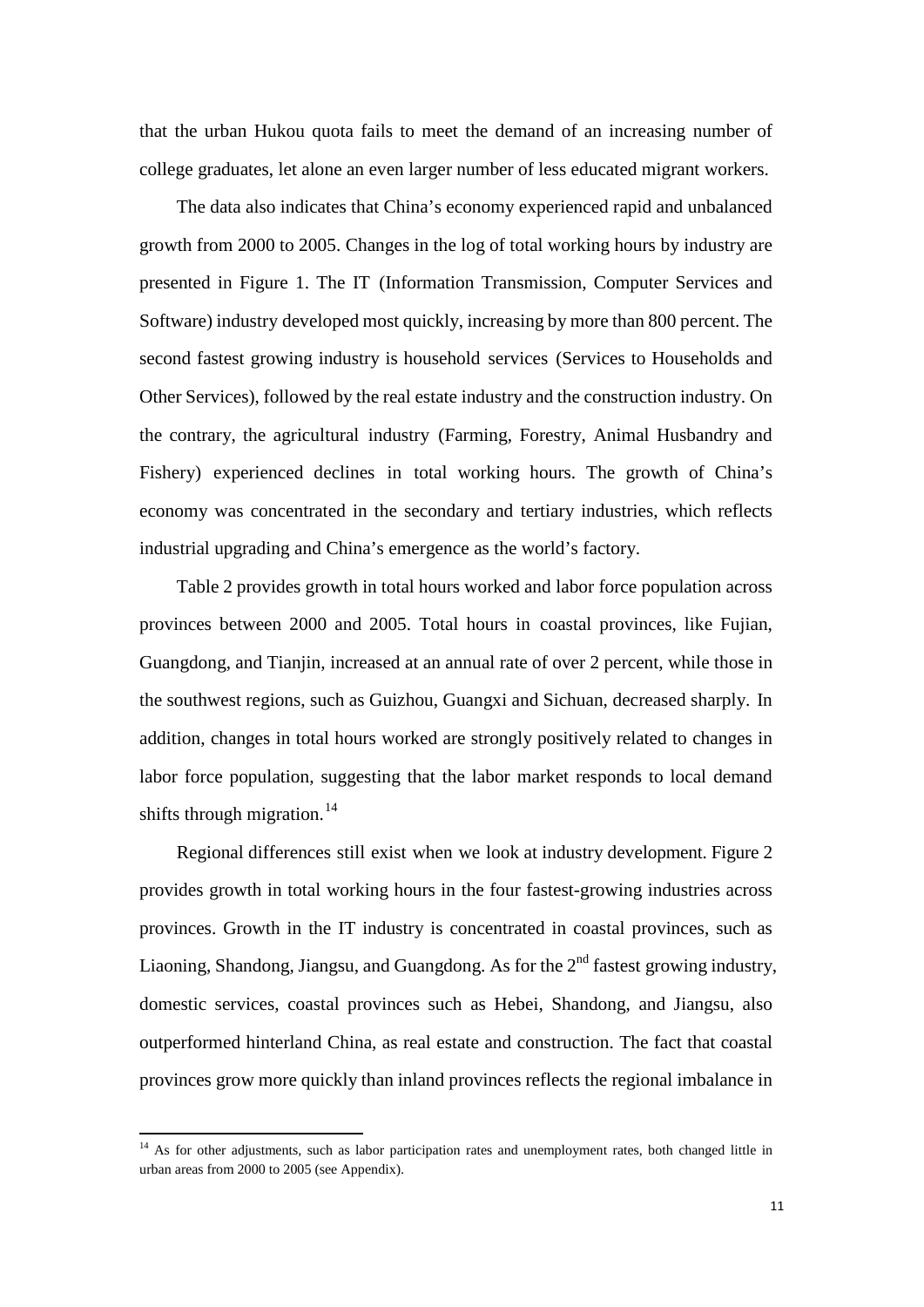China's rapid development, which also suggests the presence of local demand shifts between 2000 and 2005.

To see the response to local demand shifts of different demographic groups, we categorize individuals into cells on the basis of four education groups, four age groups (16-25, 26-35, 36-45, and 46-54), two gender groups, and Hukou status (agricultural vs. non-agricultural) within each city for both years. For each city, we measure population adjustments of each cell with changes in the log of population size and measure total labor adjustment of each cell with changes in the log of total hours worked. Summary statistics on changes in the log of our three outcomes (average hours worked per week, population, total hours worked) are presented in [Table 3.](#page-29-0)

Between 2000 and 2005, the less educated (primary school or less and junior high school) experienced declines in average hours worked per week, while the more educated (senior high school and college or above) experienced increased working hours. As for population, the growth in the number of workers with a college background is dramatic compared to the falling or slight increase in other groups. This difference is more evident in the young groups. Non-college workers aged 16 to 35 decreased considerably in population size, reflecting the effect of college expansion. Although there is an increase in average hours worked for young workers with senior high school degrees, their total hours worked dropped due to the rapidly decreasing population. In addition, the female population increased more or decreased less than the male population for most subgroups, especially for educated females, indicating an increase in female labor participation. Finally, the large standard deviation of population, nearly twice the average population size, indicates that there exist wide variations in the changes across regions in China between 2000 and 2005.

#### **IV. Empirical Analysis**

We examine the relative mobility of various groups by exploring the relationship between local demand shifts and population adjustments. We are particularly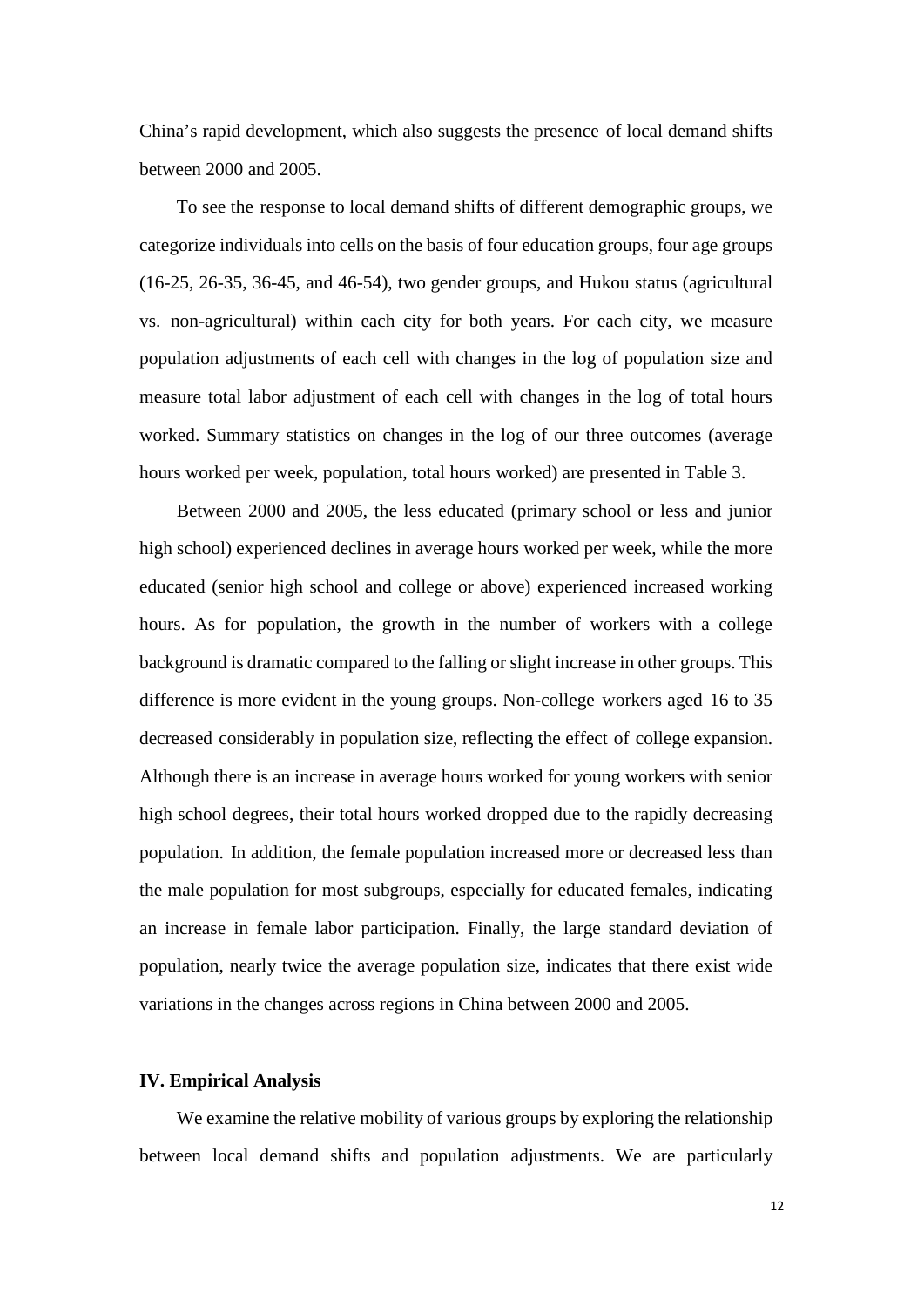interested in the differential responses of educated vs. less educated workers, of old vs. young workers, and of agricultural vs. non-agricultural workers. We start our empirical analysis with a standardization procedure, because differential changes in average weekly working hours, population, and total hours worked may result from differences in demographic compositions across cities. For example, when we look at the adjustments of the more educated workers in two cities, one city might witness a sharper increase in population than the other, because its population is younger. This difference can be taken care of by the following standardization procedure: after calculating changes in labor market outcomes for each cell in each city, we run regressions on dummies for cities and demographic cells. Specifically, letting  $y_{jimhk}$ represent the change in an outcome (hours, population, or total hours worked) for the *i*th education, the *j*th experience, the *m*th sex group, and the *h*th Hukou status in *k*th city, we estimate the following equations:

$$
y_{ijmhk} = \beta_{ijmh} + \beta_k + \varepsilon_{ijmhk}
$$
 (1)

Regressions are weighted using the shares of the relevant demographic group in total hours worked in the city (averaged between 2000 and 2005). Regressions are run separately for subgroups by education (senior high school or above vs. junior high school or below), age (16-35 age group vs. 36-54 age group), and Hukou status.  $\beta_k$ s represent the average outcomes standardized for demographic differences across cities, which are then regressed on the demand shift to generate the results reported in the following tables. In particular, the second-stage regressions are run as follows:

$$
\hat{\beta}_k = \alpha_0 + \alpha_1 \cdot \text{city}\_ \text{hour}_k + \mu_k \tag{2}
$$

where  $city_{n}$  denotes changes in the log of total working hours in city *k*, which is used as a proxy for the unobservable demand shift that city *k* experienced. Regressions are weighted using the share of overall population in the sample accounted for by the city (averaged between 2000 and 2005). Because total local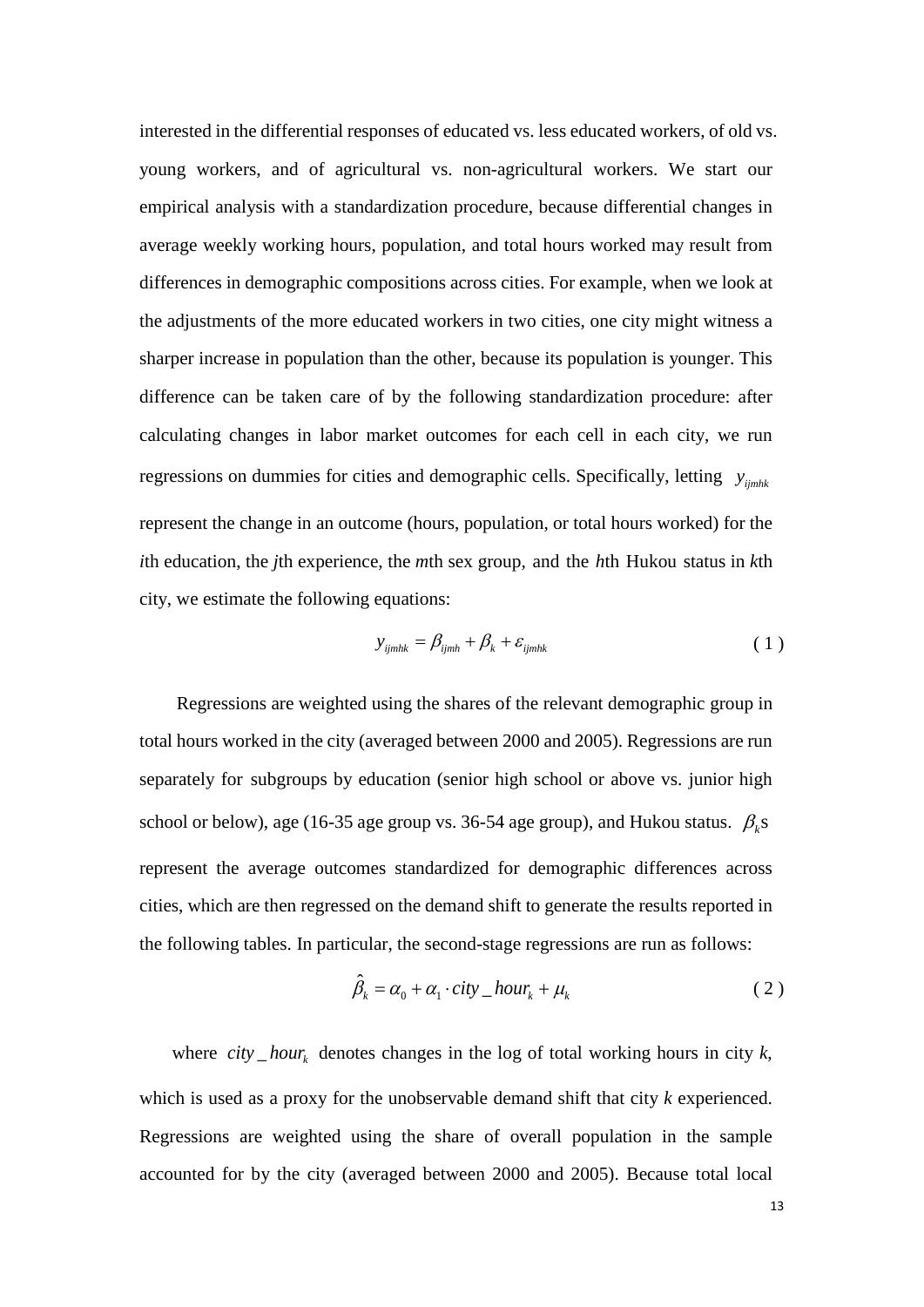hours can also be affected by local labor supply shift, OLS estimation will confound the effects of labor supply and demand shifts, leading to biases in the effects of demand shifts on labor market outcomes. We use an index for demand based on national industrial growth of working hours as an instrument for demand shifts.<sup>[15](#page-11-0)</sup> The index is constructed as follows:

$$
\hat{\eta}_k = \sum_j \gamma_{jk} \eta_j \tag{3}
$$

where  $\hat{\eta}_k$  represents predicted growth of hours worked in city *k*,  $\gamma_{ik}$  represents the share of total hours worked accounted for by industry *j* in city *k* in 2000,<sup>[16](#page-14-0)</sup> and  $\eta_j$ represents the change in the log of total hours worked in industry *j* nationally between 2000 and 2005. As changes in logs represent growth rates,  $\hat{\eta}_k$  are predicted growth rates of total working hours in city *k* based on industrial growth at the national level and the historical industrial structure of the city. This index is a valid instrument variable if the national growth rates are uncorrelated with local labor supply shock. This will be true as long as an industry is not concentrated in a particular city—a condition that is clearly satisfied at the 19-broad-category level.

#### **OLS Results**

We start with the OLS regression results. Although the results may cofound the effects of local supply shocks, they provide valuable hints regarding the evolution of regional income gaps of different groups. Results in [Table 4](#page-30-0) (columns 1 to 3) suggest that the labor market adjustments are significantly correlated with local demand shifts. Both the size of population and their working hours increased as city hours increased, and the adjustment in population is larger than that of an average worker's working hours. Two important features emerge when we compare the results of different

<span id="page-14-1"></span><sup>&</sup>lt;sup>15</sup> The index was created by Timothy Bartik (1991) and used by Blanchard & Katz (1992) and Bound & Holzer (2000).

<span id="page-14-0"></span><sup>&</sup>lt;sup>16</sup> We also use the average share of 2000 and 2005, and the results do not change significantly.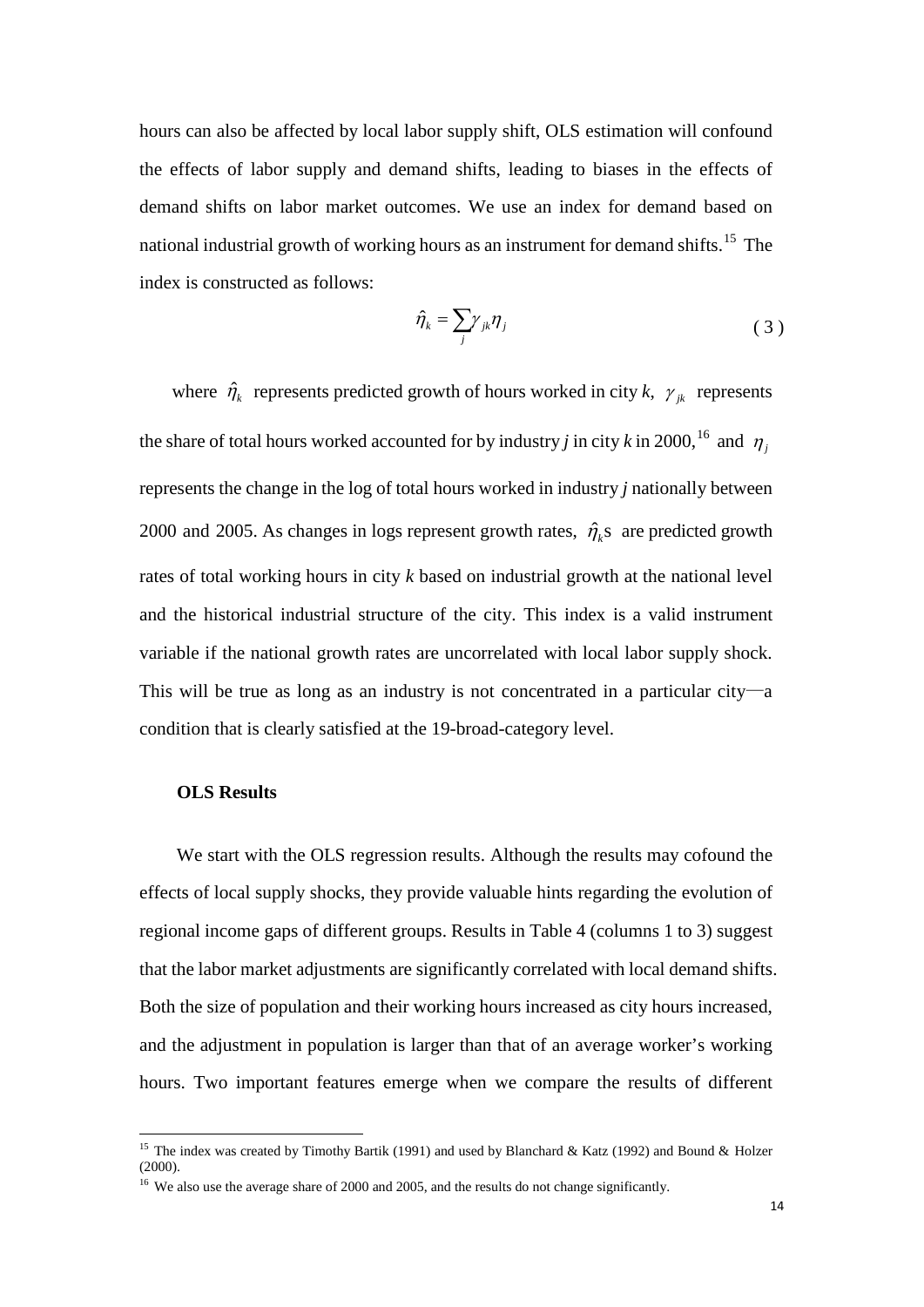subgroups. First, the extent of adjustment, both in population and in working hours, is larger for the low education group than for the high education group. This pattern remains unchanged when we look at the responses of young and old groups separately, with the differences being larger for the young groups than for the old groups. These results are at odds with the prevailing view that educated workers are more mobile than the less educated. However, they are consistent with the findings in Whalley and Xing (2014), who show that the regional dispersion of wages for unskilled workers decreased between 2002 and 2007, while the same for skilled workers increased during this period. Of course, this feature could also be caused by supply shocks, and we will discuss this possibility in the following section. The second feature is that the labor market adjustment of the younger groups is associated with changes of total city working hours to a larger extent than that of the old groups.

We next perform the same exercises for the subgroups with agricultural and non-agricultural Hukou separately (changes in total working hours at the city level are still used as the independent variable), the results of which are reported in [Table 5](#page-31-0) and [Table 6,](#page-32-0) respectively. For the subgroups with agricultural Hukou, the results (columns 1 to 3, [Table 5\)](#page-31-0) are similar to those reported in [Table 4.](#page-30-0) The estimated effects are slightly larger for the agricultural Hukou subgroups than the full sample, which is especially true for the young groups. The less educated are more responsive to changes in city total working hours, which is consistent with existing findings that highly educated individuals with agricultural Hukou are less likely to migrate (see Zhao 1997 for example). The results reported in columns 1 to 3 in [Table 6](#page-32-0) suggest that the changes in the total working hours of the subgroups with non-agricultural Hukou are less associated with changes in city total working hours than that of subgroups with agricultural Hukou. This is consistent with the impression that urban residents with non-agricultural Hukou are less mobile than rural migrant workers. In terms of population adjustment, low education groups with non-agricultural Hukou are less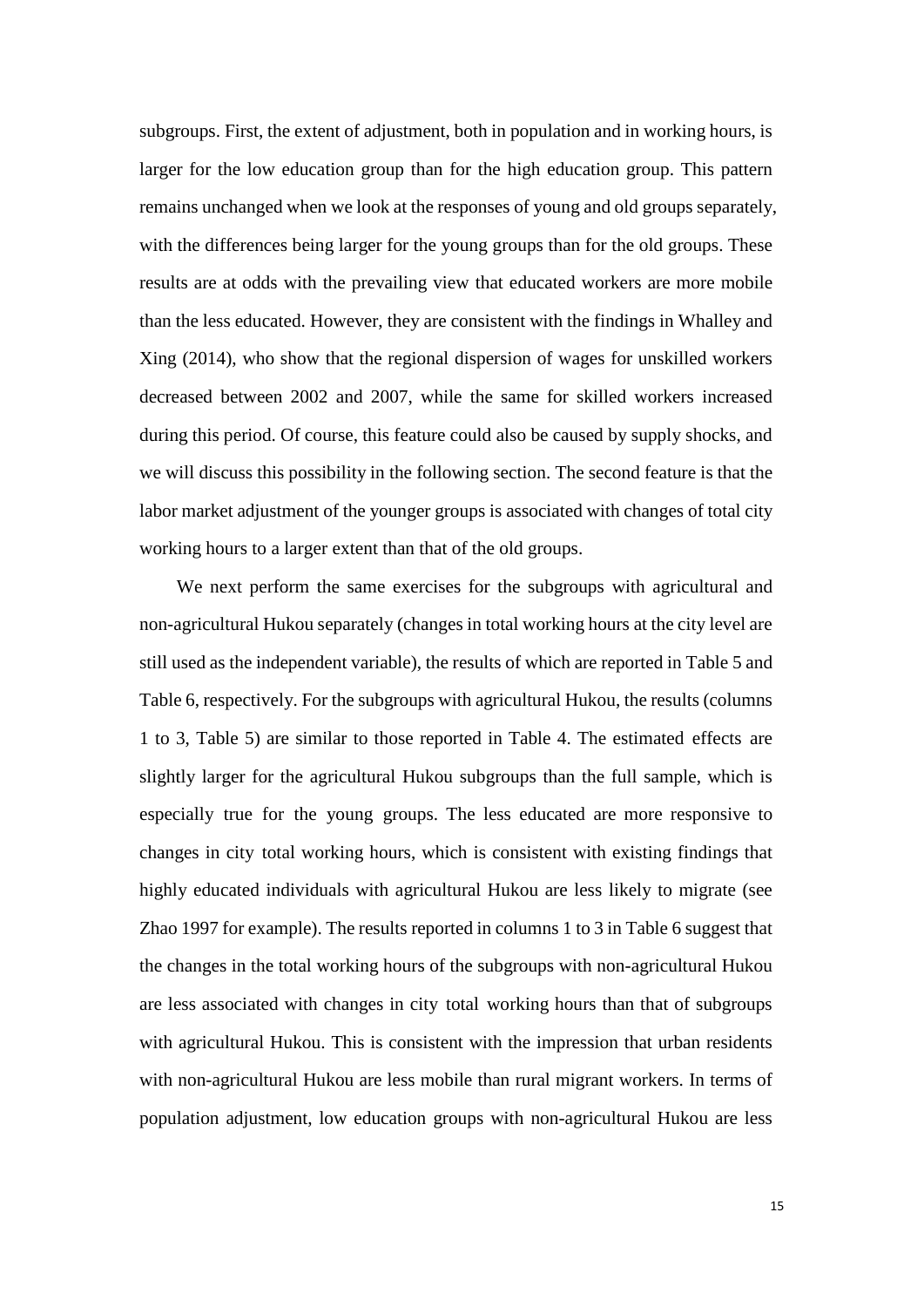responsive to demand shifts, but their working hours changed to a larger extent than the high education groups.

The area in which an individual currently resides or works is classified into three categories in the data: city, town, and village. City and town are defined as urban areas and villages are defined as rural areas, consistent with the definition used by the NBS. In the following section, we consider only individuals currently residing in cities and towns. We drop observations in villages when we construct all the variables, including the independent variable *city\_hour*. The results are reported in [Table 7,](#page-33-0) and the patterns are similar to those observed in the above exercises. Within urban areas, it remains true that the less educated are more responsive to local demand shifts than the educated subgroups. The results also show that the subgroups with agricultural Hukou are more responsive to demand shifts than those with non-agricultural Hukou. Finally, the coefficients on population adjustment for the low educated subgroups with agricultural Hukou are significantly greater than one, suggesting some agglomeration or multiplying effects.

#### **IV Results**

The changes in total hours at the city level may reflect shifts in labor supply. For example, the college education expansion initiated in the late 1990s could exogenously attract high school graduates to places with more colleges, which tends to increase the labor supply of those places. In this case, the coefficients in the above OLS regressions can at most be interpreted as correlation, rather than indicating the response of various demographic groups to demand shifts. To alleviate this concern, we use the predicted growth of log working hours as the instrumental variable of the independent variable *city\_hour*. The significant positive relationship between the constructed IV and the independent variable is depicted in [Figure 3,](#page-41-0) and the regression result is as follows: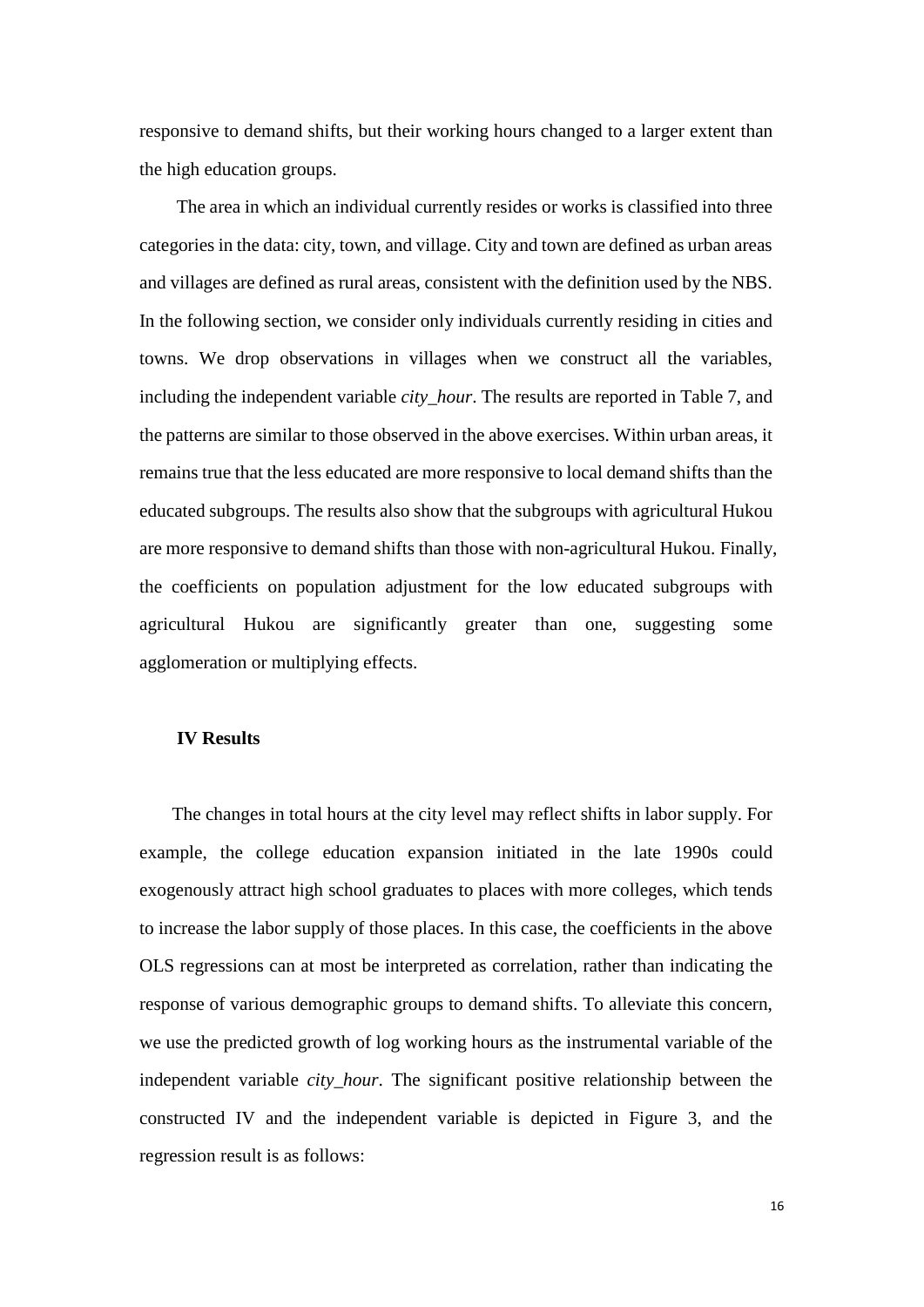$$
city_{-}hour_{k} = 0.021 + 0.947 \hat{\eta}_{k}
$$
\n
$$
F(1,306) = 71, R^{2} = 0.19
$$
\n
$$
(0.113)
$$

The R-squared of 0.19 suggests that the predicted growth in city hours based on national industrial growth and city-specific industry structure can explain much of the variation in the changes in working hours across cities. The F statistics of 71 suggests that the instrumental variable is relevant. Obviously, over 80 percent of the variation in city hour growth is caused by factors other than differential industrial growths. The coefficient on  $\hat{\eta}_k$  being close to one (0.947) indicates that there is no multiplying effect of national industry growth on local working hours. This finding is in contrast with what was found in the U.S. labor market by Bound and Holzer (2000), who show a multiplier of roughly two. This may suggest that potential agglomeration effects do not take place in China due to restrictions of factor mobility across regions.

The IV regression results are reported in columns 4 to 6 of [Table 4.](#page-30-0) A major change from the OLS results is that low education individuals are less responsive to demand shifts in terms of population adjustment than high education workers. Another difference is that low educated individuals aged 35 to 54 are not responsive to demand shifts in terms of population adjustment, and they respond to demand shifts mainly through adjusting working hours. However, it remains unchanged that young workers are more responsive to demand shifts than old workers in terms of population change and vice versa in terms of changes of working hours. These patterns remain largely unchanged when we look at the results for subgroups with agricultural Hukou and non-agricultural Hukou, as reported in columns 4 to 6 in [Table 5](#page-31-0) and [Table 6.](#page-32-0) Two features are worth mentioning. First, the agricultural Hukou subgroups are more responsive to demand shifts than those with non-agricultural Hukou both in terms of population and working hours. Second, neither of the estimated coefficients for the old workers with non-agricultural Hukou is significant, suggesting that they do not respond to local demand shifts through migration across regions.

Thus, the IV results suggest that Hukou plays an important role in influencing the adjustment of China's labor market in response to local demand shifts. However, the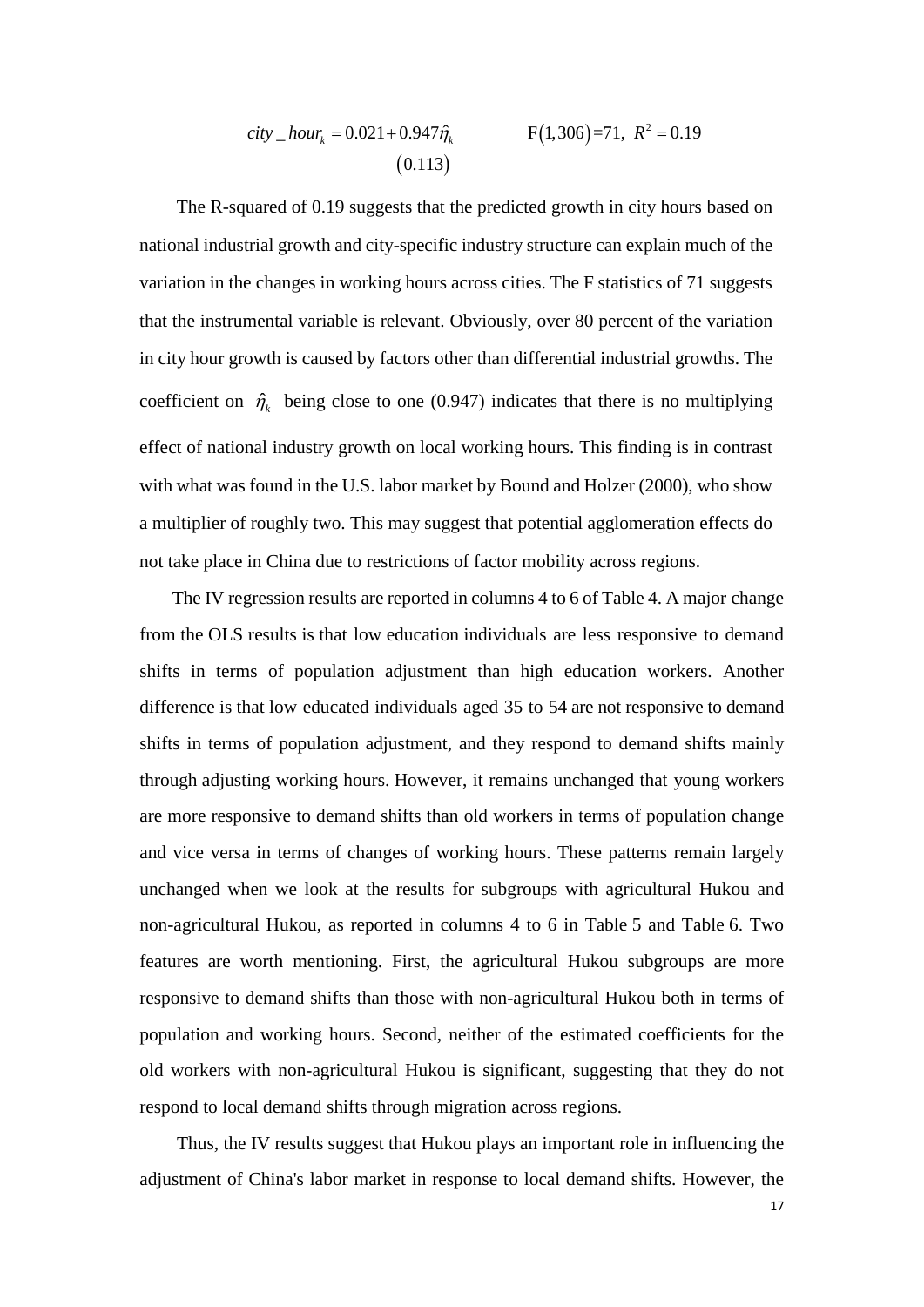results of this paper are not in line with most existing studies. The latter usually emphasize the function of the Hukou system in restricting the mobility of rural workers. Our results suggest that workers with non-agricultural status (especially those of low education levels and with higher ages) are rather unresponsive to demand shocks.

The difference between OLS results and IV results is also informative. For population change of the less educated subgroups, the coefficients on changes in total city working hours using IV strategies generally become smaller than those using OLS estimation. These differences suggest that the correlation we observe in the OLS regressions might be caused by other factors such as supply shocks. On the other hand, for population change of the educated and young subgroups, the coefficients become even larger when IV strategy is used. This suggests multiplier (or agglomeration) effects: once a positive demand shock sets in by exogenous industrial change, there will be population adjustment of a larger extent. This agglomeration effect is diluted when we run simple OLS regressions. For changes in working hours per worker, the coefficients become larger in all exercises when IV is used.

It is particularly interesting to perform a similar exercise on urban areas, as seen in the OLS exercises reported in [Table 7.](#page-33-0) Unfortunately, the instrumental variable strategy does not work, because the predicted growth of city working hours is not correlated with actual changes of city working hours (see [Figure 4\)](#page-41-1). The absence of positive correlation is an interesting feature; we leave this analysis for future research.

#### **Robustness Checks**

An important shortcoming of this paper is that we do not have consistent working time information for 2000 and 2005. In 2000, information was collected on hours worked per week, but in 2005 data was collected only on days worked per week. As mentioned, we multiply days worked per week by eight to get working hours per week for 2000. In this section, we conduct two robustness checks by (1) using an alternative method of adjustment and (2) focusing on population.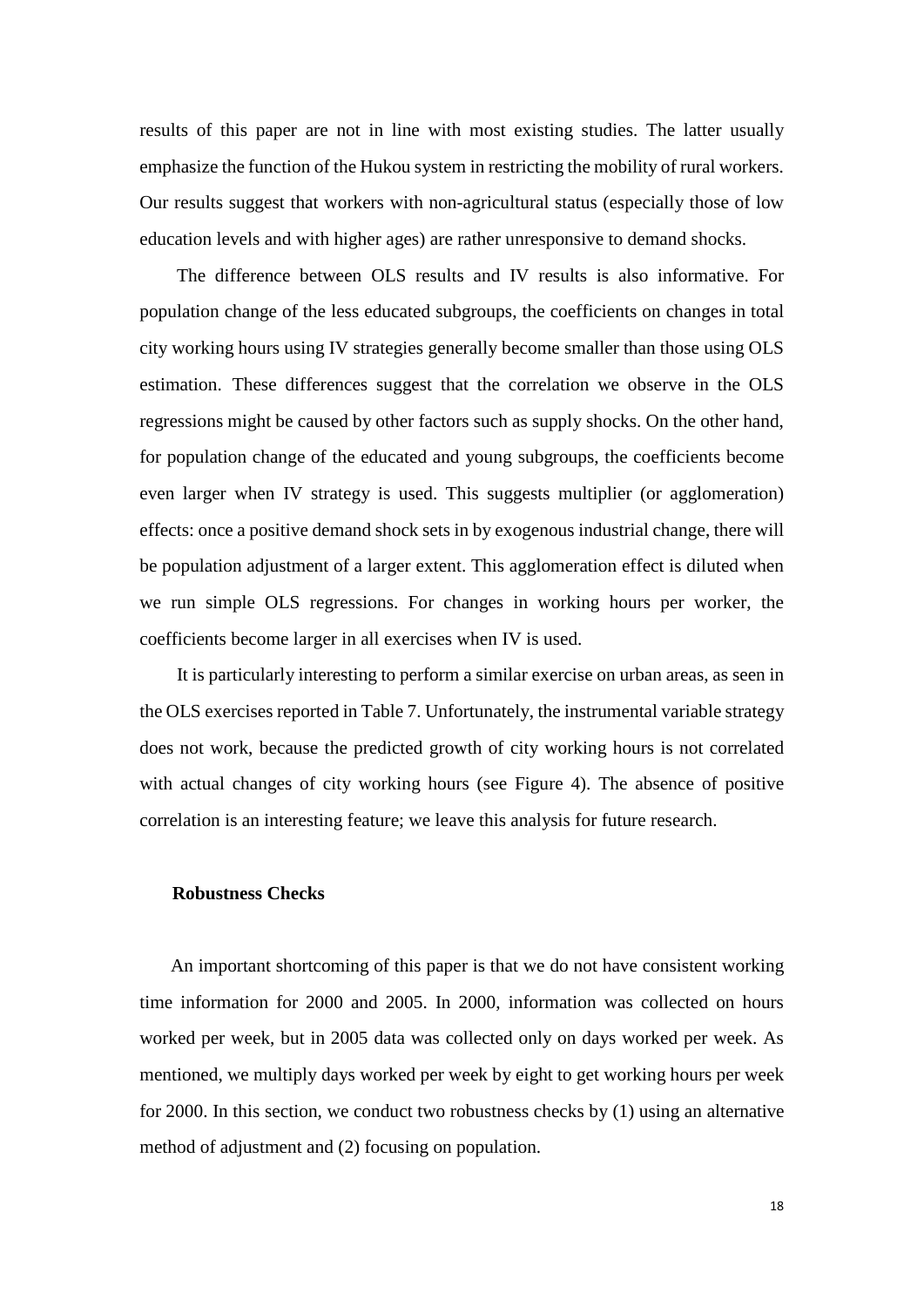Previously, we multiplied days worked in 2000 by eight to compare with working hours in 2005. However, there are many people whose working hours are between those multiples of eight. For example, in 2005 about 5 percent, 7 percent, and 13 percent of the observations' working hours are between 24 and 32 hours, 48 and 56 hours, and above 56 hours (see [Figure 5\)](#page-42-0). The presence of these cases might weaken the comparability of working time. Hence, we divide hours worked per week by eight and round quotients to get working days per week for  $2005$ .<sup>[17](#page-14-1)</sup> With such time adjustment, subjects' working time in 2000 and 2005 are much more consistent and comparable (see [Figure 5\)](#page-42-0).

[Table 8](#page-34-0) and [Table 9](#page-35-0) present the effects of demand on outcomes by age, education, and Hukou status [\(Table 8](#page-34-0) for subgroups with agricultural Hukou and [Table 9](#page-35-0) non-agricultural). Our main conclusions do not change significantly. First, OLS results show that the population adjustment of the less educated groups is more associated with a change in total working hours than that of the educated groups, while IV results show that less educated workers are less responsive to demand shocks than the more educated. Second, the agricultural Hukou subgroups are generally more responsive to demand shifts than those with non-agricultural Hukou, both in terms of population and working hours. Third, young workers are more responsive to demand shifts than old workers in terms of population change and vice versa in terms of changes in working hours. In addition, neither of the estimated coefficients for the old workers with non-agricultural Hukou is significant, suggesting that they do not respond to local demand shifts through migration across regions.

[Table 10](#page-36-0) presents OLS results for the urban sample after we adjust working time as above. Similar to [Table 7,](#page-33-0) less educated workers are more responsive to local demand shifts than the educated subgroups. Results also show that the subgroups with agricultural Hukou are more responsive to demand shifts than those with non-agricultural Hukou. Also, the coefficients on population adjustment for the less

<sup>&</sup>lt;sup>17</sup> Hours fewer than eight but more than zero are treated as one day, and days more than seven are regarded as seven days.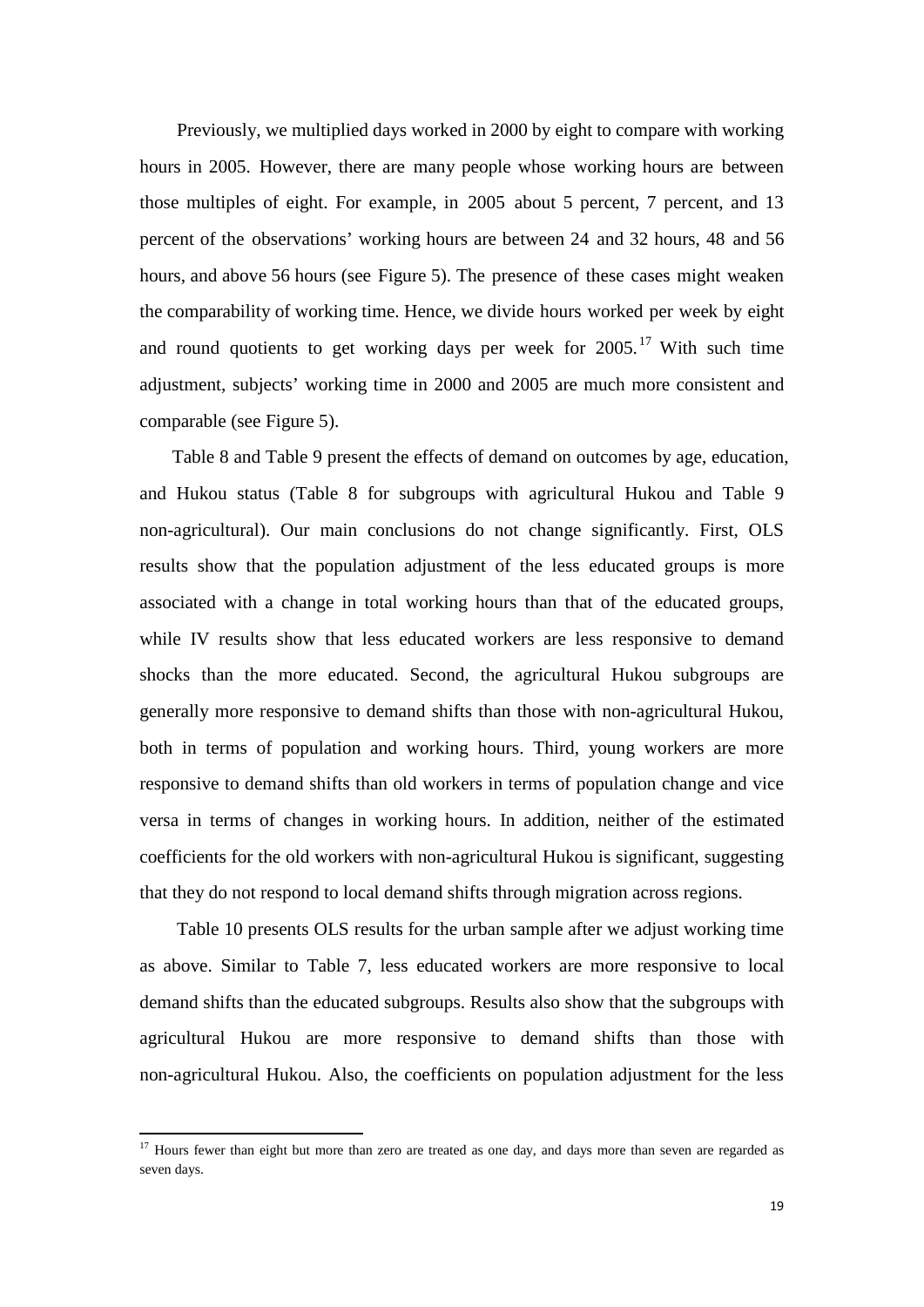educated subgroups with agricultural Hukou are all significantly greater than one, suggesting agglomeration or multiplying effects. The predicted growth of city working hours remains uncorrelated with actual changes of city working hours for the urban sample, and the IV results are not reported.

To circumvent the comparability issue of working time, we also consider population independently and measure population adjustment for each demographic group with changes in population size. The procedure of regressions, including standardization, remains the same as before. As for the demand shifts, we use growth in local population size as a proxy. Similarly, to exclude the supply effect we construct an instrumental variable as follows:

$$
\hat{\delta}_k = \sum_j \rho_{jk} \delta_j \tag{4}
$$

where  $\hat{\delta}_k$  represents predicted growth of population size in city k,  $\rho_{jk}$  represents the share of population size accounted for by industry *j* in city *k* in 2000, and  $\delta$ represents the national change in the log of population size in industry *j* between 2000 and 2005.

[Figure 6](#page-42-1) shows a significant positive correlation between predicted growth in the local labor force population and the actual growth of the local population, suggesting that the instrumental variable is relevant. Specifically, the regression result is as follows:

$$
city\_popu_k = 0.013 + 0.878 \hat{\delta}_k
$$
  
(0.201) F(1,306)=19, R<sup>2</sup> = 0.06

[Table 11](#page-37-0) presents the second stage results of IV and OLS results. The results are generally consistent with our previous conclusions. First, OLS results show that the population adjustments of the less educated groups are more associated with total population change than that of the educated groups, while IV results show that less educated workers are less responsive to demand shocks than the more educated. Second, the agricultural Hukou subgroups are generally more responsive to demand shifts than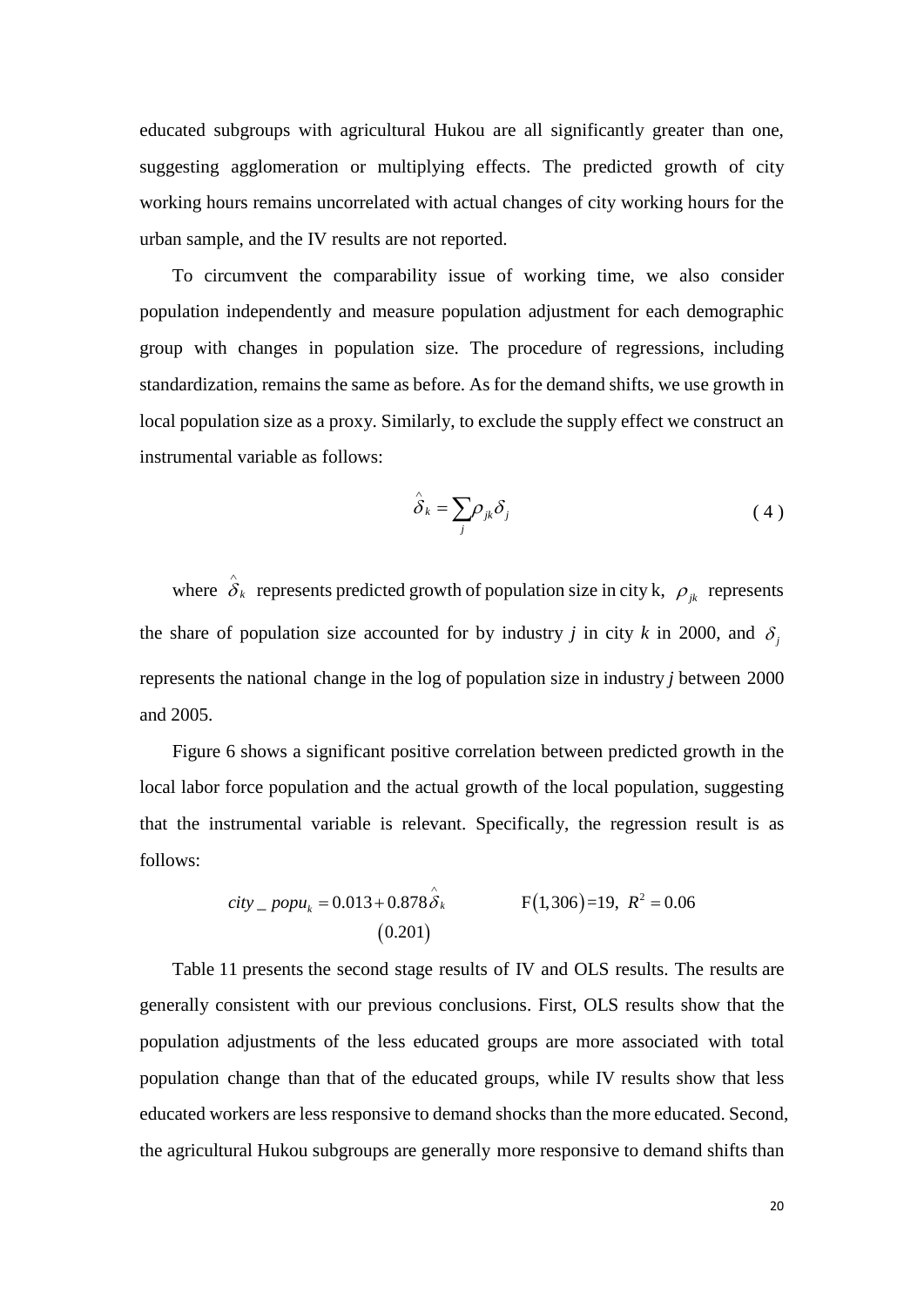those with non-agricultural Hukou both in terms of population and working hours. Finally, young workers are more responsive to demand shifts than old workers in terms of population change and vice versa in terms of changes of working hours.

Our conclusions are robust to whether we have two or four age categories, and we do not report the results here.

#### **V. Discussion and Implications**

#### **Skill bias in local demand shifts**

The differential results across demographic groups that we find in the above analysis may also be caused by skill biased demand shifts. In this case, even when educated and less educated workers face comparable net benefits of migration, their migration rates differ. Several pieces of evidence suggest that demand shifts are skill biased. First, as we observe in the changes of the industrial structure, the IT industry is the fastest growing industry while the traditional agricultural sector is shrinking. Second, a major change occurred between 2000 and 2005—China entered the WTO. Existing research shows that China's export products have become increasingly sophisticated. The increased FDI also requires more educated labor.

Given the skill biased local demand shifts, our results also indicate that the less educated are less responsive to demand shocks, at least for the old subgroups and the subgroups with non-agricultural Hukou. To see this point, we can think of a model with two regions, A and B. Each region has a CES production function with educated and less educated labor as inputs. A wage increase of the educated labor in region A will attract educated labor from region B, which will in turn increase the marginal product of less educated workers in region A and decrease their marginal product in region B. Thus, less educated workers will also migrate from B to A if migration costs are sufficiently low. However, our IV results show that the coefficients are mostly insignificant when we examine changes in population of the low education groups, the young, and the less educated workers, with agricultural Hukou being an exception. This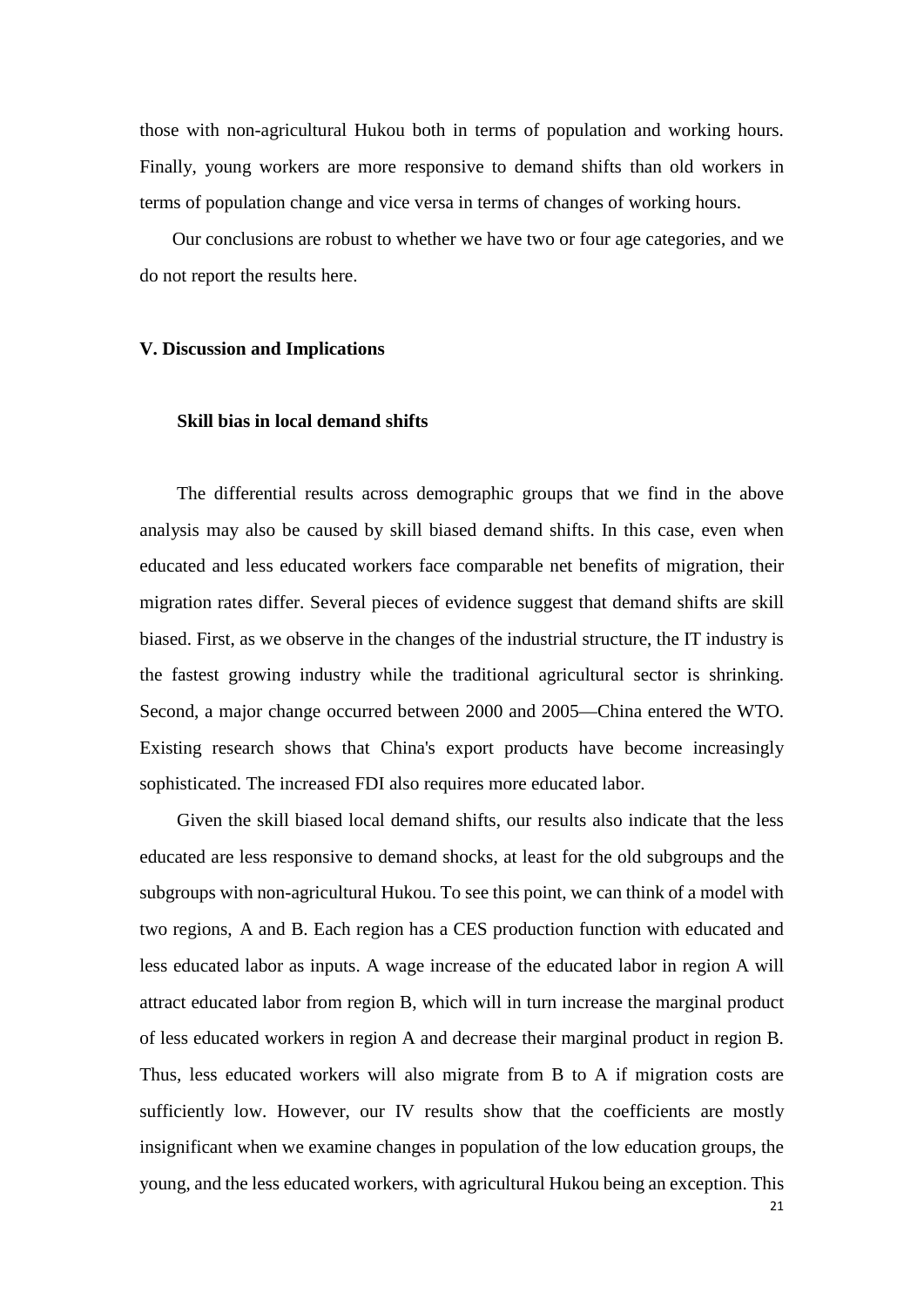suggests that the less educated workers face significant migration costs, especially for those with non-agricultural Hukou.

If the local demand shifts are not skill biased, which is unlikely, it will only strengthen our conclusion that the less educated are not responsive to regional demand shocks in terms of population adjustment.

#### **How does Hukou system impede migration?**

A major finding of this paper is that populations with non-agricultural Hukou are far less responsive to demand shocks than populations with agricultural Hukou, which suggests that the Hukou system restricts the mobility of the former group to a larger extent. To the best of our knowledge, this feature has not been discussed in the literature. Most studies emphasize the role of Hukou system in restricting rural to urban migration. However, as we discuss in the background section, one's Hukou status also specifies the locality of formal residency, which is associated with many locally provided benefits. Thus, when an individual with non-agricultural Hukou migrates without obtaining the Hukou status of his or her destination region, he or she would have to sacrifice those local benefits. These high opportunity costs lead to the inertia of non-agricultural workers facing regional demand shocks. When migration happens, non-agricultural migrants are expected to earn more than local urban residents. The difference can be regarded as the compensation for the loss of Hukou-related benefits. Workers with agricultural Hukou are more responsive to demand shocks, because income is low and benefits are few for agricultural Hukou workers. Even without a wage premium, they migrate as long as the income differential surpasses migration costs.

These hypotheses can be tested by examining the incomes of different types of workers in the urban labor market. Using the one percent population survey for 2005, we identify three types of workers based on their migration and Hukou status: rural migrants, urban migrants, and urban residents. Two questions in the questionnaire are used to identify migrants in the urban labor market: (1) In which location is your Hukou

22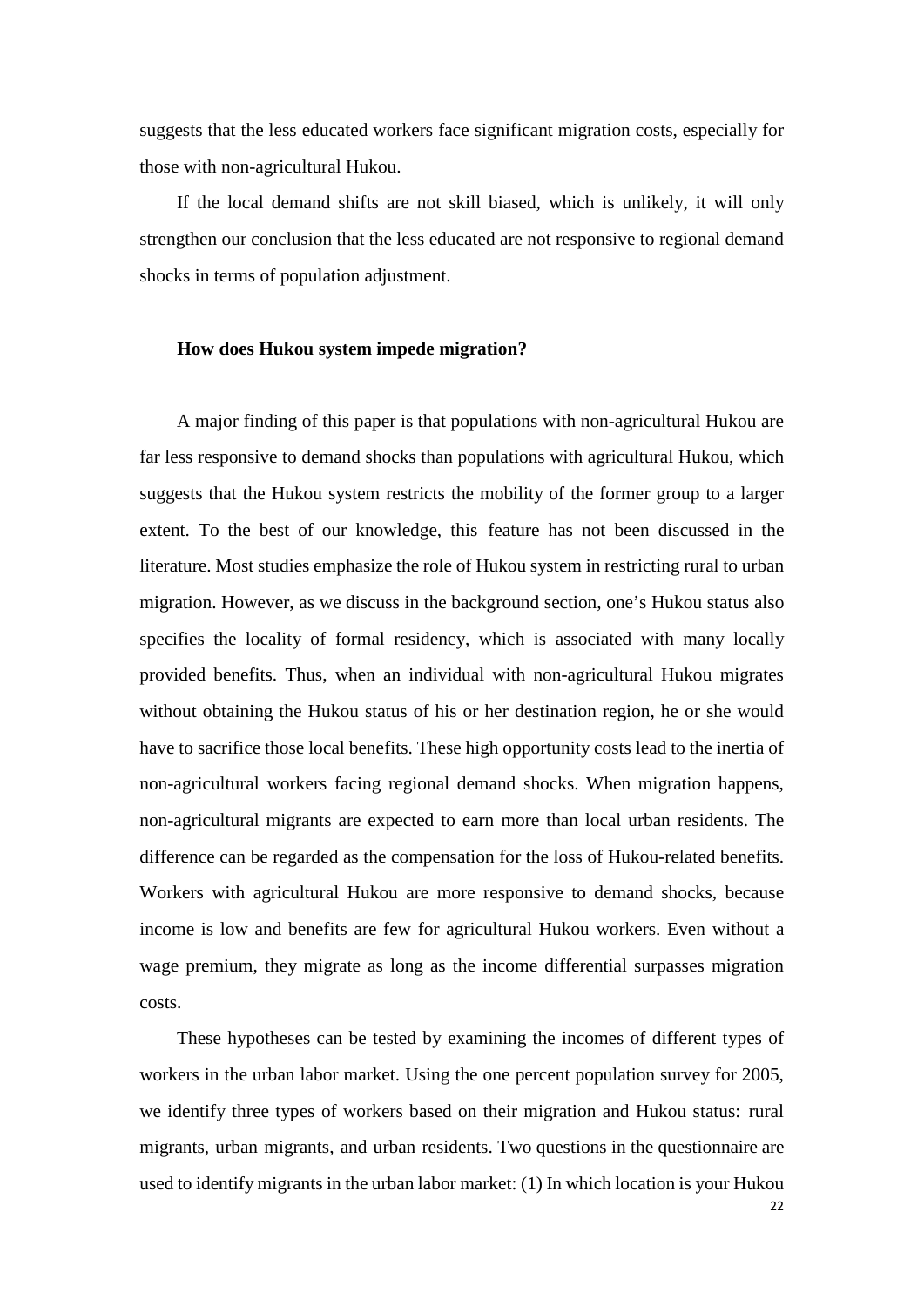registered? (2) How long ago did you leave this location? Migrants are defined as those who have left their registered Hukou location for more than six months. Another question asks the type of Hukou (agricultural or non-agricultural) and helps divide migrants further into two categories. As individuals with an agricultural Hukou usually come from rural areas, we refer to this group as rural migrants. Similarly, we refer to migrants with non-agricultural Hukou as urban migrants, as most of them come from urban areas. We refer to residents who have local urban Hukou as urban residents. In addition, the questionnaire asks the reason for migrating. Most migrants said they had moved for work, and this is especially true for rural migrants (the share is approximately 61 percent). We restrict our sample to those who migrated for work or for business related reasons. The sample studied in the following analysis includes individuals from 16 to 60 years of age and who are not currently in school. Employers, household workers, and observations with no or zero declared income are not considered.

Summary statistics for these three groups are reported in [Table 12.](#page-38-0) One can readily tell that urban migrants earn more than urban residents, while rural migrants earn less than urban residents. [Figure 7](#page-43-0) provides a more comprehensive comparison by estimating the kernel densities of hourly wages for these three groups. We also observe that these three groups differ in education levels, age, and female share. We run OLS regressions to control for these differences. The results in [Table 13](#page-38-1) show that an average urban migrant earns 16 percent more than an urban resident with similar characteristics. This difference can be interpreted as the value of benefits associated with urban local Hukou that has been sacrificed. When we control for industry and occupation dummies in the second column, the wage difference between urban migrants and urban residents increases to 20 percent. In the third column, we add interaction terms to allow for the possibility that age, education, gender, marital status, and region have different effects on wages for the three subgroups. The result indicates that urban migrants still earn significantly more than urban residents by around 11 percent. As for rural migrants, although they earn significantly less than urban residents on average, the difference disappears once we control for industry and occupation.

23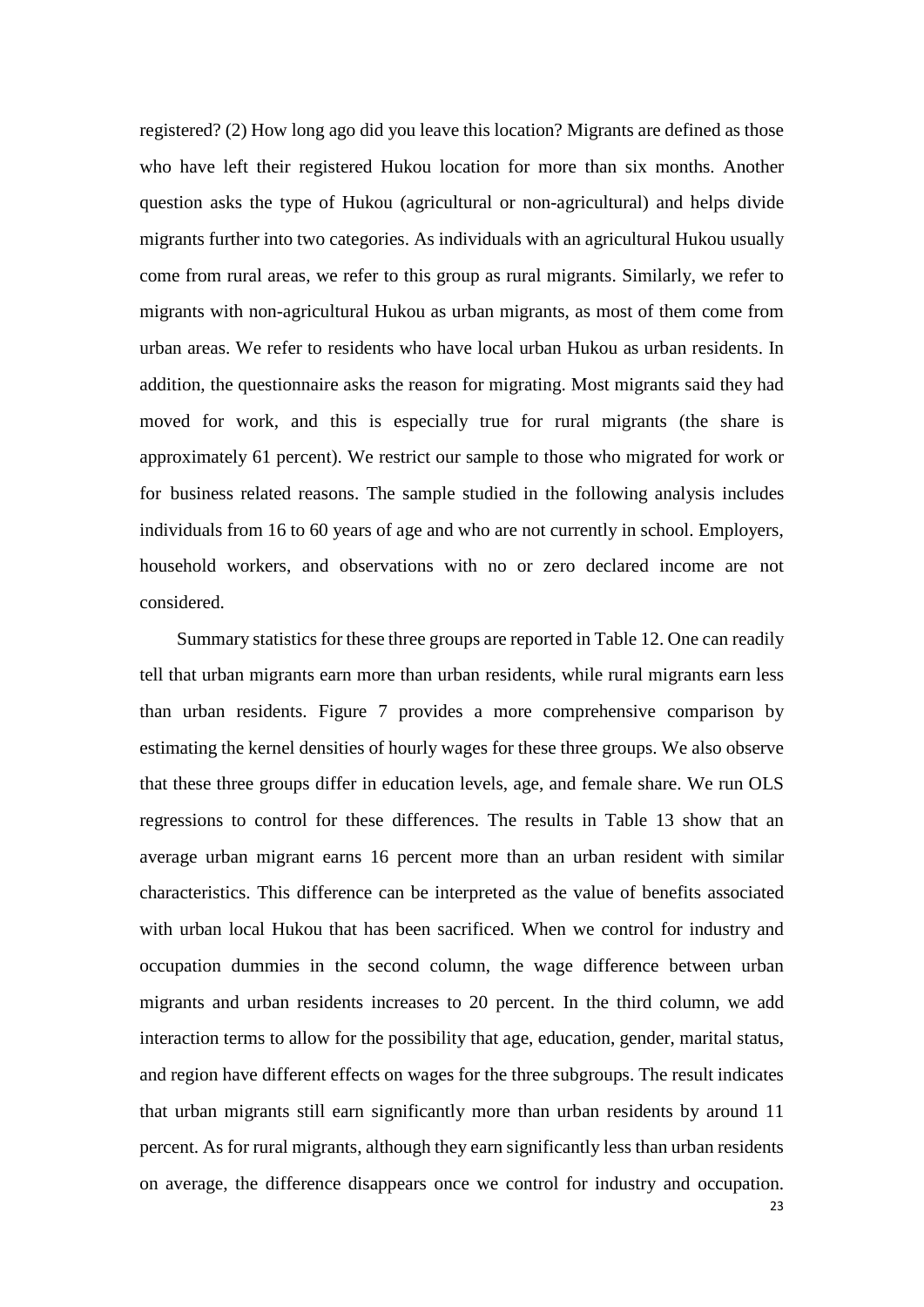When we add interaction terms to allow for the different effects of personal and regional characteristics on wage determination, rural migrants earn slightly more than urban residents. The difference between the estimated coefficients on rural migrants and those on urban migrants strongly suggests that the importable benefits associated with local Hukou are significantly higher for urban residents than for rural residents. It not only amplifies the welfare difference between rural and urban residents, but also discourages the urban residents from migrating. The latter effect is largely neglected by the literature, and we want to emphasize it in this paper.

#### **VI. Conclusion**

China's economic growth is regionally unbalanced. The pattern of labor force adjustment is not only important in explaining several features of China's labor market, but also has major implications for the sustainability of China's growth. In this paper, we use two nationally representative census datasets for 2000 and 2005 to examine the population adjustment of different demographic groups in response to local demand shifts.

Results from OLS regressions show that the population adjustments of the less educated groups are more associated with changes in total city working hours than that of the educated groups. This explains why we observe increases in the skill premia of coastal regions after China's entry into the WTO. These results, however, does not necessarily mean that the former groups are more responsive to demand shocks, because changes in city working hours also reflect other forces such as exogenous supply shocks. Using an IV strategy, we find that more educated workers are more responsive to demand shocks than the less educated, which is consistent with the prevailing view. In addition, old subgroups are particularly inert in responding to demand shocks.

Our results also suggest that the decentralized Hukou system prevents the mobility of urban residents more than it does for rural residents. This finding deepens our understanding of the role of the Hukou system in restricting labor mobility. It also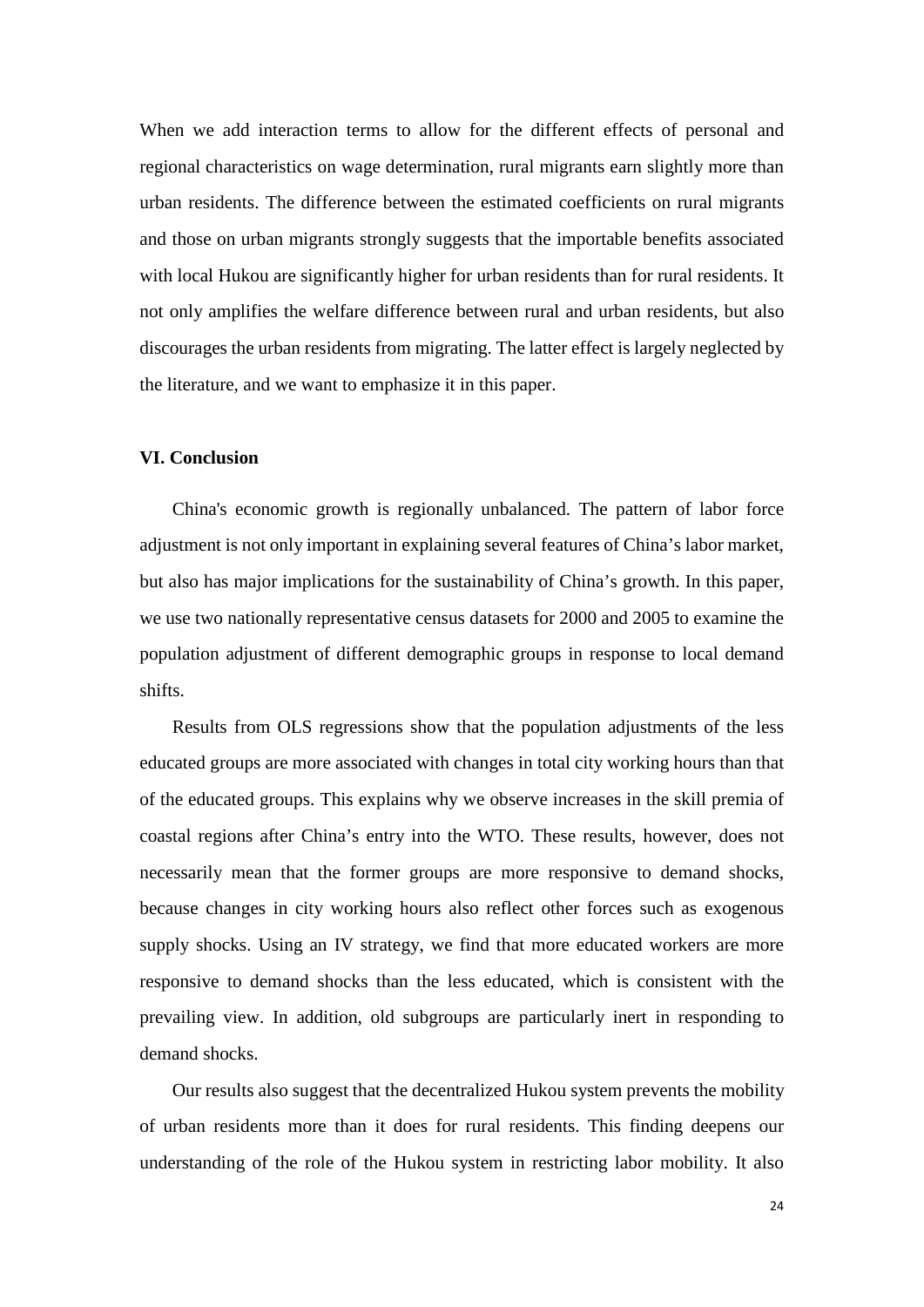indicates that reforming the Hukou system should not focus only on abolishing the agricultural vs. non-agricultural division, but also on the decentralized features of the system.

#### **References**

- Amiti M, Freund C. "An anatomy of China's export growth Global Implications of China's Trade," Investment and Growth Conference, IMF Research Department, 2008.
- Bartik, Timothy. 1991. *Who Benefits from State and Local Economic Development Policies?* Kalamazoo, Mich.: W. E. Upjohn Institute.
- Blanchard, Olivier, and Katz, Lawrence. 1992. "Regional Evolutions," *Brookings Papers on Economic Activity*, 1992(1): 1–61.
- Bound, John, and Holzer, Harry J., 2000. "Demand Shifts, Population Adjustments, and Labor Market Outcomes During the 1980s," *Journal of Labor Economics*, 18  $(1): 20 - 54.$
- Branstetter, Lee, and Nicholas Lardy. 2006. "China's Embrace of Globalization," NBER Working Paper No. 12373.
- Cai, Fang, Yang Du, and Meiyang Wang. 2009. "Migration and Labor Mobility in China," Human Development Research Paper, 2009/09.
- Chan, Kam Wing, and Will Buckingham. 2008. "Is China Abolishing the Hukou System?" *China Quarterly*, (195):582-606.
- Chen, Jian, and Belton M. Fleisher. 1996. "Regional Income Inequality and Economic Growth in China," *Journal of Comparative Economics*,22(2): 141–164
- Deng, Q, and Gustafsson B. 2006."China's Lesser Known Migrants."*IZA Discussion Papers 2152*, IZA.
- Fan, C. 2008.*China on the Move: Migration, the State, and the Household*. Routledge, London and New York.
- Gagnon, Jason, Theodora Xenogiani, and Chunbing Xing, "Are Migrants Discriminated Against in Chinese Urban Labour Markets?" *IZA Journal of Labor and Development*, 2014, 3:17.
- Gustafsson, B, Shi Li, Terry Sicular, and Ximing Yue. 2008. "Income Inequality and Spatial Differences in China, 1988, 1995, and 2002," in Gustafsson B, Shi Li, Terry Sicular (ed), *Inequality and Public Policy in China*, Cambridge University Press.
- Kanbur R, Zhang X. "Fifty years of regional inequality in China: a journey through central planning, reform, and openness," *Review of development Economics*, 2005, 9(1): 87-106.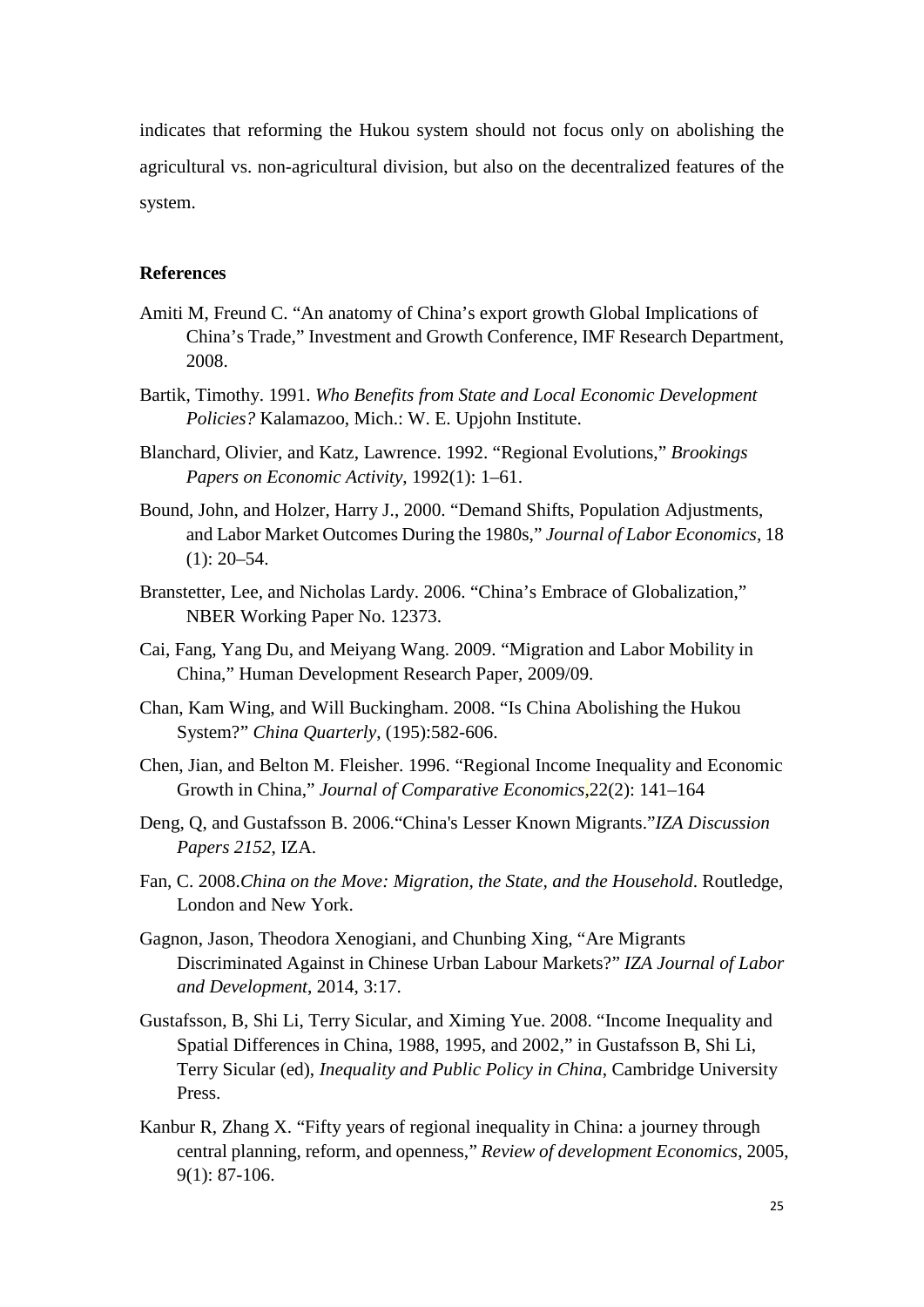- Lin, J.Y., G. W. Wang, Y. H. Zhao, 2004, "Regional Inequality and Labor Transfers in China", *Economic Development and Cultural Change*, 52(3):587-603.
- National Bureau of Statistics. 2008. *China Statistical Yearbook*. China Statistics Press.
- Schott, Peter. 2006. "The Relative Sophistication of Chinese Exports," NBER Working Paper No. 12173.
- Topel, Robert. 1986. "Local Labor Markets," *Journal of Political Economy* 94(3): S111–S143.
- Whalley, John, and Chunbing Xing, 2014, "The Regional Distribution of the Skill Premia in Urban China and its Implications for Growth and Inequality," *International Labour Review*, 153(3): 395–420.
- Wan, Guanghua, Ming Lu, and Zhao Chen. 2007. "Globalization and Regional Income Inequality in China, Empirical Evidence from within China," *Review of Income and Wealth*, 53(3): 35-59
- Wang, Zhi, and Shang-Jin Wei. 2008. "What Accounts for the Rising Sophistication of China's Exports?" NBER Working Paper No. 13771.
- Wei, Shang-Jin and Yi Wu. 2003. "Globalization and Inequality: Evidence from within China," CEPR Discussion Paper No. 3088.
- Wong, L, and Huen W. 1998.'Reforming the Household Registration System: a Preliminary Glimpse of the Blue Chop Household Registration System in Shanghai and Shenzhen."*International Migration Review* 32(4): 974-994
- Wu, X, and Treiman D. 2004. "The Household Registration System and Social Stratification of China, 1955-1996." *Demography* 41(2):363-384
- Zhang, Xiaobo, and Kevin Zhang. 2003. "How Does Globalization Affect Regional Inequality within a Developing Country? Evidence from China," *Journal of Development Studies* 39(4): 47-67.
- <span id="page-26-0"></span>Zhao, Y. 1997. "Labor Migration and Education in Rural Sichuan Province," *Economic Research Journal* (*Jingji Yanjiu*), 2: 37-42, (In Chinese)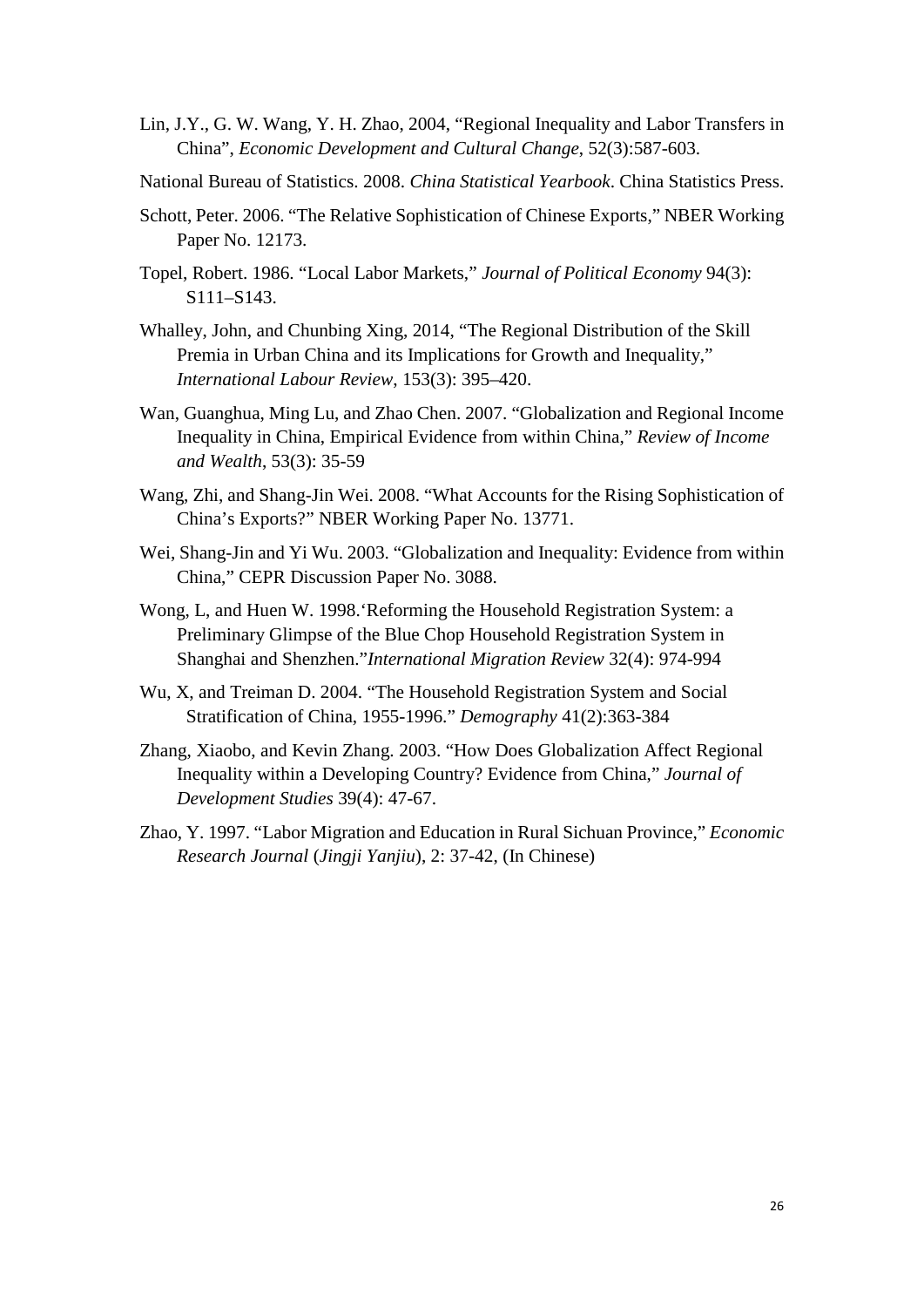Table 1 Summary Statistics

|                         | 2000   | 2005    |
|-------------------------|--------|---------|
| Age                     | 34.67  | 35.96   |
| Male                    | 0.540  | 0.534   |
| Primary School or below | 0.355  | 0.304   |
| Junior high school      | 0.453  | 0.468   |
| Senior high school      | 0.140  | 0.144   |
| College or above        | 0.052  | 0.084   |
| Hours worked weekly     | 47.01  | 46.29   |
| Urban Hukou             | 0.223  | 0.249   |
| No. of obs.             | 568257 | 1212914 |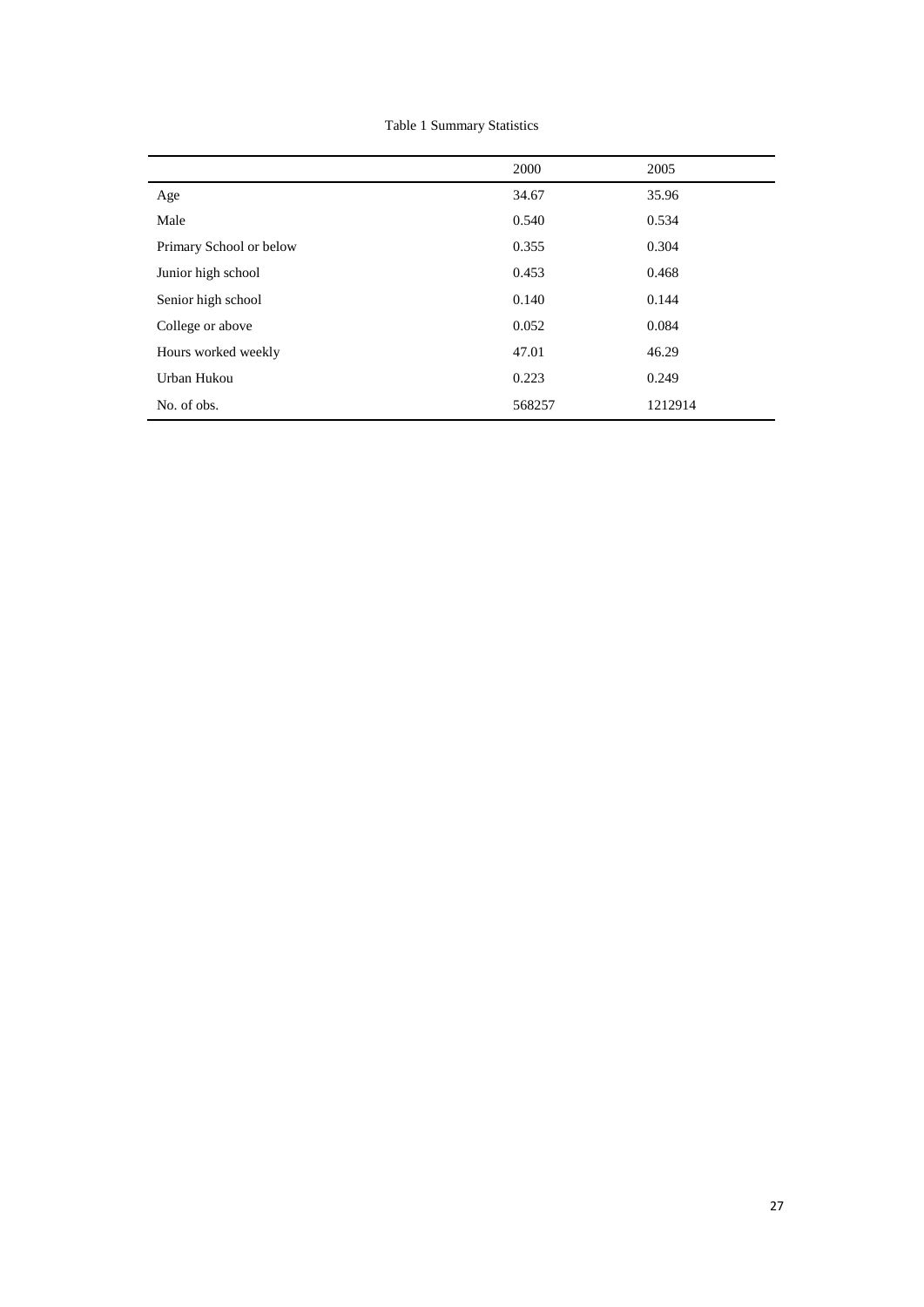<span id="page-28-0"></span>

| Province       |         | Total working hours |                 |       | Labor force population |                 |
|----------------|---------|---------------------|-----------------|-------|------------------------|-----------------|
|                | 2000    | 2005                | Growth rate (%) | 2000  | 2005                   | Growth rate (%) |
| Inner mongolia | 446.17  | 528.59              | 18.47           | 8.87  | 12.00                  | 35.26           |
| Fujian         | 714.19  | 829.41              | 16.13           | 16.07 | 16.80                  | 4.49            |
| Guangdong      | 2148.39 | 2422.56             | 12.76           | 43.60 | 48.41                  | 11.01           |
| Tianjin        | 209.33  | 232.14              | 10.90           | 4.46  | 5.00                   | 11.96           |
| Zhejiang       | 1118.61 | 1220.06             | 9.07            | 24.39 | 24.02                  | $-1.52$         |
| Shanghai       | 353.47  | 382.48              | 8.21            | 8.01  | 8.57                   | 7.00            |
| Ningxia        | 127.12  | 134.99              | 6.19            | 2.69  | 2.99                   | 10.99           |
| Hainan         | 165.57  | 174.17              | 5.19            | 3.46  | 3.86                   | 11.55           |
| Hebei          | 1324.89 | 1388.93             | 4.83            | 28.78 | 34.59                  | 20.18           |
| Heilongjiang   | 700.13  | 714.59              | 2.07            | 14.51 | 17.14                  | 18.13           |
| Jiangsu        | 1809.98 | 1846.93             | 2.04            | 39.00 | 37.40                  | $-4.08$         |
| Beijing        | 325.61  | 330.07              | 1.37            | 6.91  | 7.24                   | 4.69            |
| Shaanxi        | 750.67  | 759.08              | 1.12            | 16.53 | 17.90                  | 8.28            |
| Jiangxi        | 838.48  | 844.76              | 0.75            | 17.53 | 18.21                  | 3.87            |
| Anhui          | 1331.02 | 1321.16             | $-0.74$         | 29.44 | 29.52                  | 0.25            |
| Xinjiang       | 446.07  | 440.59              | $-1.23$         | 9.11  | 9.66                   | 6.03            |
| Hubei          | 1217.82 | 1196.93             | $-1.72$         | 26.58 | 26.46                  | $-0.46$         |
| Shandong       | 2364.89 | 2293.86             | $-3.00$         | 50.64 | 47.97                  | $-5.26$         |
| Yunnan         | 1221.99 | 1163.03             | $-4.83$         | 23.40 | 24.04                  | 2.77            |
| Hunan          | 1319.93 | 1220.82             | $-7.51$         | 29.53 | 28.89                  | $-2.18$         |
| Jilin          | 591.32  | 543.15              | $-8.15$         | 12.13 | 12.13                  | 0.03            |
| Qinghai        | 135.22  | 124.03              | $-8.28$         | 2.53  | 2.61                   | 3.15            |
| Shanxi         | 649.41  | 593.30              | $-8.64$         | 14.71 | 14.61                  | $-0.68$         |
| Liaoning       | 915.32  | 813.33              | $-11.14$        | 21.33 | 19.71                  | $-7.60$         |
| Chongqing      | 652.66  | 577.91              | $-11.45$        | 13.99 | 12.31                  | $-12.03$        |
| Sichuan        | 1899.62 | 1670.37             | $-12.07$        | 40.99 | 36.88                  | $-10.02$        |
| Guizhou        | 855.51  | 744.06              | $-13.03$        | 17.57 | 16.28                  | $-7.36$         |
| Guangxi        | 1109.18 | 964.48              | $-13.05$        | 21.62 | 20.64                  | $-4.56$         |
| Gansu          | 670.01  | 569.28              | $-15.03$        | 13.20 | 12.86                  | $-2.58$         |
| Henan          | 2275.23 | 1887.79             | $-17.03$        | 48.70 | 44.80                  | $-8.00$         |

Table 2 Growth in total hours worked and labor force population across provinces (unit: 1 million)

Note: The data in 2005 is weighted by sampling weights.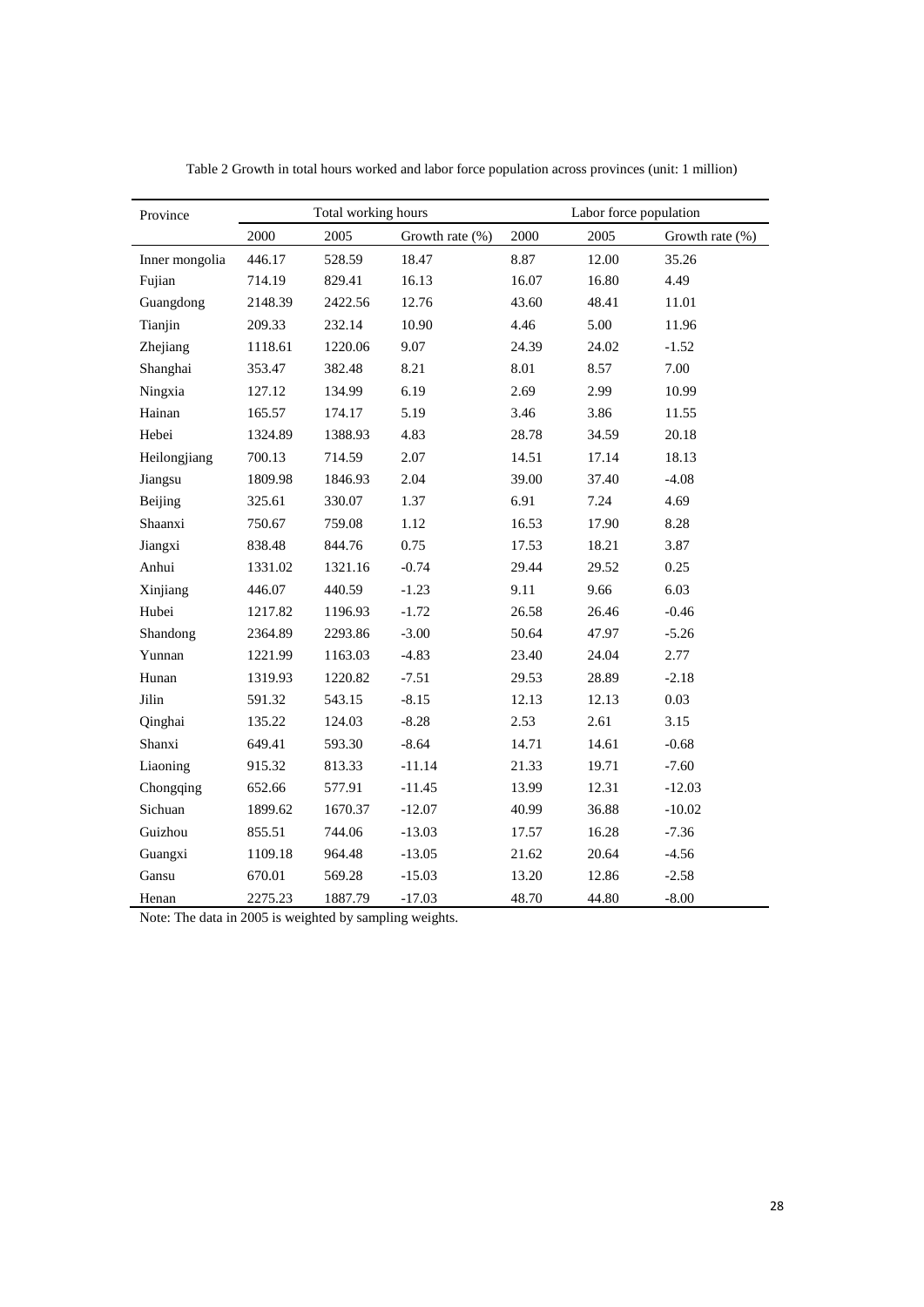|                      |               |         | Primary school or less |         |         | Junior high school |         |         | Senior High school |         | College or above |            |        |
|----------------------|---------------|---------|------------------------|---------|---------|--------------------|---------|---------|--------------------|---------|------------------|------------|--------|
|                      |               | Hours   | Population             | Total   | Hours   | Population         | Total   | Hours   | Population         | Total   | Hours            | Population | Total  |
|                      |               |         |                        | Hours   |         |                    | Hours   |         |                    | Hours   |                  |            | Hours  |
| All experience group | Male & Female | $-0.05$ | $-0.23$                | $-0.28$ | $-0.02$ | 0.07               | 0.06    | 0.00    | $-0.02$            | $-0.02$ | 0.01             | 0.34       | 0.35   |
|                      |               | (0.23)  | (0.69)                 | (0.72)  | (0.17)  | (0.61)             | (0.61)  | (0.16)  | (0.73)             | (0.74)  | (0.13)           | (0.71)     | (0.73) |
|                      | Male          | $-0.02$ | $-0.26$                | $-0.27$ | 0.00    | 0.02               | 0.02    | 0.01    | $-0.02$            | $-0.00$ | 0.01             | 0.25       | 0.26   |
|                      |               | (0.20)  | (0.70)                 | (0.72)  | (0.15)  | (0.58)             | (0.58)  | (0.14)  | (0.72)             | (0.73)  | (0.14)           | (0.70)     | (0.72) |
|                      | Female        | $-0.09$ | $-0.20$                | $-0.29$ | $-0.04$ | 0.13               | 0.09    | $-0.01$ | $-0.02$            | $-0.03$ | 0.00             | 0.44       | 0.45   |
|                      |               | (0.24)  | (0.67)                 | (0.71)  | (0.18)  | (0.63)             | (0.64)  | (0.17)  | (0.74)             | (0.76)  | (0.12)           | (0.71)     | (0.72) |
| Age group: 36-54     | Male & Female | $-0.05$ | $-0.05$                | $-0.10$ | $-0.02$ | 0.31               | 0.29    | $-0.00$ | 0.20               | 0.19    | 0.01             | 0.46       | 0.47   |
|                      |               | (0.22)  | (0.65)                 | (0.67)  | (0.17)  | (0.57)             | (0.57)  | (0.16)  | (0.72)             | (0.73)  | (0.10)           | (0.69)     | (0.70) |
|                      | Male          | $-0.01$ | $-0.08$                | $-0.09$ | 0.01    | 0.25               | 0.25    | 0.01    | 0.23               | 0.24    | 0.01             | 0.39       | 0.40   |
|                      |               | (0.20)  | (0.65)                 | (0.66)  | (0.15)  | (0.50)             | (0.52)  | (0.14)  | (0.69)             | (0.70)  | (0.10)           | (0.67)     | (0.67) |
|                      | Female        | $-0.09$ | $-0.02$                | $-0.11$ | $-0.04$ | 0.37               | 0.33    | $-0.02$ | 0.16               | 0.14    | 0.00             | 0.56       | 0.56   |
|                      |               | (0.23)  | (0.65)                 | (0.68)  | (0.18)  | (0.62)             | (0.62)  | (0.18)  | (0.74)             | (0.75)  | (0.09)           | (0.72)     | (0.73) |
| Age group: 16-35     | Male & Female | $-0.06$ | $-0.46$                | $-0.52$ | $-0.02$ | $-0.16$            | $-0.17$ | 0.01    | $-0.22$            | $-0.22$ | 0.01             | 0.24       | 0.25   |
|                      |               | (0.23)  | (0.67)                 | (0.70)  | (0.17)  | (0.56)             | (0.56)  | (0.15)  | (0.69)             | (0.70)  | (0.16)           | (0.71)     | (0.73) |
|                      | Male          | $-0.03$ | $-0.49$                | $-0.52$ | 0.00    | $-0.21$            | $-0.21$ | 0.02    | $-0.26$            | $-0.24$ | 0.01             | 0.13       | 0.14   |
|                      |               | (0.21)  | (0.70)                 | (0.73)  | (0.15)  | (0.56)             | (0.56)  | (0.15)  | (0.66)             | (0.68)  | (0.17)           | (0.72)     | (0.74) |
|                      | Female        | $-0.08$ | $-0.43$                | $-0.52$ | $-0.03$ | $-0.10$            | $-0.14$ | $-0.00$ | $-0.18$            | $-0.19$ | 0.00             | 0.36       | 0.36   |
|                      |               | (0.26)  | (0.63)                 | (0.69)  | (0.18)  | (0.55)             | (0.56)  | (0.16)  | (0.71)             | (0.73)  | (0.14)           | (0.69)     | (0.71) |

Table 3 Labor Market Outcomes by Demographic Group: 2000-2005 (Means and Standard Deviations)

<span id="page-29-0"></span>Note: All variables are measured as changes in logs, 2000-2005; Standard deviations in parentheses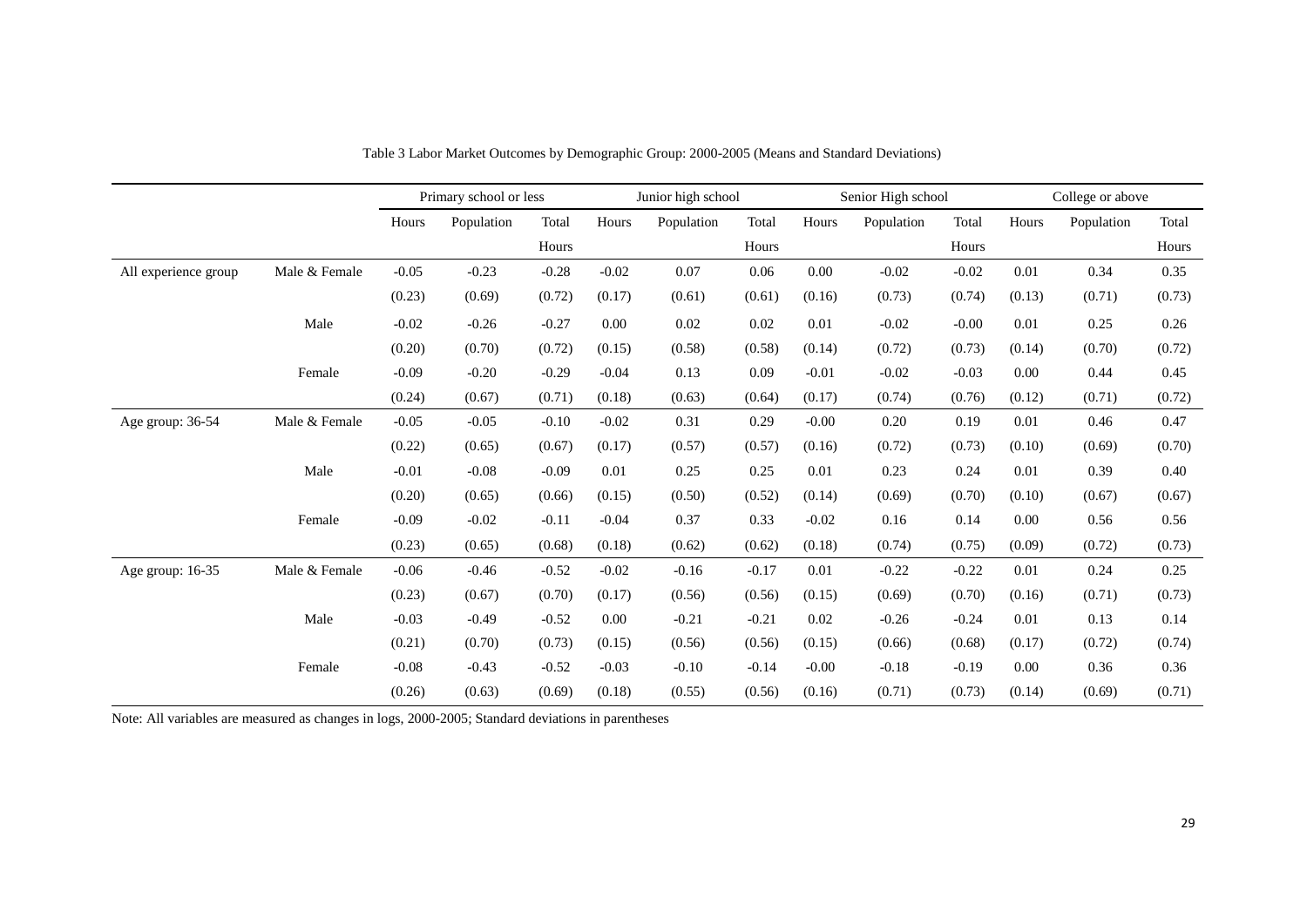|                             | (1)        | (2)        | (3)        | (4)        | (5)        | (6)        |
|-----------------------------|------------|------------|------------|------------|------------|------------|
|                             | <b>OLS</b> |            |            | IV         |            |            |
|                             | Hours      | Population | Total      | Hours      | Population | Total      |
| Dep Var=                    |            |            | Hours      |            |            | Hours      |
| All age: High education     |            |            |            |            |            |            |
| city_hour                   | $0.075***$ | $0.771***$ | $0.847***$ | $0.193***$ | $0.979***$ | $1.176***$ |
|                             | (0.013)    | (0.041)    | (0.042)    | (0.033)    | (0.099)    | (0.107)    |
| R2                          | 0.101      | 0.533      | 0.568      |            | 0.494      | 0.481      |
| All age: Low education      |            |            |            |            |            |            |
| city_hour                   | $0.159***$ | $0.867***$ | $1.025***$ | $0.482***$ | 0.153      | $0.633***$ |
|                             | (0.028)    | (0.038)    | (0.025)    | (0.077)    | (0.128)    | (0.077)    |
| R <sub>2</sub>              | 0.094      | 0.63       | 0.847      | $\cdot$    | 0.202      | 0.723      |
| Young group: High education |            |            |            |            |            |            |
| city_hour                   | $0.079***$ | $0.840***$ | $0.921***$ | $0.221***$ | 1.398***   | $1.624***$ |
|                             | (0.014)    | (0.055)    | (0.056)    | (0.037)    | (0.146)    | (0.159)    |
| R2                          | 0.098      | 0.433      | 0.468      |            | 0.242      | 0.195      |
| Young group: Low education  |            |            |            |            |            |            |
| city_hour                   | $0.176***$ | $0.982***$ | $1.157***$ | $0.591***$ | $0.513***$ | $1.102***$ |
|                             | (0.029)    | (0.050)    | (0.036)    | (0.087)    | (0.130)    | (0.083)    |
| R <sub>2</sub>              | 0.105      | 0.56       | 0.771      |            | 0.432      | 0.769      |
| Old group: High education   |            |            |            |            |            |            |
| city_hour                   | $0.069***$ | $0.692***$ | $0.762***$ | $0.154***$ | $0.460***$ | $0.617***$ |
|                             | (0.014)    | (0.055)    | (0.055)    | (0.034)    | (0.129)    | (0.129)    |
| R <sub>2</sub>              | 0.074      | 0.344      | 0.382      |            | 0.305      | 0.368      |
| Old group: Low education    |            |            |            |            |            |            |
| city_hour                   | $0.136***$ | $0.764***$ | $0.900***$ | $0.346***$ | $-0.141$   | 0.203      |
|                             | (0.027)    | (0.043)    | (0.039)    | (0.069)    | (0.155)    | (0.129)    |
| R <sub>2</sub>              | 0.075      | 0.511      | 0.63       |            |            | 0.252      |

<span id="page-30-0"></span>Table 4 Effects of demand on outcomes by age and education-full sample (agricultural and non-agricultural)

Note: (1) All variables are measured as changes in logs between 2000 and 2005; (2) Standard errors in parentheses;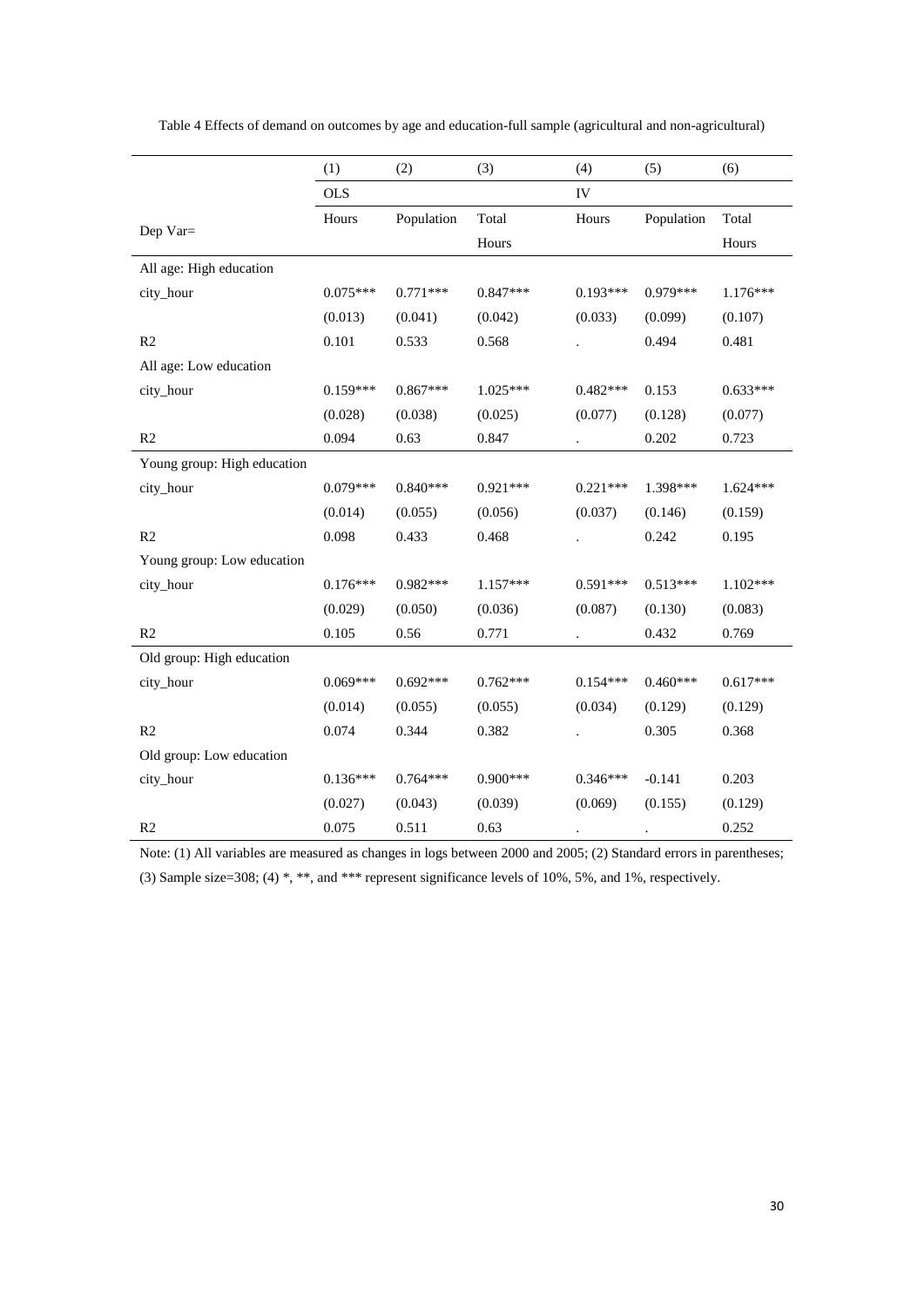<span id="page-31-0"></span>

|                             | (1)        | (2)        | (3)        | (4)        | (5)        | (6)        |
|-----------------------------|------------|------------|------------|------------|------------|------------|
|                             | <b>OLS</b> |            |            | IV         |            |            |
|                             | Hours      | Population | Total      | Hours      | Population | Total      |
| Dep $Var =$                 |            |            | Hours      |            |            | Hours      |
| All age: High education     |            |            |            |            |            |            |
| city_hour                   | $0.130***$ | $0.773***$ | $0.903***$ | $0.386***$ | $1.213***$ | 1.603***   |
|                             | (0.027)    | (0.071)    | (0.077)    | (0.070)    | (0.173)    | (0.199)    |
| R <sub>2</sub>              | 0.073      | 0.279      | 0.313      |            | 0.188      | 0.125      |
| All age: Low education      |            |            |            |            |            |            |
| city_hour                   | $0.163***$ | $0.879***$ | $1.041***$ | $0.522***$ | $0.218*$   | $0.738***$ |
|                             | (0.033)    | (0.043)    | (0.030)    | (0.090)    | (0.133)    | (0.079)    |
| R <sub>2</sub>              | 0.074      | 0.572      | 0.801      |            | 0.249      | 0.734      |
| Young group: High education |            |            |            |            |            |            |
| city_hour                   | $0.145***$ | $0.929***$ | 1.075***   | $0.471***$ | 1.449***   | 1.930***   |
|                             | (0.027)    | (0.099)    | (0.104)    | (0.076)    | (0.239)    | (0.265)    |
| R2                          | 0.086      | 0.223      | 0.258      |            | 0.153      | 0.094      |
| Young group: Low education  |            |            |            |            |            |            |
| city_hour                   | $0.184***$ | $1.024***$ | 1.207***   | $0.626***$ | $0.561***$ | 1.185***   |
|                             | (0.034)    | (0.056)    | (0.042)    | (0.097)    | (0.143)    | (0.096)    |
| R <sub>2</sub>              | 0.089      | 0.523      | 0.733      |            | 0.416      | 0.733      |
| Old group: High education   |            |            |            |            |            |            |
| city_hour                   | $0.128***$ | $0.615***$ | $0.744***$ | $0.314***$ | $0.838***$ | $1.156***$ |
|                             | (0.032)    | (0.084)    | (0.091)    | (0.077)    | (0.196)    | (0.216)    |
| R <sub>2</sub>              | 0.051      | 0.148      | 0.18       |            | 0.129      | 0.124      |
| Old group: Low education    |            |            |            |            |            |            |
| city_hour                   | $0.136***$ | $0.735***$ | $0.870***$ | $0.383***$ | $-0.093$   | 0.289**    |
|                             | (0.033)    | (0.047)    | (0.042)    | (0.083)    | (0.153)    | (0.124)    |
| R2                          | 0.052      | 0.446      | 0.579      |            |            | 0.321      |

Table 5 Effects of demand on outcomes by age and education for agricultural Hukou sample

Note: (1) All variables are measured as changes in logs between 2000 and 2005; (2) Standard errors in parentheses;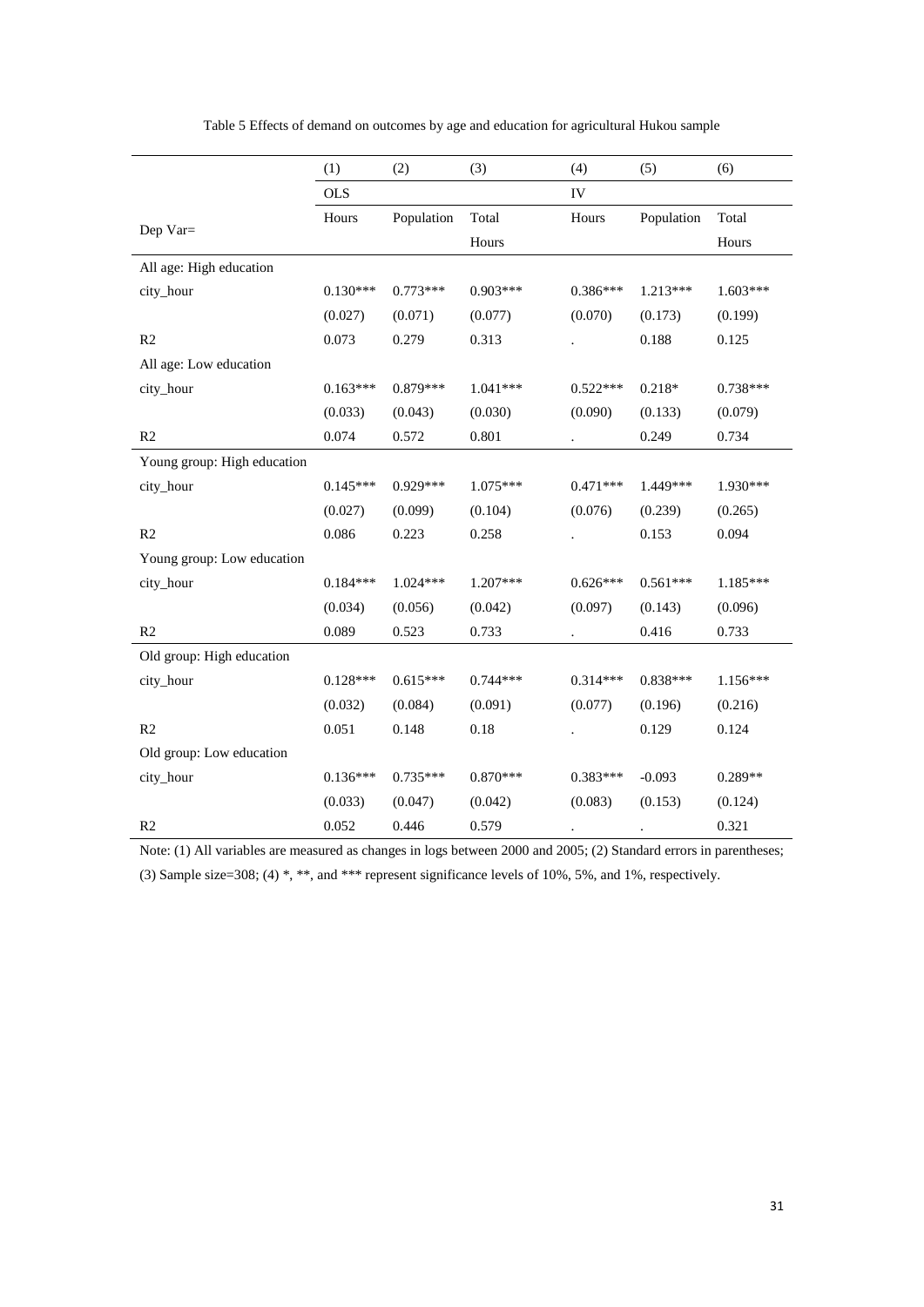<span id="page-32-0"></span>

|                             | (1)        | (2)        | (3)        | (4)        | (5)        | (6)        |
|-----------------------------|------------|------------|------------|------------|------------|------------|
|                             | <b>OLS</b> |            |            | IV         |            |            |
|                             | Hours      | Population | Total      | Hours      | Population | Total      |
| Dep $Var =$                 |            |            | Hours      |            |            | Hours      |
| All age: High education     |            |            |            |            |            |            |
| city_hour                   | $0.039***$ | $0.749***$ | $0.789***$ | $0.072***$ | $0.936***$ | 1.013***   |
|                             | (0.010)    | (0.060)    | (0.060)    | (0.023)    | (0.140)    | (0.141)    |
| R2                          | 0.048      | 0.339      | 0.361      | 0.014      | 0.318      | 0.332      |
| All age: Low education      |            |            |            |            |            |            |
| city_hour                   | $0.085***$ | $0.610***$ | $0.695***$ | $0.210***$ | 0.048      | 0.258      |
|                             | (0.017)    | (0.087)    | (0.090)    | (0.043)    | (0.214)    | (0.215)    |
| R <sub>2</sub>              | 0.072      | 0.138      | 0.164      | $\bullet$  | 0.021      | 0.099      |
| Young group: High education |            |            |            |            |            |            |
| city_hour                   | $0.039***$ | $0.815***$ | $0.855***$ | $0.073***$ | $1.450***$ | 1.529***   |
|                             | (0.012)    | (0.071)    | (0.072)    | (0.027)    | (0.184)    | (0.187)    |
| R <sub>2</sub>              | 0.035      | 0.3        | 0.318      | 0.007      | 0.119      | 0.121      |
| Young group: Low education  |            |            |            |            |            |            |
| city_hour                   | $0.072***$ | $0.622***$ | $0.695***$ | $0.203***$ | $0.416*$   | $0.622***$ |
|                             | (0.020)    | (0.094)    | (0.097)    | (0.050)    | (0.218)    | (0.224)    |
| R <sub>2</sub>              | 0.039      | 0.126      | 0.143      |            | 0.112      | 0.141      |
| Old group: High education   |            |            |            |            |            |            |
| city_hour                   | $0.039***$ | $0.659***$ | $0.699***$ | $0.073***$ | 0.214      | 0.29       |
|                             | (0.011)    | (0.075)    | (0.075)    | (0.026)    | (0.182)    | (0.181)    |
| R <sub>2</sub>              | 0.039      | 0.202      | 0.221      | 0.01       | 0.11       | 0.145      |
| Old group: Low education    |            |            |            |            |            |            |
| city_hour                   | $0.100***$ | $0.603***$ | $0.703***$ | $0.221***$ | $-0.173$   | 0.043      |
|                             | (0.020)    | (0.098)    | (0.101)    | (0.048)    | (0.248)    | (0.248)    |
| R <sub>2</sub>              | 0.079      | 0.11       | 0.137      |            |            | 0.016      |

Table 6 Effects of demand on outcomes by age and education for non-agricultural Hukou sample

Note: (1) All variables are measured as changes in logs between 2000 and 2005; (2) Standard errors in parentheses;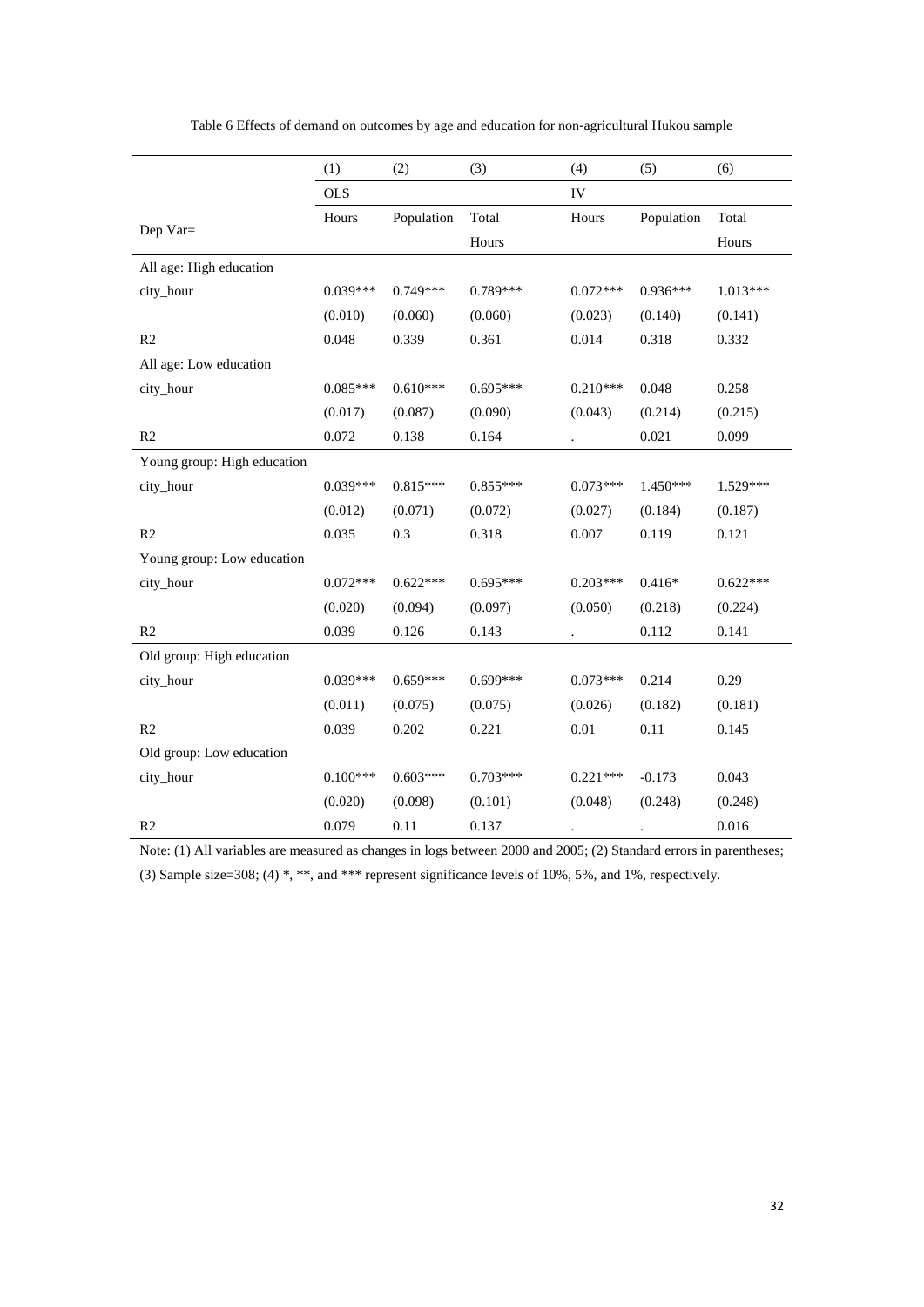|                                         |           | (1)        | (2)        | (3)        | (4)        | (5)        | (6)        | (7)        | (8)        | (9)        |
|-----------------------------------------|-----------|------------|------------|------------|------------|------------|------------|------------|------------|------------|
|                                         |           | All age    |            |            | Young      |            |            | Old        |            |            |
|                                         |           | Hours      | Population | Total      | Hours      | Population | Total      | Hours      | Population | Total      |
|                                         |           |            |            | Hours      |            |            | Hours      |            |            | Hours      |
| Agricultural & Non-agri: High education | city_hour | $0.038***$ | $0.717***$ | $0.756***$ | $0.029***$ | $0.720***$ | $0.750***$ | $0.048***$ | $0.706***$ | $0.755***$ |
|                                         |           | (0.009)    | (0.040)    | (0.040)    | (0.010)    | (0.054)    | (0.054)    | (0.010)    | (0.053)    | (0.053)    |
|                                         | r2        | 0.057      | 0.516      | 0.544      | 0.027      | 0.371      | 0.391      | 0.072      | 0.364      | 0.4        |
| Agricultural & Non-agri: Low education  | city_hour | $0.075***$ | $1.019***$ | 1.095***   | $0.069***$ | $1.005***$ | $1.074***$ | $0.082***$ | $1.022***$ | $1.105***$ |
|                                         |           | (0.019)    | (0.034)    | (0.028)    | (0.021)    | (0.044)    | (0.039)    | (0.019)    | (0.044)    | (0.041)    |
|                                         | r2        | 0.048      | 0.75       | 0.837      | 0.035      | 0.634      | 0.713      | 0.06       | 0.635      | 0.698      |
| Agricultural: High education            | city_hour | $0.069***$ | $0.709***$ | $0.781***$ | 0.045      | $0.704***$ | $0.747***$ | $0.103***$ | $0.710***$ | $0.821***$ |
|                                         |           | (0.026)    | (0.104)    | (0.108)    | (0.029)    | (0.127)    | (0.132)    | (0.033)    | (0.117)    | (0.119)    |
|                                         | r2        | 0.022      | 0.132      | 0.145      | 0.008      | 0.091      | 0.095      | 0.03       | 0.107      | 0.134      |
| Agricultural: Low education             | city_hour | $0.074***$ | $1.033***$ | $1.107***$ | $0.073***$ | $1.049***$ | $1.124***$ | $0.080***$ | $1.005***$ | $1.085***$ |
|                                         |           | (0.025)    | (0.054)    | (0.050)    | (0.025)    | (0.061)    | (0.058)    | (0.026)    | (0.067)    | (0.064)    |
|                                         | r2        | 0.029      | 0.548      | 0.619      | 0.026      | 0.493      | 0.552      | 0.031      | 0.425      | 0.485      |
| Non-agricultural: High education        | city_hour | $0.029***$ | $0.681***$ | $0.711***$ | $0.021**$  | $0.674***$ | $0.697***$ | $0.038***$ | $0.689***$ | $0.727***$ |
|                                         |           | (0.008)    | (0.049)    | (0.048)    | (0.009)    | (0.061)    | (0.060)    | (0.009)    | (0.062)    | (0.062)    |
|                                         | r2        | 0.044      | 0.39       | 0.42       | 0.017      | 0.284      | 0.304      | 0.056      | 0.285      | 0.313      |
| Non-agricultural: Low education         | city_hour | $0.063***$ | $0.850***$ | $0.913***$ | $0.056***$ | $0.748***$ | $0.804***$ | $0.073***$ | $0.916***$ | $0.988***$ |
|                                         |           | (0.013)    | (0.063)    | (0.064)    | (0.016)    | (0.071)    | (0.072)    | (0.015)    | (0.075)    | (0.077)    |
|                                         | r2        | 0.067      | 0.37       | 0.4        | 0.04       | 0.265      | 0.292      | 0.072      | 0.325      | 0.351      |

Table 7 Effects of demand on outcomes by age and education for urban sample (OLS)

<span id="page-33-0"></span>Note: (1) All variables are measured as changes in logs between 2000 and 2005; (2) Standard errors in parentheses; (3) Sample size=308; (4) \*, \*\*, and \*\*\* represent significance levels of 10%, 5%, and 1%, respectively.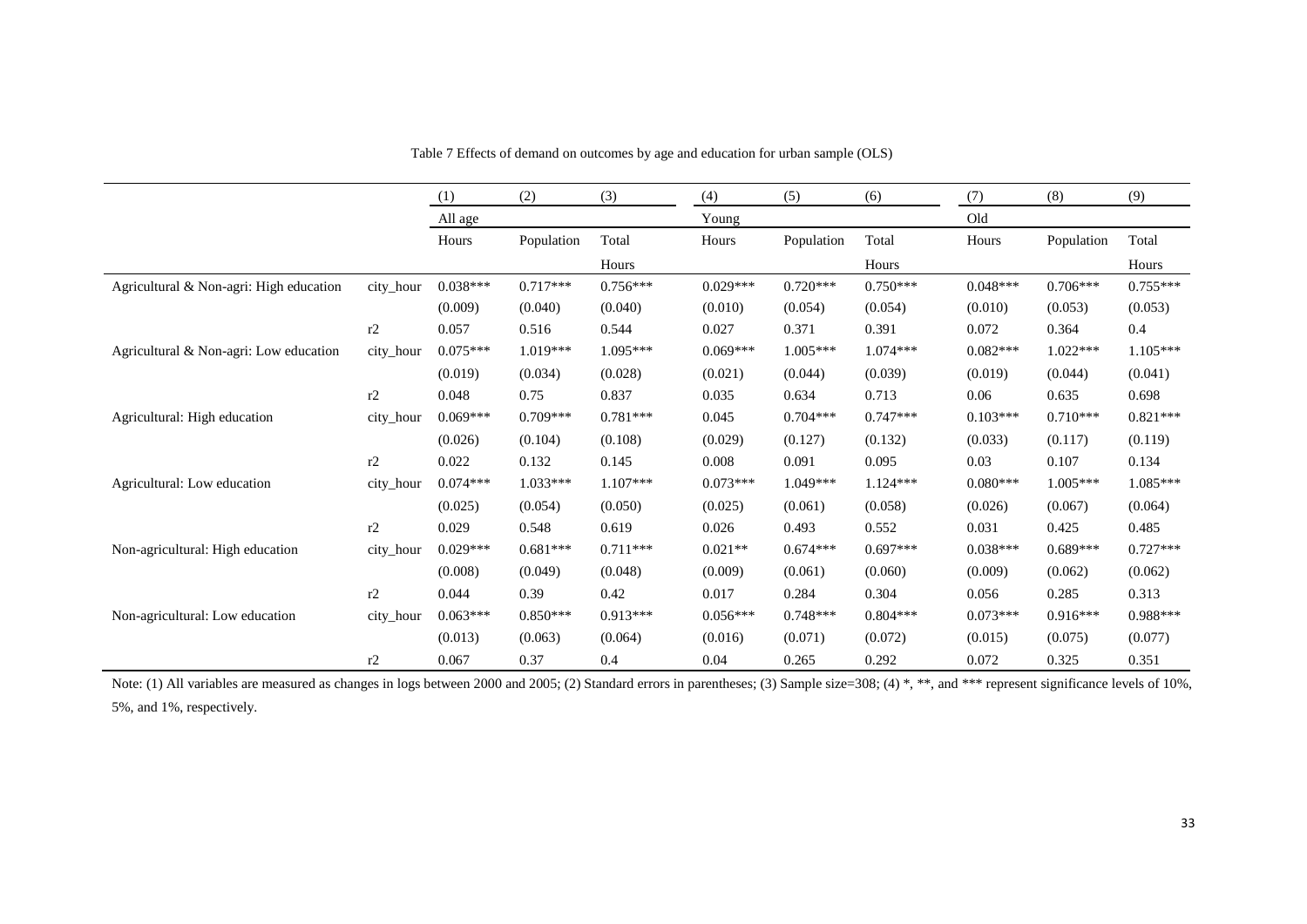|                             | (1)        | (2)        | (3)               | (4)        | (5)        | (6)               |
|-----------------------------|------------|------------|-------------------|------------|------------|-------------------|
|                             | <b>OLS</b> |            |                   | IV         |            |                   |
| Dep Var=                    | Days       | Population | <b>Total Days</b> | Days       | Population | <b>Total Days</b> |
| All age: High education     |            |            |                   |            |            |                   |
| city_day                    | $0.078***$ | $0.798***$ | $0.877***$        | $0.284***$ | $1.434***$ | 1.722***          |
|                             | (0.026)    | (0.074)    | (0.080)           | (0.074)    | (0.217)    | (0.244)           |
| R <sub>2</sub>              | 0.03       | 0.273      | 0.284             |            | 0.1        | 0.021             |
| All age: Low education      |            |            |                   |            |            |                   |
| city_day                    | $0.097***$ | 0.939***   | $1.035***$        | $0.359***$ | $0.258*$   | $0.615***$        |
|                             | (0.032)    | (0.044)    | (0.031)           | (0.093)    | (0.153)    | (0.103)           |
| R <sub>2</sub>              | 0.029      | 0.6        | 0.781             |            | 0.285      | 0.653             |
| Young group: High education |            |            |                   |            |            |                   |
| city_day                    | $0.098***$ | $0.971***$ | $1.069***$        | $0.371***$ | 1.712***   | $2.093***$        |
|                             | (0.026)    | (0.103)    | (0.109)           | (0.080)    | (0.293)    | (0.323)           |
| R2                          | 0.044      | 0.223      | 0.241             |            | 0.094      | 0.019             |
| Young group: Low education  |            |            |                   |            |            |                   |
| city_day                    | $0.109***$ | 1.089***   | 1.198***          | $0.437***$ | $0.667***$ | $1.102***$        |
|                             | (0.032)    | (0.057)    | (0.043)           | (0.097)    | (0.162)    | (0.114)           |
| R2                          | 0.037      | 0.543      | 0.715             |            | 0.462      | 0.71              |
| Old group: High education   |            |            |                   |            |            |                   |
| city_day                    | $0.070**$  | $0.621***$ | $0.691***$        | $0.202**$  | 0.989***   | 1.193***          |
|                             | (0.031)    | (0.088)    | (0.094)           | (0.083)    | (0.238)    | (0.257)           |
| R <sub>2</sub>              | 0.017      | 0.139      | 0.15              |            | 0.09       | 0.071             |
| Old group: Low education    |            |            |                   |            |            |                   |
| city_day                    | $0.080**$  | $0.790***$ | $0.870***$        | $0.249***$ | $-0.11$    | 0.136             |
|                             | (0.033)    | (0.048)    | (0.044)           | (0.090)    | (0.184)    | (0.160)           |
| R <sub>2</sub>              | 0.019      | 0.473      | 0.556             |            |            | 0.161             |

<span id="page-34-0"></span>Table 8 Effects of demand on outcomes by age and education for agricultural Hukou sample (based on days)

Note: (1) All variables are measured as changes in logs between 2000 and 2005; (2) Standard errors in parentheses;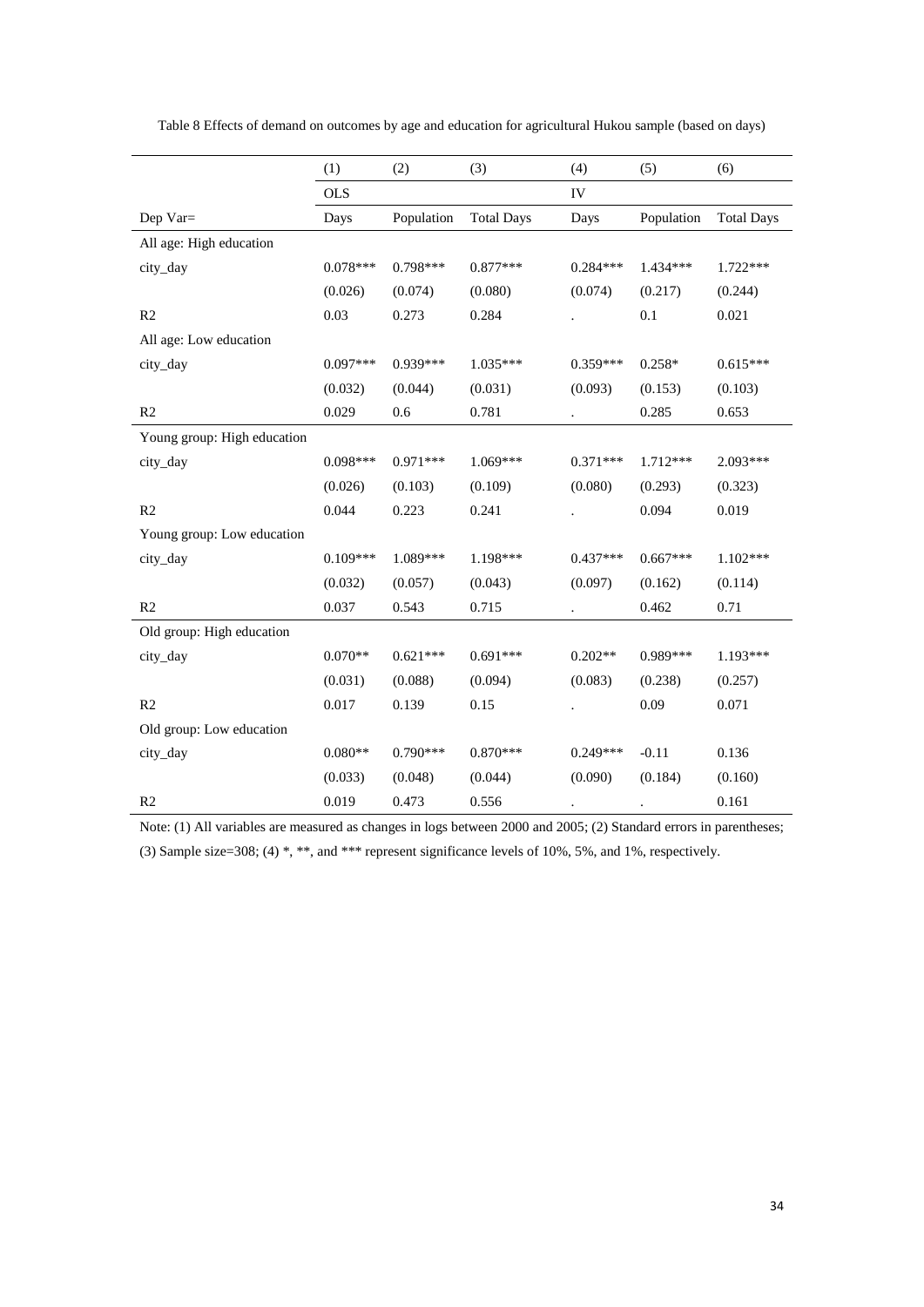|                             | (1)        | (2)        | (3)               | (4)        | (5)        | (6)               |
|-----------------------------|------------|------------|-------------------|------------|------------|-------------------|
|                             | <b>OLS</b> |            |                   | IV         |            |                   |
| Dep Var=                    | Days       | Population | <b>Total Days</b> | Days       | Population | <b>Total Days</b> |
| All age: High education     |            |            |                   |            |            |                   |
| city_day                    | $0.024**$  | $0.773***$ | $0.797***$        | $0.043*$   | $1.105***$ | $1.152***$        |
|                             | (0.009)    | (0.063)    | (0.063)           | (0.025)    | (0.172)    | (0.173)           |
| R2                          | 0.02       | 0.331      | 0.344             | 0.007      | 0.27       | 0.276             |
| All age: Low education      |            |            |                   |            |            |                   |
| city_day                    | $0.040***$ | $0.626***$ | $0.666***$        | $0.126***$ | 0.046      | 0.171             |
|                             | (0.015)    | (0.091)    | (0.093)           | (0.042)    | (0.254)    | (0.254)           |
| R <sub>2</sub>              | 0.022      | 0.134      | 0.144             |            | 0.019      | 0.064             |
| Young group: High education |            |            |                   |            |            |                   |
| city_day                    | $0.024**$  | $0.838***$ | 0.863***          | 0.046      | $1.715***$ | 1.766***          |
|                             | (0.011)    | (0.075)    | (0.075)           | (0.029)    | (0.236)    | (0.239)           |
| R <sub>2</sub>              | 0.015      | 0.291      | 0.301             | 0.003      |            |                   |
| Young group: Low education  |            |            |                   |            |            |                   |
| city_day                    | 0.029      | $0.640***$ | $0.669***$        | $0.102**$  | $0.487*$   | $0.591**$         |
|                             | (0.019)    | (0.098)    | (0.101)           | (0.050)    | (0.258)    | (0.264)           |
| R <sub>2</sub>              | 0.008      | 0.122      | 0.126             |            | 0.115      | 0.124             |
| Old group: High education   |            |            |                   |            |            |                   |
| city_day                    | $0.022**$  | $0.690***$ | $0.713***$        | 0.037      | 0.256      | 0.294             |
|                             | (0.010)    | (0.078)    | (0.078)           | (0.027)    | (0.214)    | (0.214)           |
| R <sub>2</sub>              | 0.015      | 0.204      | 0.214             | 0.008      | 0.123      | 0.14              |
| Old group: Low education    |            |            |                   |            |            |                   |
| city_day                    | $0.054***$ | $0.623***$ | $0.676***$        | $0.144***$ | $-0.216$   | $-0.077$          |
|                             | (0.017)    | (0.103)    | (0.105)           | (0.048)    | (0.297)    | (0.296)           |
| R <sub>2</sub>              | $0.022**$  | $0.690***$ | $0.713***$        | 0.037      | 0.256      | 0.294             |

<span id="page-35-0"></span>Table 9 Effects of demand on outcomes by age and education for non-agricultural Hukou sample (based on days)

Note: (1) All variables are measured as changes in logs between 2000 and 2005; (2) Standard errors in parentheses; (3) Sample size=308; (4) \*, \*\*, and \*\*\* represent significance levels of 10%, 5%, and 1%, respectively.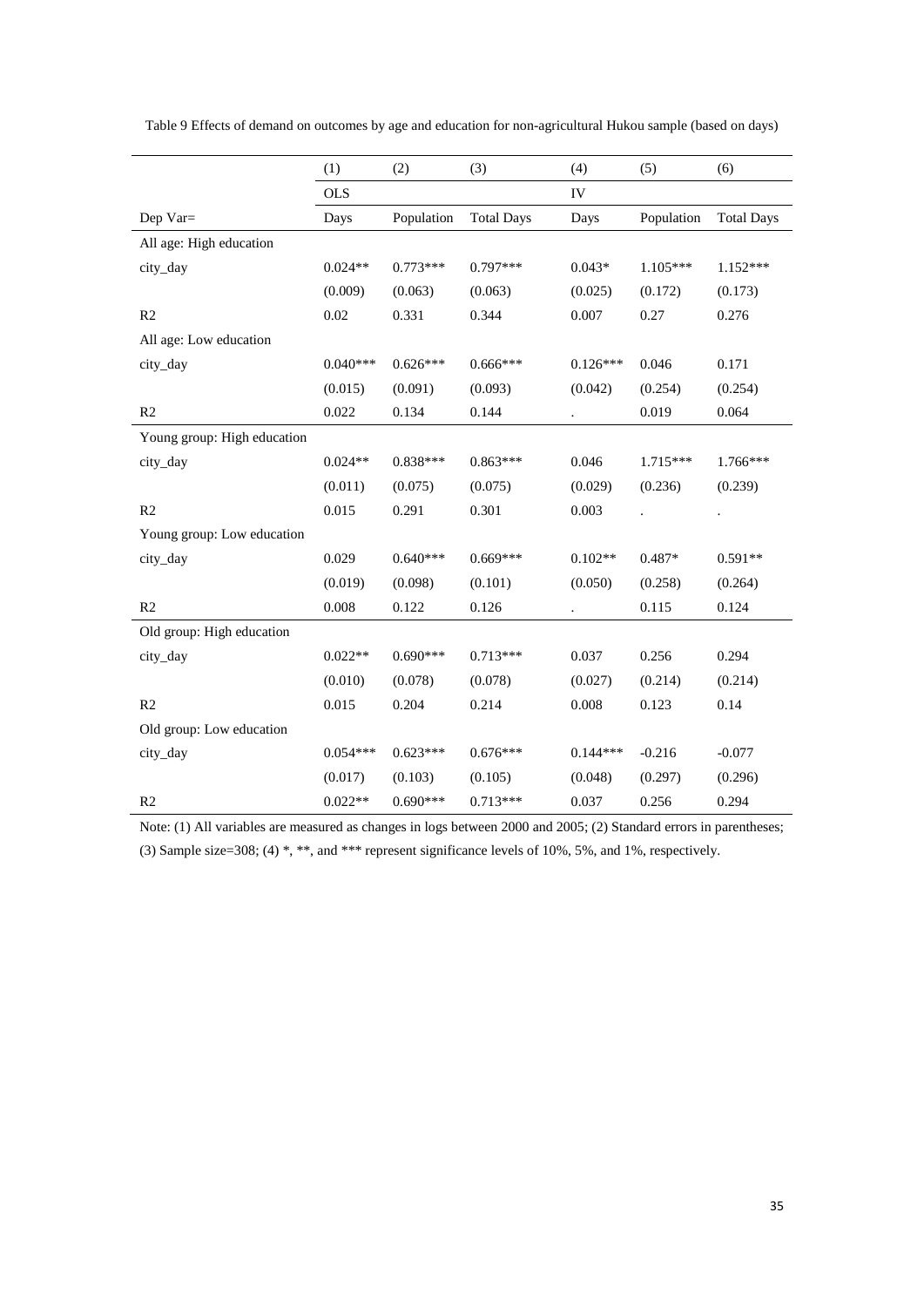|                                         |          | (1)        | (2)        | (3)               | (4)       | (5)        | (6)               | (7)        | (8)        | (9)               |
|-----------------------------------------|----------|------------|------------|-------------------|-----------|------------|-------------------|------------|------------|-------------------|
|                                         |          | All age    |            |                   | Young     |            |                   | Old        |            |                   |
| Dep Var=                                |          | Days       | Population | <b>Total Days</b> | Days      | Population | <b>Total Days</b> | Days       | Population | <b>Total Days</b> |
| Agricultural & Non-agri: High education | city_day | $0.025***$ | $0.717***$ | $0.742***$        | $0.018**$ | $0.715***$ | $0.733***$        | $0.034***$ | $0.717***$ | $0.750***$        |
|                                         |          | (0.008)    | (0.041)    | (0.041)           | (0.009)   | (0.055)    | (0.055)           | (0.009)    | (0.054)    | (0.054)           |
|                                         | r2       | 0.032      | 0.498      | 0.52              | 0.013     | 0.353      | 0.367             | 0.046      | 0.362      | 0.389             |
| Agricultural & Non-agri: Low education  | city_day | $0.045***$ | $1.056***$ | $1.100***$        | $0.041**$ | $1.041***$ | $1.082***$        | $0.050***$ | $1.057***$ | $1.107***$        |
|                                         |          | (0.016)    | (0.032)    | (0.029)           | (0.017)   | (0.043)    | (0.040)           | (0.016)    | (0.044)    | (0.042)           |
|                                         | r2       | 0.026      | 0.778      | 0.828             | 0.019     | 0.658      | 0.709             | 0.031      | 0.657      | 0.693             |
| Agricultural: High education            | city_day | $0.049**$  | $0.716***$ | $0.767***$        | 0.038     | $0.705***$ | $0.741***$        | $0.073**$  | $0.736***$ | $0.816***$        |
|                                         |          | (0.025)    | (0.106)    | (0.110)           | (0.027)   | (0.129)    | (0.133)           | (0.031)    | (0.119)    | (0.120)           |
|                                         | r2       | 0.013      | 0.13       | 0.137             | 0.007     | 0.089      | 0.092             | 0.018      | 0.111      | 0.131             |
| Agricultural: Low education             | city_day | $0.046**$  | $1.078***$ | $1.124***$        | $0.045**$ | $1.090***$ | $1.138***$        | $0.051**$  | $1.052***$ | $1.103***$        |
|                                         |          | (0.022)    | (0.053)    | (0.051)           | (0.022)   | (0.060)    | (0.059)           | (0.024)    | (0.067)    | (0.066)           |
|                                         | r2       | 0.014      | 0.576      | 0.612             | 0.014     | 0.515      | 0.549             | 0.015      | 0.449      | 0.479             |
| Non-agricultural: High education        | city_day | $0.021***$ | $0.676***$ | $0.697***$        | $0.015*$  | $0.665***$ | $0.680***$        | $0.028***$ | $0.697***$ | $0.724***$        |
|                                         |          | (0.007)    | (0.050)    | (0.049)           | (0.009)   | (0.063)    | (0.062)           | (0.008)    | (0.063)    | (0.063)           |
|                                         | r2       | 0.027      | 0.372      | 0.398             | 0.01      | 0.267      | 0.283             | 0.037      | 0.282      | 0.304             |
| Non-agricultural: Low education         | city_day | $0.035***$ | $0.854***$ | $0.889***$        | $0.032**$ | $0.750***$ | $0.782***$        | $0.041***$ | $0.924***$ | $0.966***$        |
|                                         |          | (0.011)    | (0.065)    | (0.065)           | (0.014)   | (0.073)    | (0.072)           | (0.013)    | (0.077)    | (0.078)           |
|                                         | r2       | 0.029      | 0.361      | 0.381             | 0.017     | 0.257      | 0.276             | 0.033      | 0.321      | 0.336             |

Table 10 Effects of demand on outcomes by age and education for urban sample (OLS-based on days)

<span id="page-36-0"></span>Note: (1) All variables are measured as changes in logs between 2000 and 2005; (2) Standard errors in parentheses; (3) Sample size=308; (4) \*, \*\*, and \*\*\* represent significance levels of 10%, 5%, and 1%, respectively.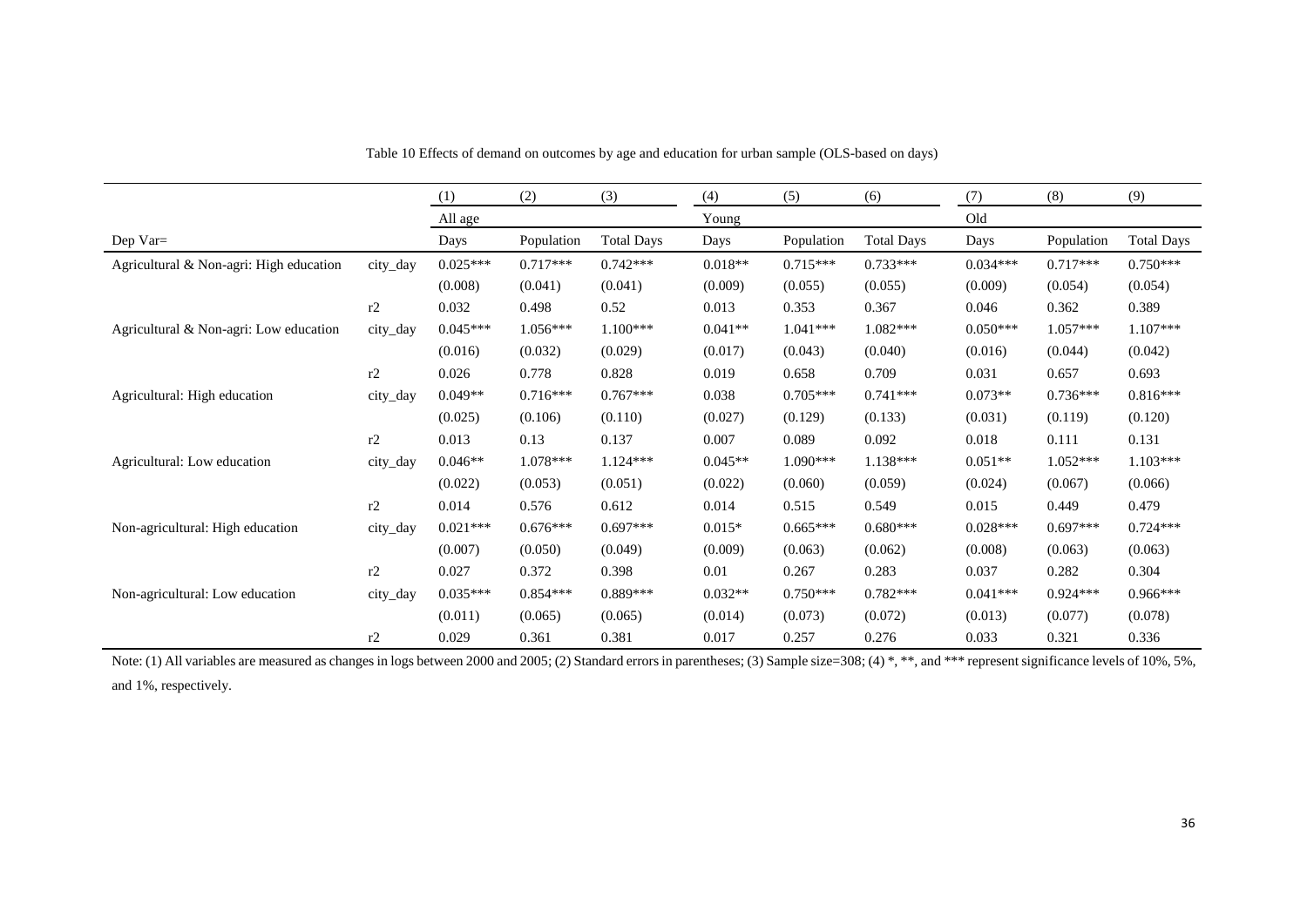<span id="page-37-0"></span>

|                             | full       |            | agricultural |            |            | non-agricultural |
|-----------------------------|------------|------------|--------------|------------|------------|------------------|
|                             | <b>OLS</b> | IV         | <b>OLS</b>   | IV         | <b>OLS</b> | IV               |
| Dep Var=                    | Population | Population | Population   | Population | Population | Population       |
| All age: High education     |            |            |              |            |            |                  |
| city_popu                   | $0.741***$ | 1.813***   | $0.741***$   | 2.275***   | $0.714***$ | $1.755***$       |
|                             | (0.048)    | (0.321)    | (0.078)      | (0.482)    | (0.066)    | (0.366)          |
| R2                          | 0.437      |            | 0.229        |            | 0.275      |                  |
| All age: Low education      |            |            |              |            |            |                  |
| city_popu                   | $1.071***$ | 0.327      | $1.106***$   | $0.456**$  | $0.591***$ | 0.035            |
|                             | (0.026)    | (0.204)    | (0.031)      | (0.199)    | (0.093)    | (0.405)          |
| R <sub>2</sub>              | 0.852      | 0.441      | 0.808        | 0.529      | 0.116      | 0.014            |
| Young group: High education |            |            |              |            |            |                  |
| city_popu                   | $0.796***$ | $2.626***$ | $0.848***$   | 2.692 ***  | $0.769***$ | 2.739***         |
|                             | (0.063)    | (0.501)    | (0.109)      | (0.622)    | (0.078)    | (0.565)          |
| R <sub>2</sub>              | 0.347      |            | 0.166        |            | 0.239      |                  |
| Young group: Low education  |            |            |              |            |            |                  |
| city_popu                   | 1.229***   | $1.013***$ | 1.294***     | 1.097***   | $0.601***$ | $0.748*$         |
|                             | (0.037)    | (0.161)    | (0.043)      | (0.182)    | (0.101)    | (0.415)          |
| R2                          | 0.783      | 0.758      | 0.749        | 0.732      | 0.104      | 0.098            |
| Old group: High education   |            |            |              |            |            |                  |
| city_popu                   | $0.693***$ | $0.825***$ | $0.619***$   | $1.558***$ | $0.662***$ | 0.448            |
|                             | (0.060)    | (0.247)    | (0.090)      | (0.431)    | (0.080)    | (0.333)          |
| R <sub>2</sub>              | 0.306      | 0.295      | 0.134        |            | 0.183      | 0.164            |
| Old group: Low education    |            |            |              |            |            |                  |
| city_popu                   | $0.925***$ | $-0.195$   | 0.919***     | $-0.103$   | $0.594***$ | $-0.332$         |
|                             | (0.038)    | (0.306)    | (0.042)      | (0.295)    | (0.104)    | (0.482)          |
| R <sub>2</sub>              | 0.661      |            | 0.615        |            | 0.096      |                  |

| Table 11 Effects of demand on outcomes by age and education, considering population only |  |  |
|------------------------------------------------------------------------------------------|--|--|
|------------------------------------------------------------------------------------------|--|--|

Note: (1) All variables are measured as changes in logs between 2000 and 2005; (2) Standard errors in parentheses; (3) Sample size=308; (4) \*, \*\*, and \*\*\* represent significance levels of 10%, 5%, and 1%, respectively.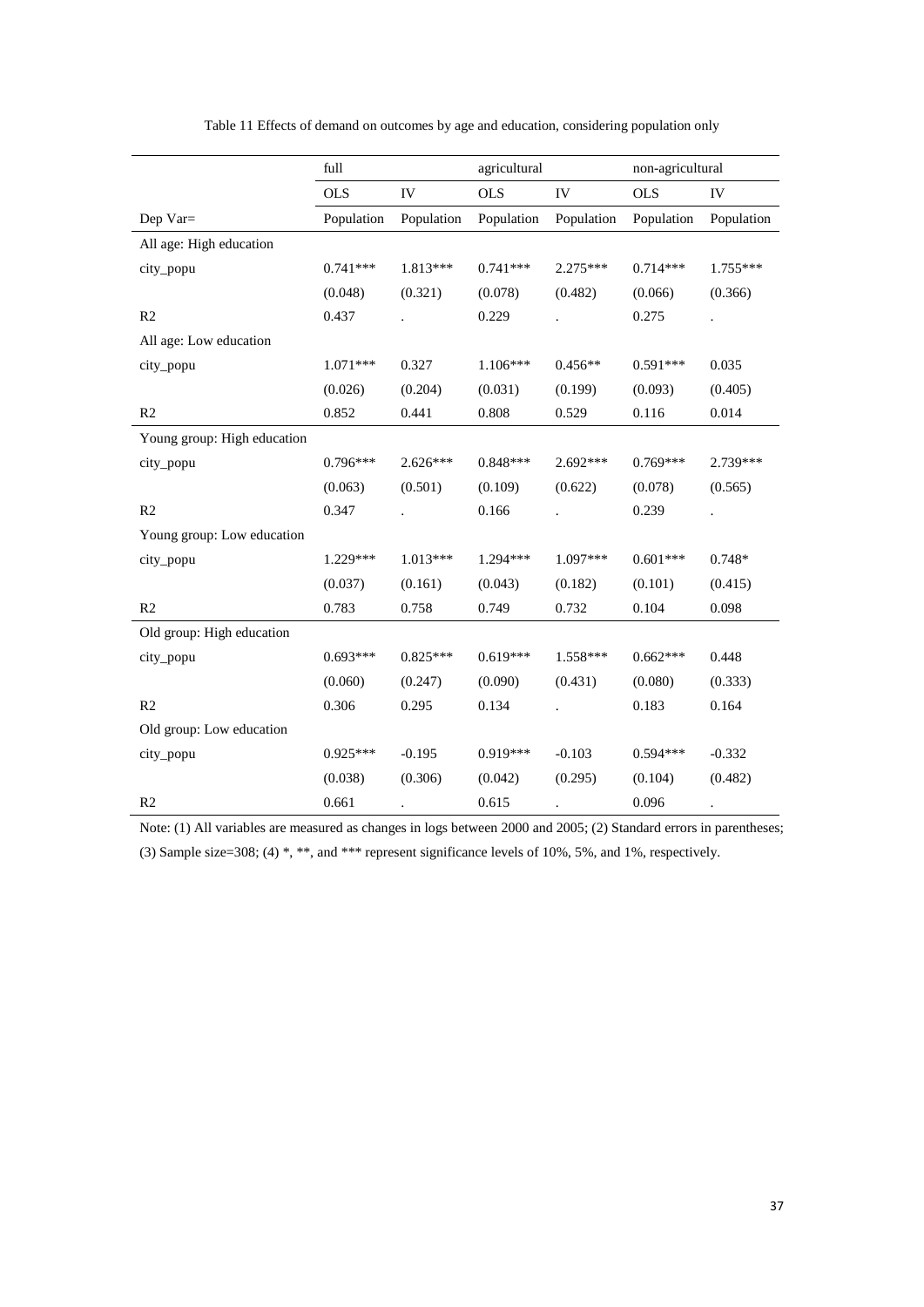<span id="page-38-0"></span>

| Variable                      | Urban<br>residents | Migrants with<br>agricultural<br>Hukou | Migrants with<br>Non-agricultural<br>Hukou |
|-------------------------------|--------------------|----------------------------------------|--------------------------------------------|
| Age                           | 38.0               | 30.3                                   | 32.1                                       |
| Female (%)                    | 41.7               | 41.7                                   | 41.1                                       |
| Education level (%)           |                    |                                        |                                            |
| Primary and below             | 6.0                | 20.5                                   | 5.0                                        |
| Junior middle school          | 31.1               | 62.5                                   | 31.4                                       |
| Senior middle school          | 33.0               | 15.2                                   | 36.0                                       |
| College and above             | 29.9               | 1.8                                    | 27.6                                       |
| Monthly income                | 1062.0             | 973.7                                  | 1527.4                                     |
| Hourly income                 | 6.1                | 4.6                                    | 8.3                                        |
| No unemployment insurance (%) | 58.1               | 94.1                                   | 74.4                                       |
| No pension $(\%)$             | 38.3               | 87.8                                   | 59.1                                       |
| No medical insurance (%)      | 37.8               | 83.8                                   | 62.4                                       |
| Obs.                          | 219710             | 94621                                  | 22213                                      |

Table 12 Summary statistics of urban residents, rural migrants, and urban migrants

Source: Calculated from 2005 one percent population survey.

<span id="page-38-1"></span>

| Dependent variable=log(hourly income) |             |            |            |  |  |  |
|---------------------------------------|-------------|------------|------------|--|--|--|
|                                       | (1)         | (2)        | (3)        |  |  |  |
| Rural migrants                        | $-0.030***$ | $-0.001$   | $0.038*$   |  |  |  |
|                                       | (0.003)     | (0.003)    | (0.021)    |  |  |  |
| Urban migrants                        | $0.157***$  | $0.190***$ | $0.105***$ |  |  |  |
|                                       | (0.004)     | (0.004)    | (0.036)    |  |  |  |
| Age category                          | yes         | yes        | yes        |  |  |  |
| Gender                                | yes         | yes        | yes        |  |  |  |
| <b>Education</b> levels               | yes         | yes        | yes        |  |  |  |
| Marital status                        | yes         | yes        | yes        |  |  |  |
| Province                              | yes         | yes        | yes        |  |  |  |
| Industry and occupation               | no          | yes        | no         |  |  |  |
| Interaction terms                     | no          | no         | yes        |  |  |  |
| R-squared                             | 0.342       | 0.393      | 0.351      |  |  |  |
| N                                     | 336544      | 336544     | 336544     |  |  |  |

#### Table 13 Wage differential between different types of workers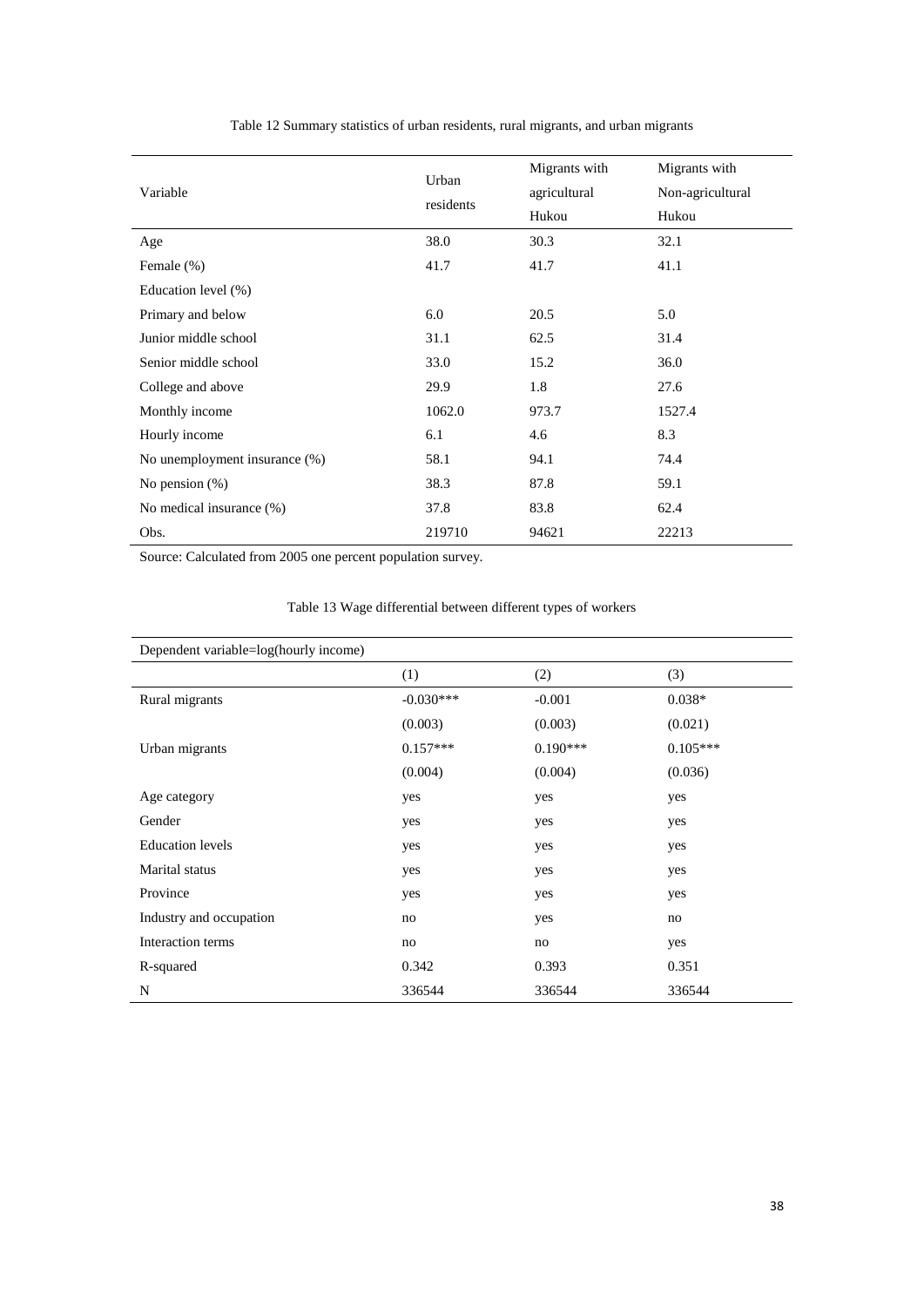

<span id="page-39-0"></span>Figure 1 Changes in the log of total working hours by industry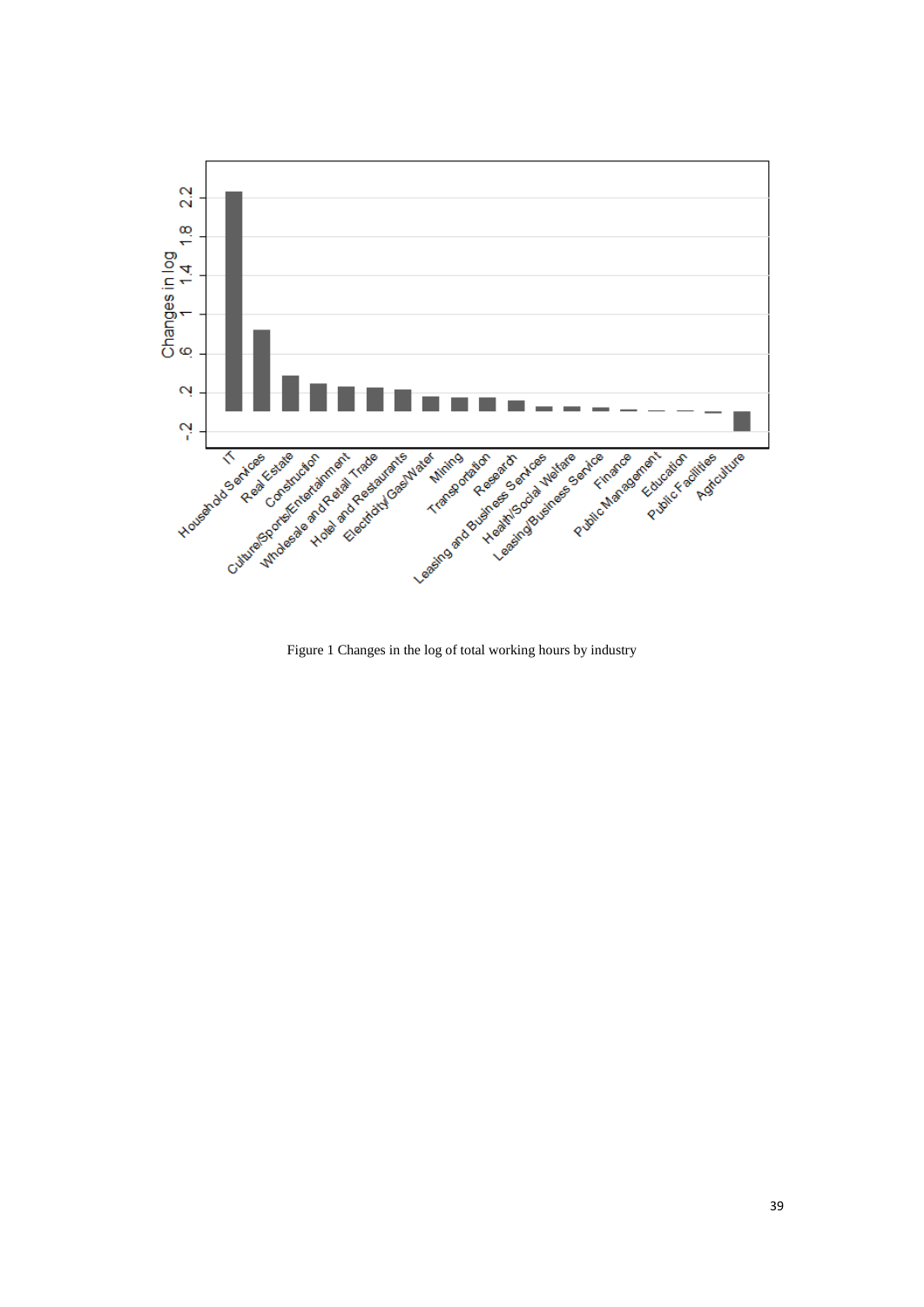

<span id="page-40-0"></span>Figure 2 Growth in total working hours by industry across provinces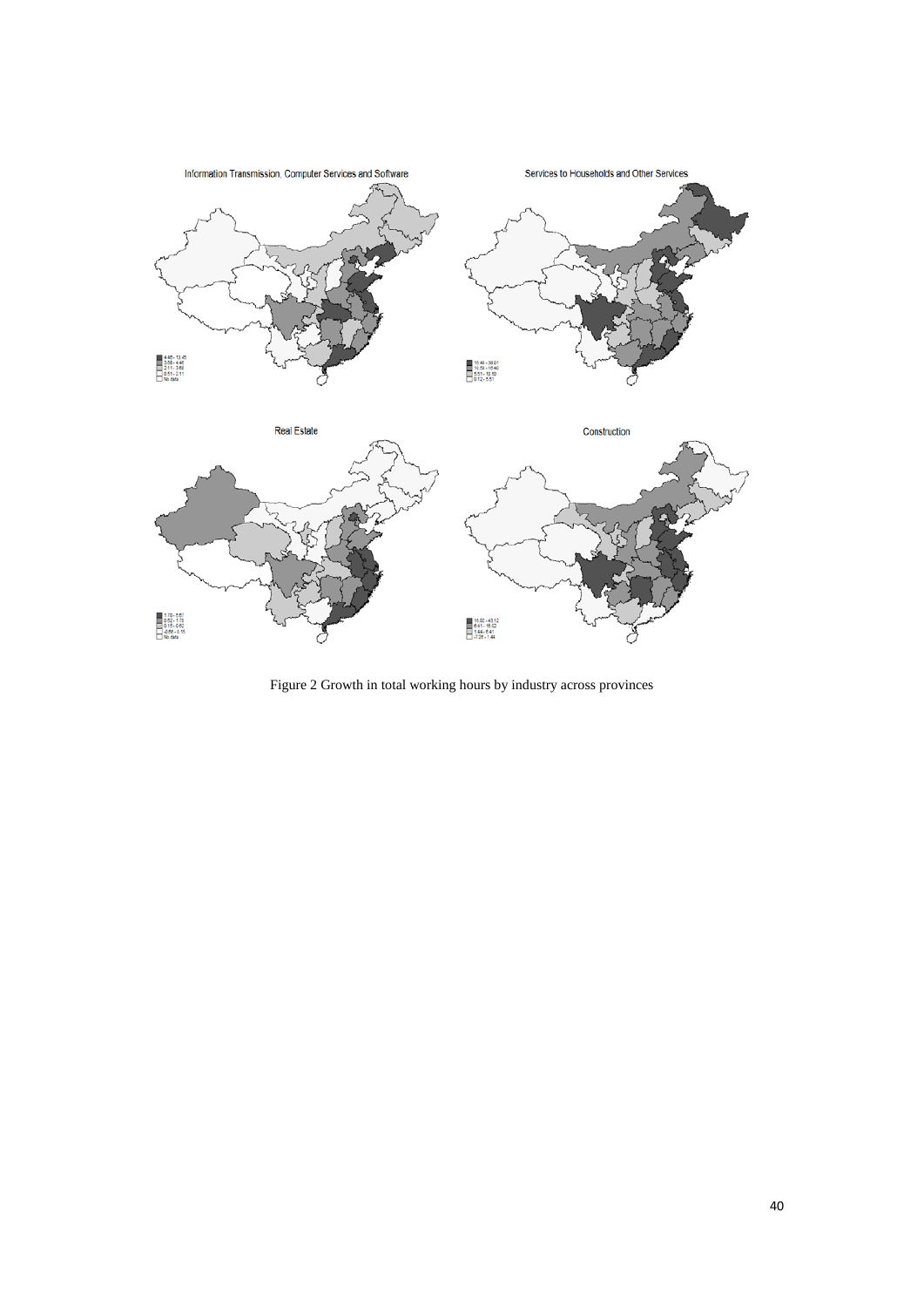

Figure 3 Predicted growth in working hours and the actual growth of working hours

<span id="page-41-0"></span>

<span id="page-41-1"></span>Figure 4 Predicted growth in working hours and the actual growth of total working hours (urban area)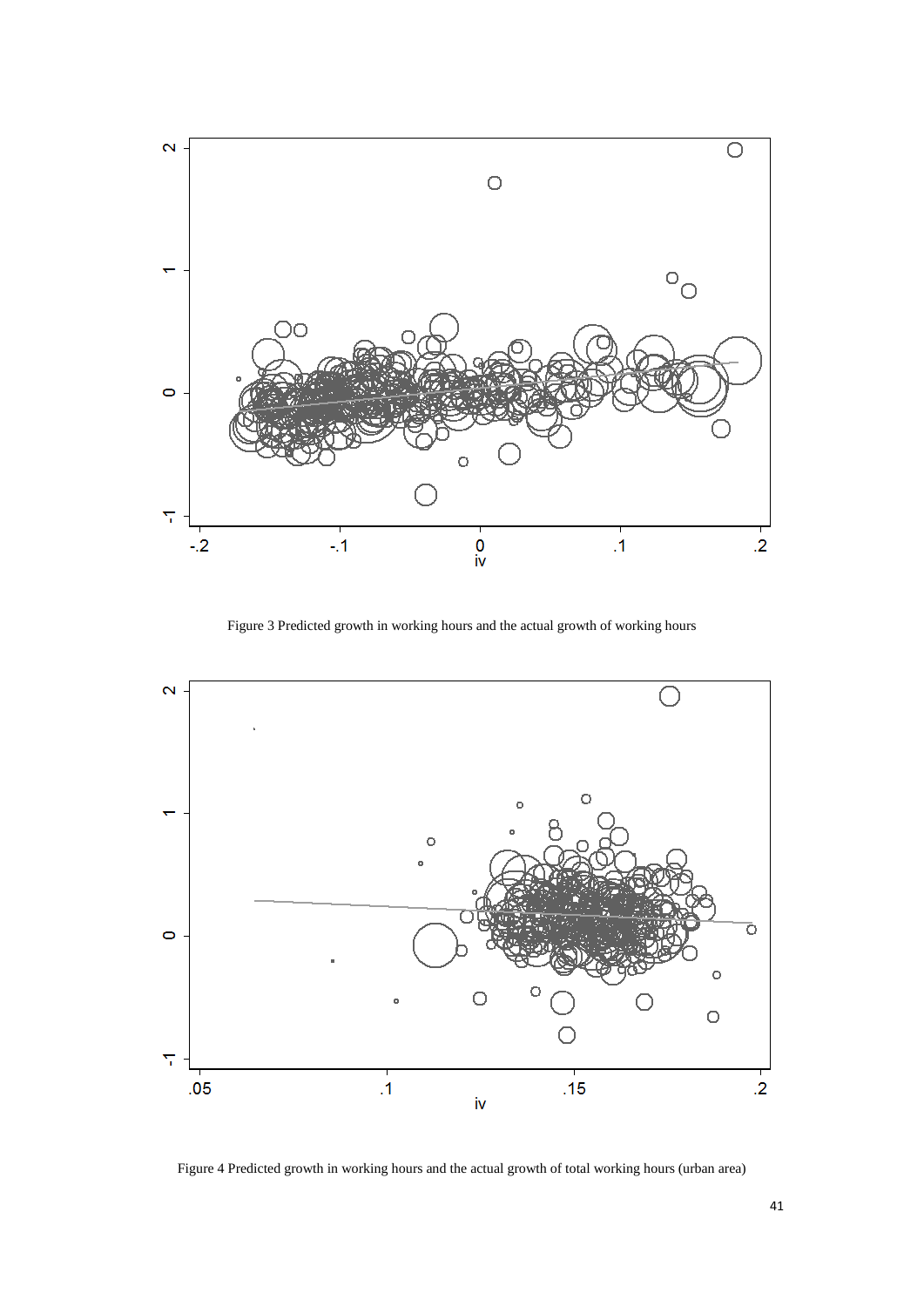

Figure 5 Distribution of working time in 2000 and 2005

<span id="page-42-0"></span>

<span id="page-42-1"></span>Figure 6 Predicted growth in labor force population and the actual growth of population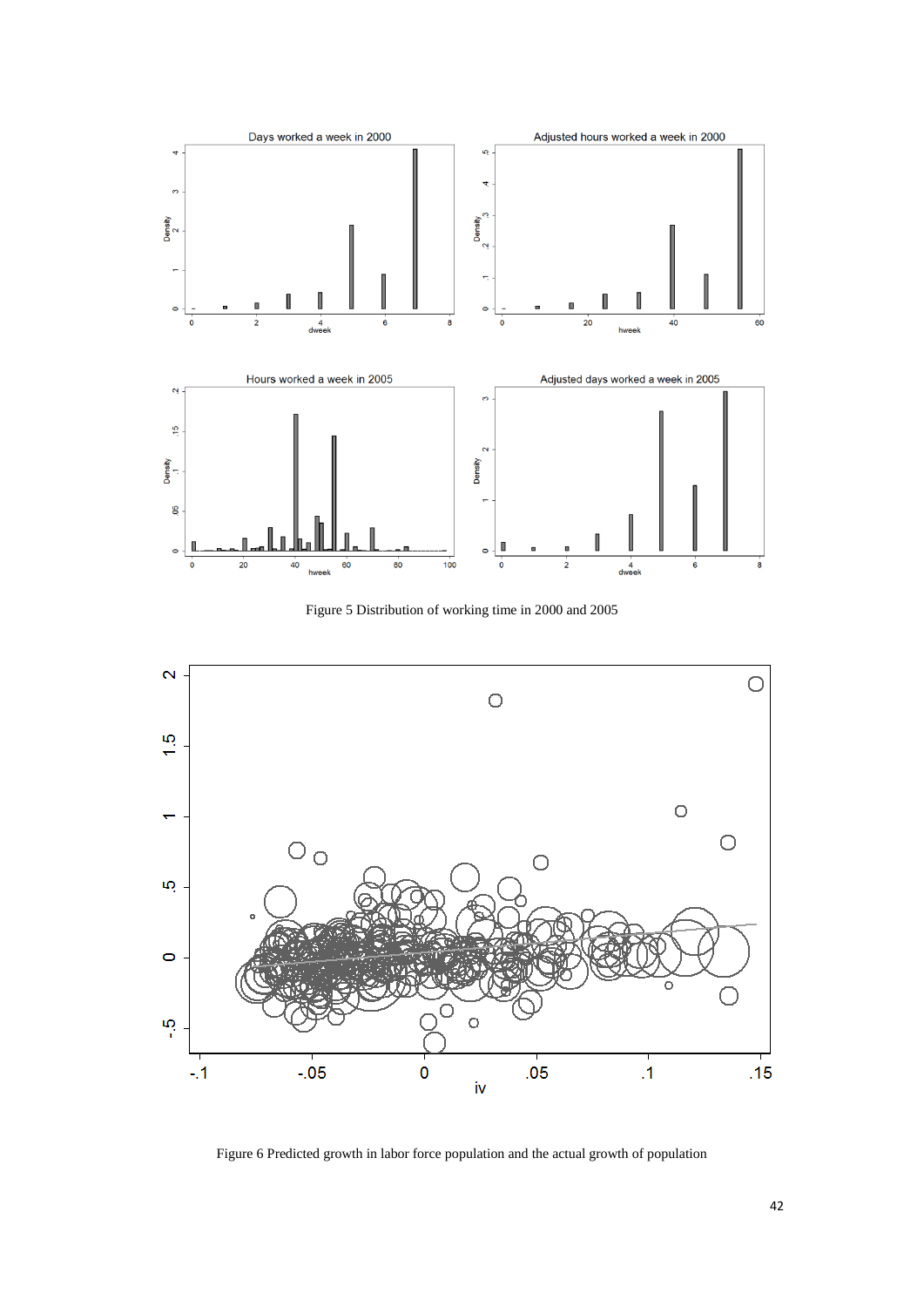

<span id="page-43-0"></span>Figure 7 Income distributions of different types of workers in China's urban labor market